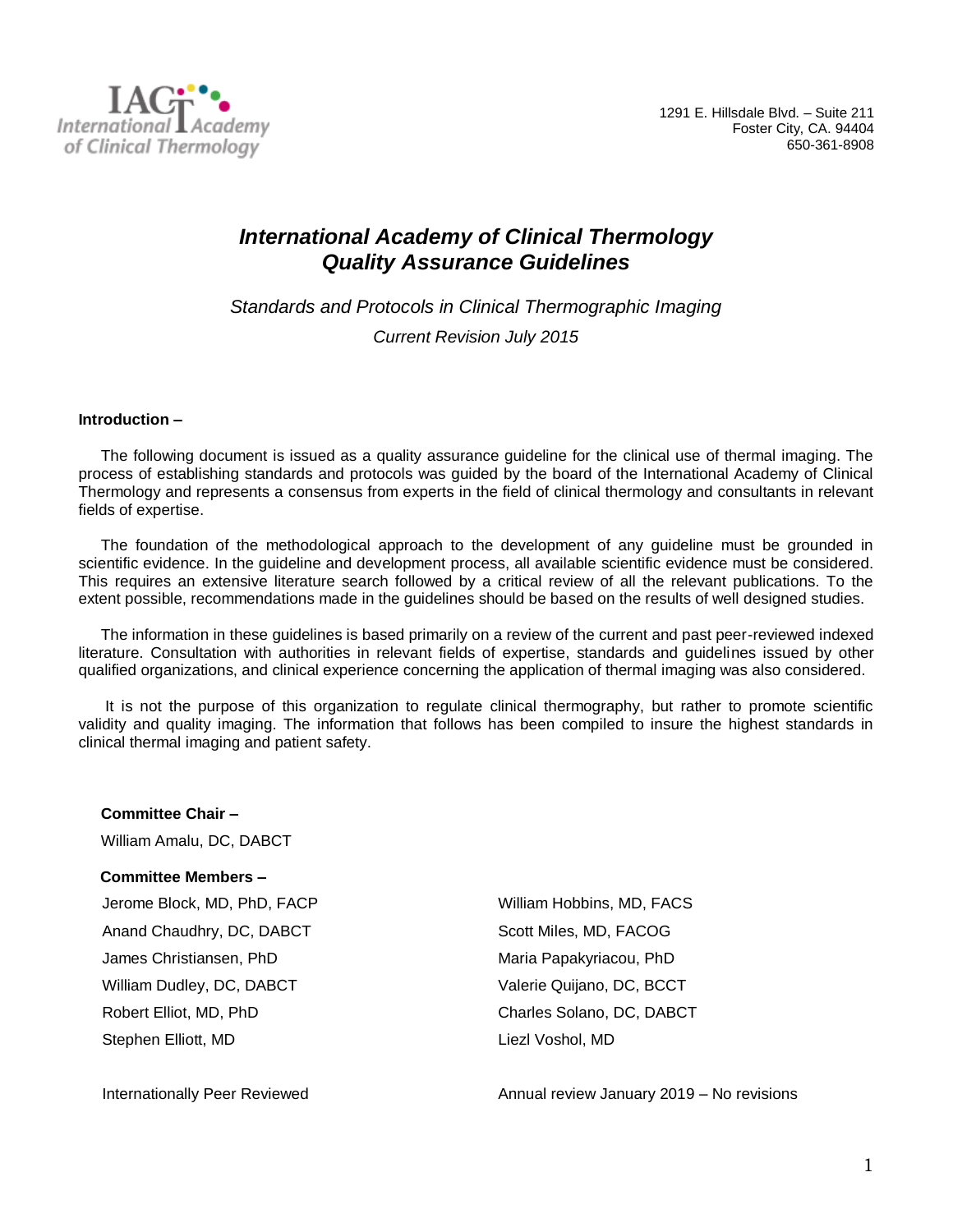### **GUIDELINE SECTIONS –**

- Definition of Clinical Thermography
- Statement of Need
- **Laboratory Requirements**
- Imaging System Guidelines
- **Other Thermal Detection Devices**
- Patient Management Protocols
- Imaging Protocols
- Image Interpretation and Reporting
- Clinical Thermography Education Guidelines

# **DEFINITION OF CLINICAL THERMOGRAPHY –**

Thermography, when used in a clinical setting, is an adjunctive imaging procedure that detects, records, and produces an image (thermogram) of a patient's skin surface temperatures and/or thermal patterns. The procedure uses equipment that can provide both qualitative and quantitative representations of these temperature patterns.

Thermography does not entail the use of ionizing radiation, venous access, or other invasive procedures; therefore, the examination poses no harm to the patient.

There are two currently recognized methods of clinical thermographic imaging: electronic infrared telethermography and liquid-crystal thermography. The following terminology is commonly used interchangeably for clinical thermographic analysis and computer interfaced infrared thermography systems: thermal imaging, thermography, infrared imaging, digital infrared imaging, digital infrared thermal imaging, computed thermal imaging, computerized infrared imaging, and medical infrared imaging among others.

Ref: 1, 2-4, 65, 12-19

# **STATEMENT OF NEED –**

Clinical thermography is appropriate and germane to health care practice whenever a clinician feels a physiologic imaging test is needed for differential diagnostic purposes. Clinical thermography is a physiologic imaging technology that provides important information on the normal and abnormal functioning of the sensory and sympathetic nervous systems, vascular system, musculoskeletal system, and local inflammatory processes. The procedure also provides valuable diagnostic information with regard to dermatologic, endocrine, and breast conditions. Other imaging technologies such as radiography, mammography, ultrasonography, CT, and MRI do not provide the neurological, vascular, and metabolic information provided by thermography.

Clinical thermography may contribute to the diagnosis and management of the patient by assisting in determining the location and degree of irritation, the type of functional disorder, and treatment prognosis. The procedure may also aid the clinician in the evaluation of the case, in determining the most effective treatment, and improving patient outcomes.

Clinical thermography is an acceptable analytical procedure that may be performed by a doctor or technician who has been adequately trained and certified by a recognized organization. However, it is strongly recommended that the interpretation of the thermal images be made only by health care providers who are formally trained in clinical diagnosis and hold credentials as board certified clinical thermographers from a recognized organization. This is meant to insure that directed care and proper follow-up recommendations will be made available to the patient if warranted by the interpretation of the images.

Ref: 1, 12-19, 65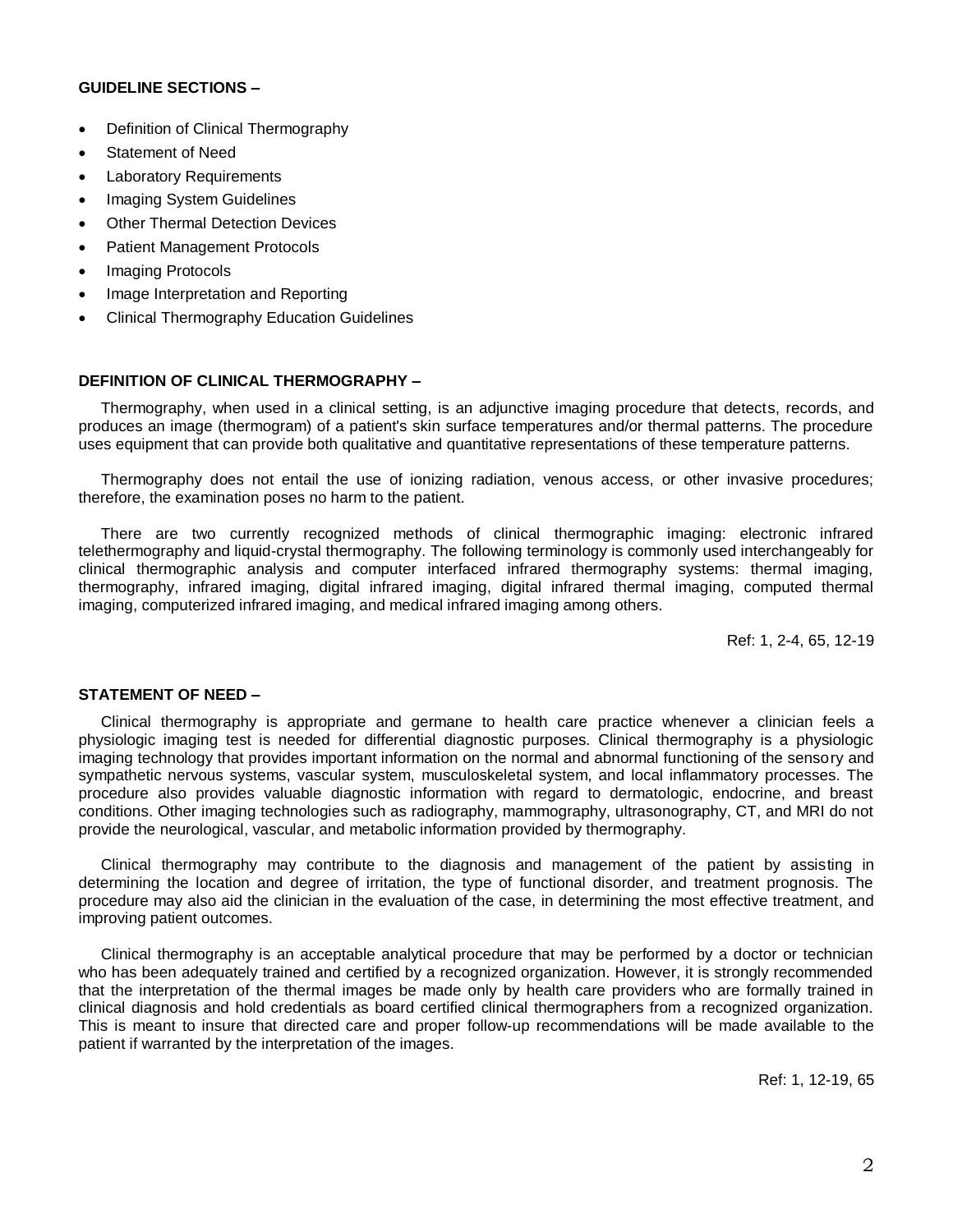### **GUIDELINE 1: LABORATORY REQUIREMENTS**

**1.1 Imaging Room Design:** As part of image quality control, the design and environmental conditions of the imaging room should conform to the thermodynamic attributes required in thermal image acquisition. The room itself should be of adequate size to maintain a homogenous temperature. There must be sufficient space for the placement of equipment and freedom of movement for both the technician and patient. It should also be large enough to allow for patients of all sizes to be positioned adequately for each anatomic image. A room approximately 8` x 10`, or dimensions similar in square footage, is adequate to meet these requirements. Larger rooms may also be used as long as a steady homogenous ambient temperature can be maintained (see Environmental Controls section below). During the examination, the patient should be able to be placed relatively equidistant and adequately spaced from each wall. The room should be carpeted. If this is not possible, a wellinsulated area rug will suffice.

**1.2 Environmental Controls:** The temperature of the room should be such that the patient's physiology is not altered to the point of shivering or perspiring. The temperature range should be maintained between 18 and 23 degrees C. Room temperature changes during the course of an examination must be gradual so that steady state physiology is maintained and all parts of the body can adjust uniformly. The temperature of the room should not vary more than one degree Celsius during the course of a study. The humidity of the room must also be controlled such that there is no air moisture build-up on the skin, perspiration, or vapor levels that can interact with radiant infrared energy. The examining room must have an ambient temperature thermometer to accurately monitor the temperature of the room.

A complete infrared survey of the room should be performed to inspect for any infrared sources and leakage (e.g. windows, heating/AC ducts, light fixtures, hot water pipes). Any significant findings need to be remedied. All windows must be covered or shielded to prevent outside infrared radiation from entering the room. Shades or blinds may be adequate for this purpose depending on the amount of direct infrared radiation. The room must be free from drafts. Windows and doors should be adequately sealed to prevent airflow in the area where the patient is positioned. Heat and air conditioning sources must be minimized in the room and kept well away from the patient. Vents should be directed away from the patient and thoroughly diffused or turned off during the examination. Incandescent lighting should not be used during the examination due to the amount of infrared radiation produced. Standard fluorescent lighting is adequate.

Ref: 1, 4, 7, 9, 10, 12-19, 20, 22-26, 27-38, 41-42, 50-51, 57, 65, 66, 68-73

# **GUIDELINE 2: IMAGING SYSTEM REQUIREMENTS**

In order to provide for quality image production and accurate clinical interpretations, certain minimum equipment standards should be maintained. There are two currently recognized types of thermographic imaging equipment: electronic infrared telethermography (IRT) and liquid-crystal thermography (LCT).

**2.1 Liquid Crystal Thermography:** LCT utilizes a range of interchangeable "screens" or "pillows" impregnated with cholesteric methyl-ester derivatives that change color as a function of their temperature. The "screens" or "pillows" are touched to the anatomic surface for development. A standard picture of the image is taken for later analysis and archive. The thermal precision and resolution of the equipment is well within accepted limits for clinical interpretation.

**2.2 Electronic Infrared Telethermography:** IRT equipment incorporates single or multiple infrared detectors that sample the field-of-view in two directions simultaneously. The process does not involve contact with the surface of the skin. A current review of the literature suggests that in order to produce accurate and reproducible diagnostic images the following minimum specifications should be incorporated in the design of clinical IRT hardware and software systems for image-capture, display, and analysis:

- Detector(s) response greater than 5 microns and less than 15 microns with the spectral bandwidth encompassing the 8-10 micron region.
- System temperature range set to cover temperatures over the range of human emissions.
- Emissivity set to 0.98 (human skin).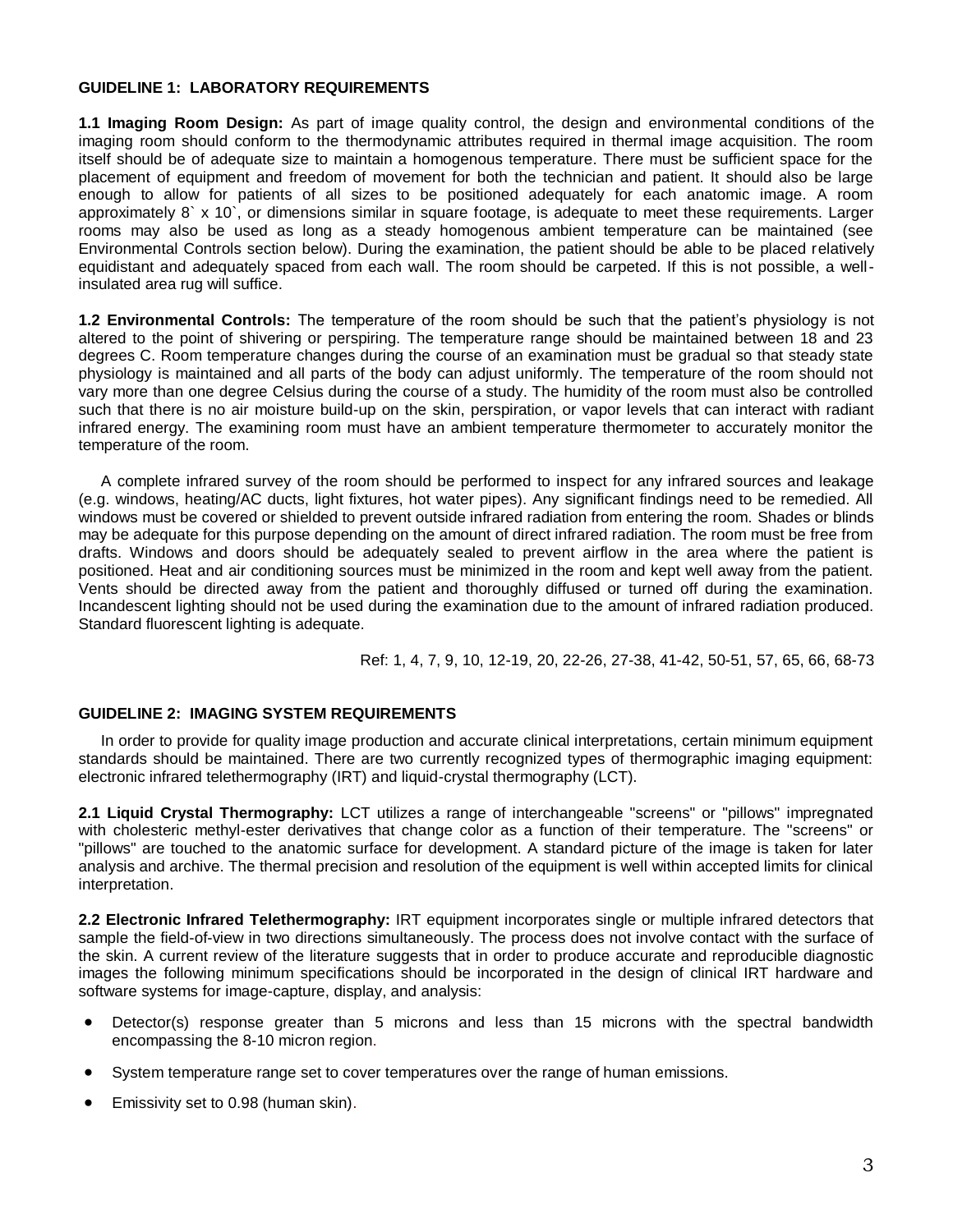- Absolute resolution of at least 19,200 temperature points per image frame with an appropriate lens. The largest lens applicable to the detector is desired.
- Spatial resolution of 1 sq. mm at 40 cm from the detector(s) (2.5 mRad IFOV).
- Thermal sensitivity of less than 80 mK NEDT.
- Repeatability and precision of 0.1 degree C detection of temperature difference.
- Thermal drift strictly controlled with corrective calibration to as close to 0.00 degrees C as possible at system equilibration to ambient temperature guidelines.
- Maintenance of detector uniformity to within 0.20 degree C Delta-T across 80% of the central field.
- Absolute temperature accuracy of  $+/- 2$  degree C or  $+/- 2\%$  of reading or less.
- Manual adjustment of temperature span.
- Manual adjustment of level settings.
- Manual adjustment of focus.
- Minimum focus distance capable of close-up views of selected sectional anatomy.
- Capture frame-rate set to allow for live image focusing and capture.
- Ability to capture images in high-resolution grayscale.
- High-resolution image display for interpretation.
- Imaging software capable of accurate quantitative analysis.
- Ability to perform accurate quantitative differential temperature analysis with a precision of 0.1 degree C.
- Ability to annotate areas of interest with accurate temperature values.
- Software manipulation of the images (both live and post-image processing) should be maintained within strict parameters to insure that the diagnostic qualities of the original images are not compromised.
- Ability to archive images for future reference and image comparison. Proprietary formatting with an image convertible format such as JPEG or DICOM is acceptable.

 Due to the natural progression of technical advancements in the field of thermal imaging, infrared imaging systems for clinical use typically exceed these requirements. However, there is no evidence (Class 1 or Class 2) in the current research literature to support the need of using imaging systems that surpass the above minimum standards.

Ref: 1, 5, 7, 8, 11, 12-19, 38, 64, 65, 106, 351, 354, 377, 393, 422, 427, 430-433, 445-459

# **GUIDELINE 3: OTHER THERMAL DETECTION DEVICES**

As previously mentioned, certain minimum equipment standards should be maintained in order to produce infrared images that are diagnostic. There are many different types of thermal detection devices available that may be used for specific purposes (e.g. temporal and tympanic thermometers), but may not be suitable for body or breast examinations. A brief summary is given below regarding some of these devices.

**3.1 Dual Sensor Paraspinal Devices:** Since the early 1920's, thermal detection devices have been used in the examination of the paraspinal region. These devices are designed to be hand-held and moved by the operator up or down the spine over the paraspinal surfaces. The equipment is composed of a linear array of two spot radiometers (infrared sensors) spaced adequately to straddle the spine and interfaced to a hard-copy readout device or computer. This creates a system best defined as surface thermometry or computerized surface thermometry if a computer interface is used. If enough plotted data is displayed for analysis (e.g. scan distance for anatomic location, direct and differential temperature displays) the system may be defined as paraspinal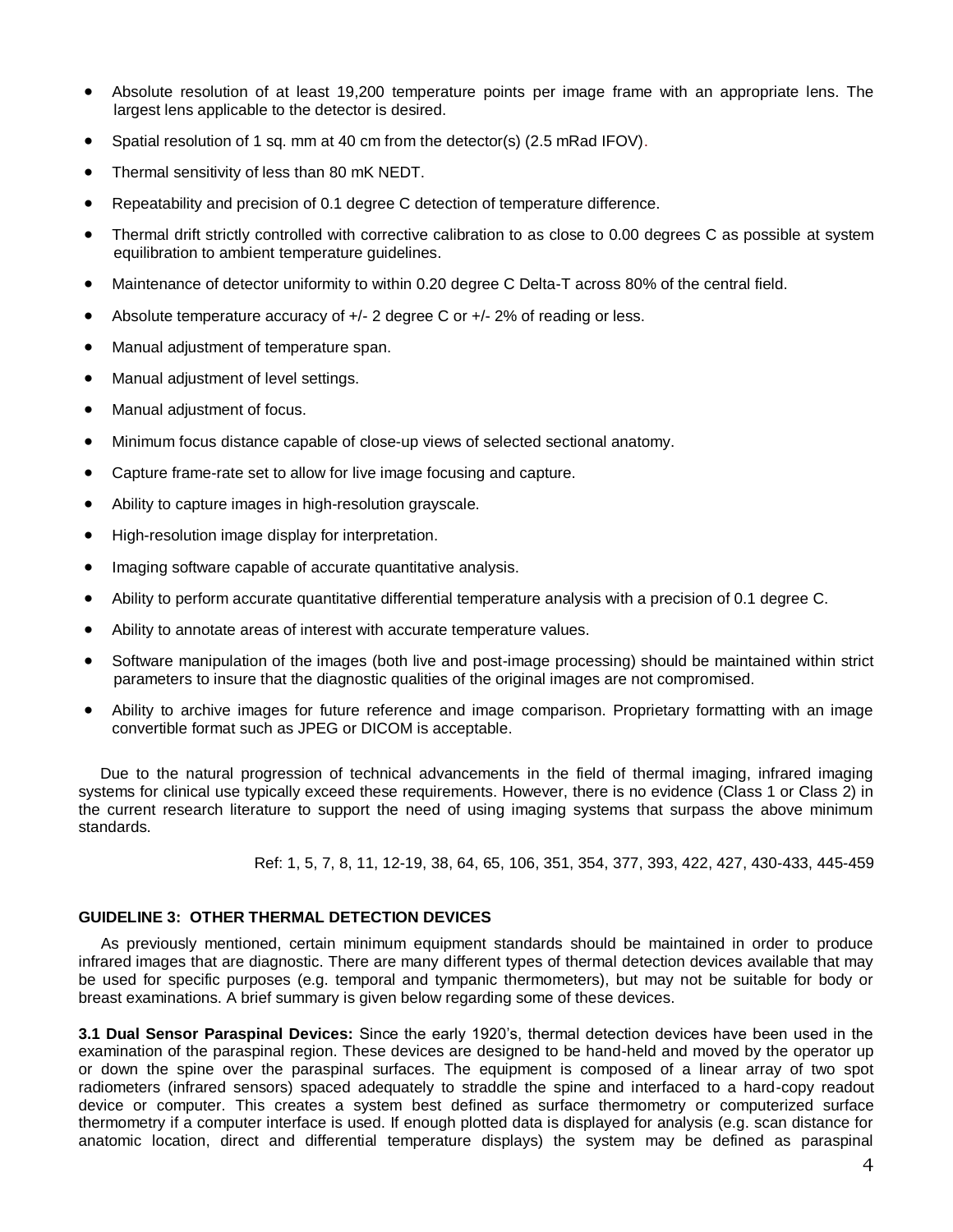thermography. Earlier contact devices using thermocouples or thermistors have been replaced with infrared sensors to avoid the inherent errors produced when instruments of this type are used.

These infrared devices are limited in their use to the evaluation of conditions arising from the area of the spine and paraspinal tissues. If the device is manufactured to the strict minimum standards imposed on all quality clinical infrared devices (e.g. accuracy, repeatability, and thermal stability), then the information yielded will be of diagnostic value.

A review of the literature concerning infrared sensor instruments of this type suggests that in order to produce accurate, reproducible, and clinically relevant thermal data the following minimum specifications should be incorporated in their design:

- An infrared detector response greater than 5 microns and less than 15 microns with the spectral bandwidth encompassing the 8-10 micron region.
- System temperature range set to cover temperatures over the range of human emissions.
- Emissivity set to 0.98 (human skin)
- Accurate data repeatability in temperature value and location.
- A direct linear correspondence between the distance traveled, anatomic location, and the displayed temperature values.
- Controlled infrared sensor collimation to prevent sensor cross-talk.
- Within a reasonable range of distance from the skin, the recorded temperature, and the spot size being measured, should not vary.
- The skin surface covered by the sensor must be controlled within a small enough area to yield data with which a sufficiently detailed graph can be produced.
- A sufficient number of infrared samples must be taken in order to maintain an adequately detailed graph resolution. The number of samples taken should be equivalent to the minimum standards of acceptable clinical infrared camera systems.
- Repeatability and precision of 0.1 degree C detection of temperature difference.
- Absolute temperature accuracy of +/- 2 degree C or +/- 2% of reading or less.
- Ability to perform accurate quantitative differential temperature analysis.
- High-resolution image display for interpretation.
- Ability to archive images and graphs for future reference and image comparison.
- Software manipulation of the images and graphs should be maintained within strict parameters to insure that the diagnostic qualities of the images and graphs are not compromised.

**3.2 Microwave Thermography:** Past research has determined that microwave thermography has some limited value in the evaluation of the breast. Studies have demonstrated that certain inherent problems exist with this technology. Concerns raised include: introduction of errors from surface contact, depth of analysis, area coverage, and low spatial and thermal resolution. Research on this technology suggests that infrared telethermography or liquid crystal thermography is better suited for clinical use.

**3.3 Single Sensor Devices:** The devices in this category are usually designed to be hand-held and moved by the operator over a particular area of the skin or to areas of the body where single spot temperature readings are taken (e.g. tympanic thermometers, skin surface thermometry). Thermal detection devices that fall into this category are best described as surface thermometry. Most of these devices are designed using a single spot radiometer (infrared sensor). If the device incorporates the need for surface contact, certain inherent problems can cause significant errors when a thermal analysis is performed. Incorporation of a computer interface to the sensor creates a system best defined as computerized surface thermometry. We are unaware of any acceptable level of peerreviewed research in the body of literature to support the use of this type of equipment for body or breast analysis.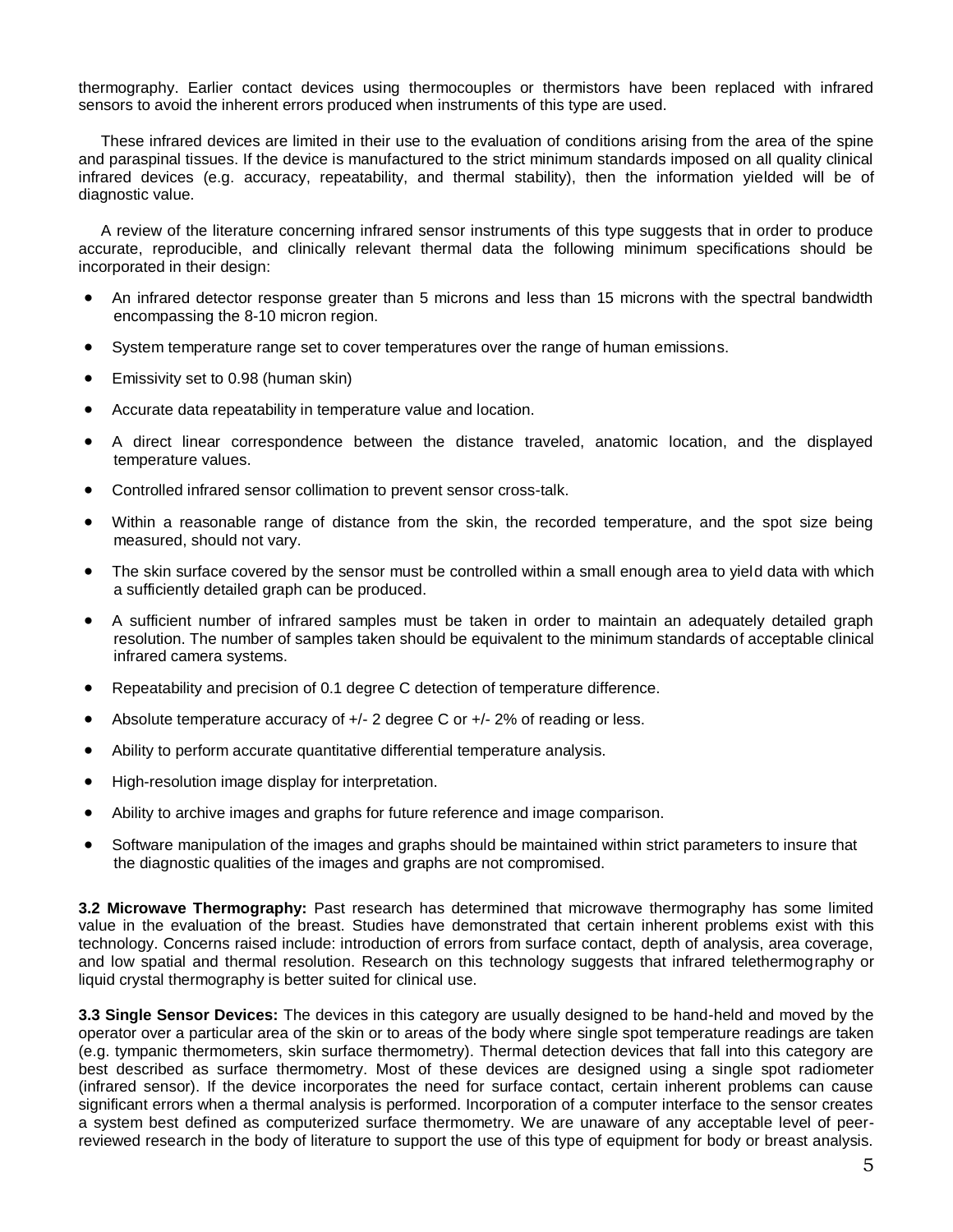Single sensor devices are not considered suitable for clinical use as they suffer from many data acquisition problems, notably of which is an extreme lack of absolute and spatial resolution. Devices of this type are considered obsolete.

Ref: 1, 45, 62, 65, 421

### **GUIDELINE 4: PATIENT MANAGEMENT PROTOCOLS**

Proper management of the patient, both before and during the examination, decreases the chance of thermal artifacts and increases the accuracy of the images. It is the technician's responsibility to ensure that all pre-imaging preparation and laboratory protocols are followed.

**4.1 Pre-examination Preparation:** Pre-examination preparation instructions are of great importance in decreasing thermal artifacts. The following is a minimal list of instructions that should be given to the patient prior to the examination:

- No sunbathing of the area to be imaged 5 days prior to the exam.
- No use of lotions, oils, creams, powders, or makeup on the body area to be imaged the day of the exam.
- For upper body and breast imaging, no use of deodorants or antiperspirants the day of the exam.
- If any body areas included in the images are to be shaved, this should be done the day before the exam.
- No physical therapy, EMS, TENS, ultrasound treatment, acupuncture, chiropractic, physical stimulation, sauna or steam room use, hot or cold pack use for 24 hours before the exam.
- No exercise the day of the exam.
- If showering, it must be no closer than 1 hour before the exam. No baths for 24 hours prior to the exam.
- If not contraindicated by the patient's doctor, avoid the use of pain medications and vasoactive drugs the day of the exam. The patient must consult with their doctor before changing the use of any medications.
- For breast imaging, if the patient is nursing they should try to nurse as far from 1 hour prior to the exam as possible. The last breast nursed should be identified (e.g. right or left).
- If the patient has had any surgical procedure (e.g. any type of biopsy) within the last 12 weeks, the imaging office should be notified and the surgical procedure cleared before an appointment is made.

**4.2 Intake Forms:** Intake forms should be used and formatted to cover the areas of complaint along with specific pain diagrams, precise location of scars, previous tests and examinations, and a current and past history of any diagnoses, surgeries, and traumas. Intake forms for breast imaging should include additional questions pertaining to anatomic and physiologic changes noted in the breast along with breast diagrams for determining the precise locations of clinical and imaging findings. All of these forms should be designed to be thorough and specific to the body area(s) being imaged.

**4.3 Informed Consent:** Informed consent is a process, not just a form. Information must be presented in such a manner that enables persons to voluntarily decide whether or not to participate in imaging. Each patient must sign the consent form in the presence of office personnel. The form needs to acknowledge that they have been provided with information applicable to informed consent that reflects expert consensus of the strengths and weaknesses of clinical infrared imaging. Informed consent forms must also contain clear wording that infrared imaging is an adjunctive procedure; and as such, is not a replacement for mammography, ultrasonography, CT, MRI, or any other form of imaging.

**4.4 Patient Acclimation:** Prior to imaging, the patient's body must be given sufficient time to equilibrate with the ambient conditions of the laboratory such that an approximate steady physiologic state of thermodynamic equilibrium can be reached. A minimum equilibration period of 15 minutes should be observed; further equilibration results in minimal surface temperature changes. During the equilibration period, and the subsequent examination,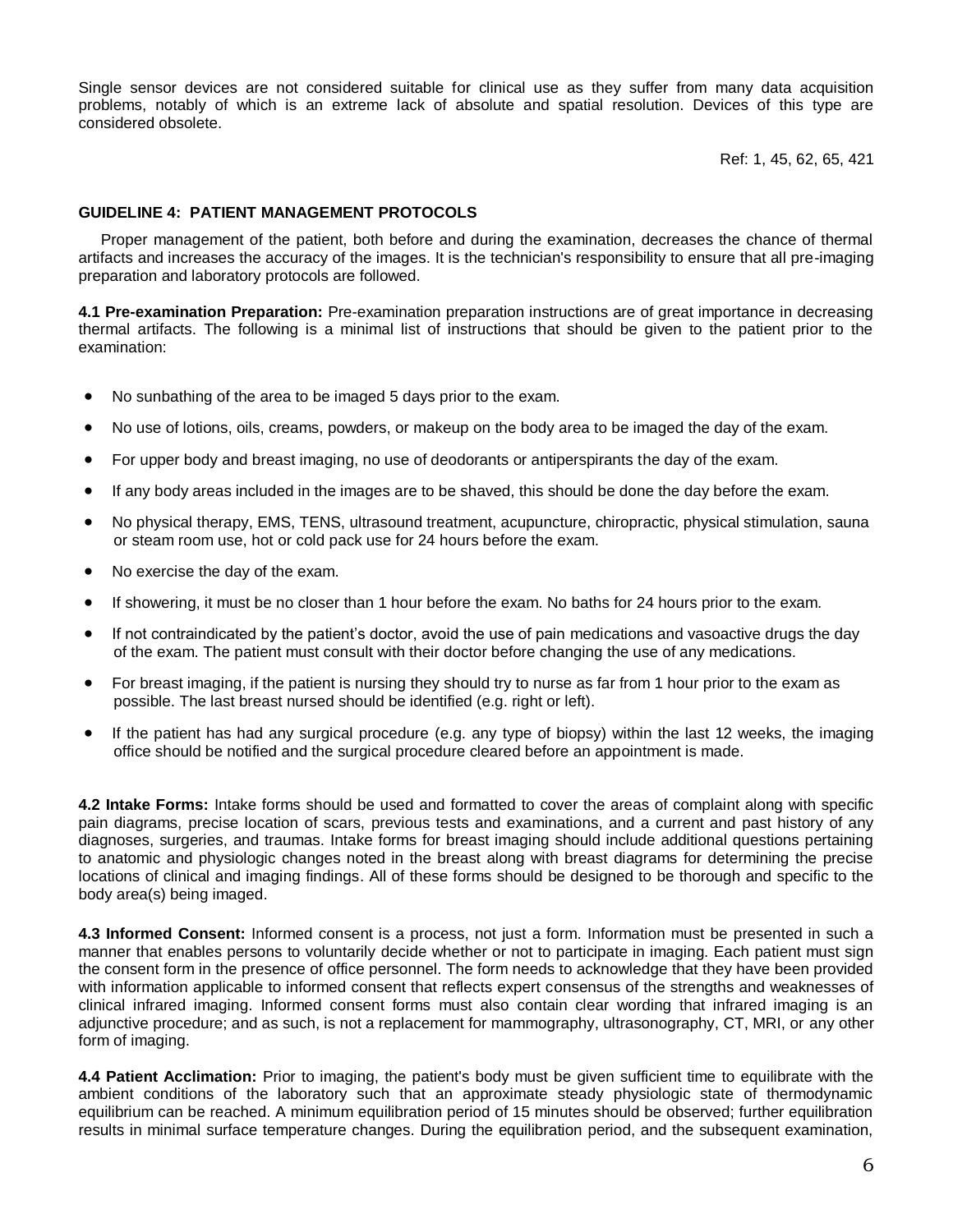the area to be imaged should remain completely uncovered of clothing or jewelry. To provide a level of modesty prior to certain examinations, a loose fitting gown may be worn during the equilibration period provided that it does not restrict airflow or constrict the skin surface in any way that would produce an artifactual result on the thermogram. Special gowning procedures, specific to the clinic or examination, may be required and are permitted as long as the above stipulations are observed.

The only exception to gowning is in breast imaging where the breasts should remain uncovered during the entire equilibration period, and subsequent examination, in order to avoid contact artifacts. Due to the individual anatomy of each patient, special positioning during the equilibration period and examination may be needed. If the patient is seated or standing, the last 5 minutes of the equilibration period should be spent with the patient placing their hands over their head in order to lift the breasts for adequate surface area exposure. Depending on the individual patient's anatomy, this posture may need further modification during the acclimation period. This posture is also to be maintained throughout the examination.

**4.5 Clinical Examination:** When appropriate to the individual case, a clinical examination may be performed after thermal imaging to correlate specific findings. The examination may include visual inspection, palpation, neurologic, orthopedic or other forms of analyses as deemed necessary by the patient's doctor or the interpreting clinician if attending. Visual observation for skin changes and irregularities (e.g. scars, redness) should also be part of the normal imaging process for the attending technician.

Ref: 1, 2-4, 8, 11, 22, 26, 30-32, 35, 37-51, 54-55, 57-65, 70-72, 74-404

# **GUIDELINE 5: IMAGING PROTOCOLS**

The guidelines given for strict laboratory environmental controls and patient preparation provide for a subject that is physiologically ready for thermal imaging.

**Note:** It is absolutely essential that the capturing of thermal images for health care purposes be made only by personnel who hold credentials as certified clinical thermographic technicians or board certified clinical thermographers from a recognized organization.

**5.1 Imaging Series:** A thermographic series consists of one or more images, captured on archival media, which permit the evaluation of the body surface area relevant to the purpose of the examination. Each thermographic series should include all or as many body surfaces as possible that are relevant to the patient's complaint and symptomatology, along with any anatomically and physiologically related areas. Standardized views of each body part have been established in order to provide adequate viewing of the skin surface for qualitative and quantitative analysis. A single thermographic series is considered clinically valid if performed under the conditions previously outlined.

**5.2 Patient Positioning:** The use of both electronic infrared and liquid crystal thermographic systems incorporate basic standardized patient and equipment positioning for each area of the body imaged. Typically, the entire upper body or lower body is imaged in sections in order to adequately analyze the physiology related to these areas. Specialized or limited views may be added, or taken as an individual study, as needed.

When positioning for breast imaging, multiple views from different angles are necessary to provide adequate imaging of the differing surface aspects of the breast and relevant anatomic areas. The minimum set of images taken should include the bilateral frontal, right oblique, and left oblique. In order to provide for an adequate view of the lateral aspect of the breast, the angle of the oblique views will vary depending on the patient's presenting anatomy. It is highly recommended that the unilateral "bullseye" close-up view of each breast be included on every series taken. This view provides optimal use of the detector by dedicating the greatest number of infrared sensors to each individual breast; thus, providing for an image with the highest absolute and spatial resolution. With certain patients, additional views may be necessary to image specific surface areas that are obscured due to the individual's anatomy (e.g. inferior quadrant lift views).

**5.3 Imaging:** Combined positioning of the equipment and the patient is critical to accurate imaging. Electronic infrared telethermography studies should be performed with the detector(s) as perpendicular as possible to the surface to be viewed. If other than perpendicular views are required, the angle must be kept exactly the same for comparable bilateral views. To maintain adequate spatial resolution and interpretation accuracy, the body part(s) of interest should be brought close enough to the detector(s) to fill the viewable image area. When multiple views are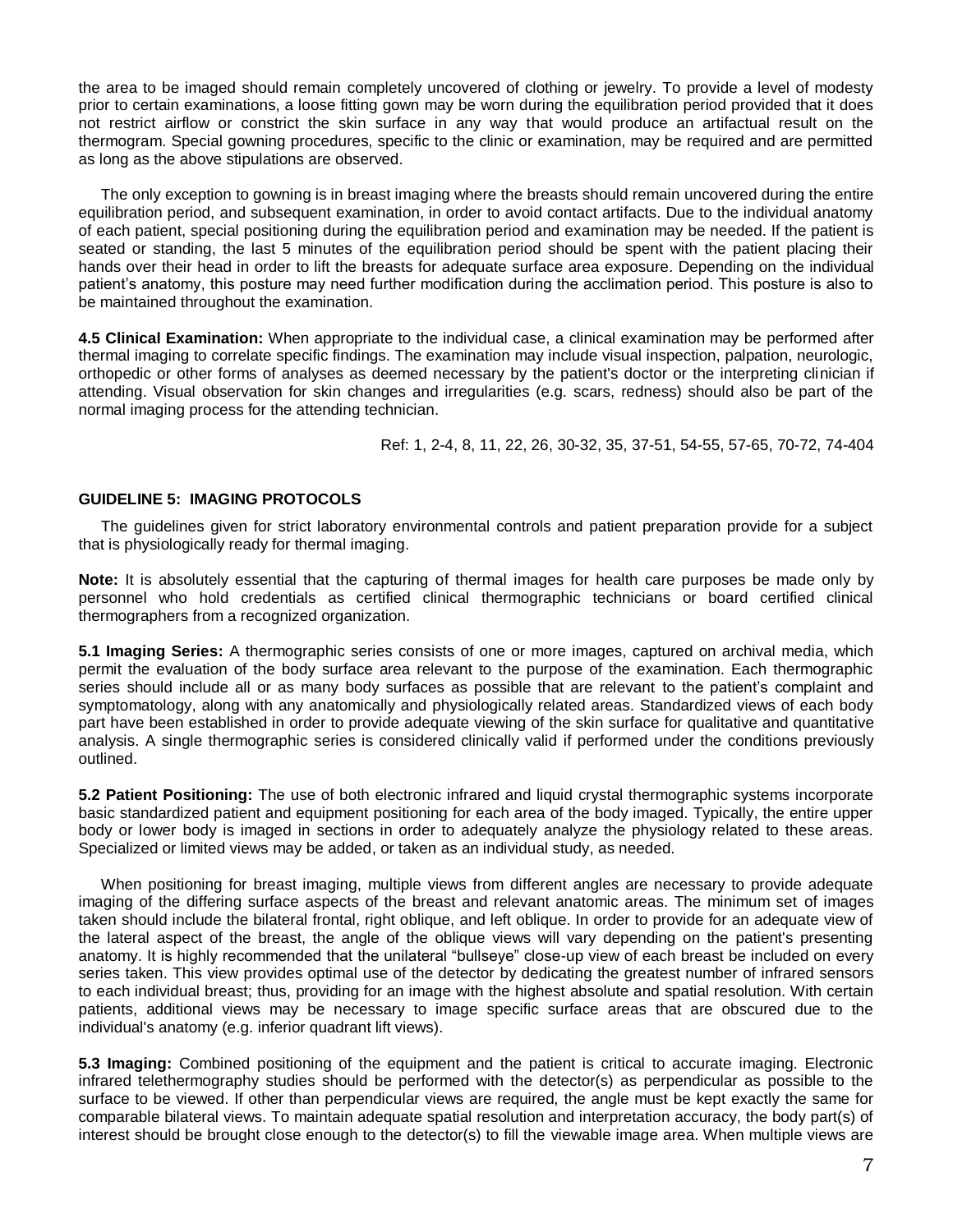required for bilaterally equivalent areas of the body, the equipment settings (or temperature scale "screen" selection with LCT) must not be altered for the two views. Liquid crystal thermography studies should be performed using the proper temperature scale "screen" for the body area imaged along with an adequate number of images to cover the surface area(s) of interest. The screens must also be allowed to cool/equilibrate between views of the opposite sides of the body.

**5.4 Additional Studies:** Any additional studies and/or images may be requested and are up to the discretion of the interpreting thermologist. Stress studies involving symptom exacerbation or a thermoregulatory challenge may be performed following a baseline thermographic series.

The use of a thermoregulatory challenge (a.k.a. cold challenge) is defined as dynamic thermography. The thermoregulatory challenge may be added to an examination to clarify the extent of the nervous system's involvement in a suspected pathologic process (e.g. Raynaud's disease, CRPS). The procedure entails the use of a cold stimulus (ice water or equivalent temperature stimulus) applied to the hands, feet, or lower half of the central thoracic spine. The test is commonly performed via hand or feet immersion in an ice water bath for a minimum of 45 seconds (or until pain tolerance) followed by repeated imaging (a single duplicate study or a timed cooling/warming series may be used) of the body area(s) under study. Warmer water (e.g. tap water in temperate climate zones) may not provide a strong enough stimulus to the sympathetic nervous system and is considered questionable as to its reliability. The addition of a thermoregulatory challenge test is up to the discretion of the interpreting thermologist and not the technician.

With regard to breast imaging, both direct airflow to the breast (fans) and ice water (hand, feet, or thoracic spine area stimulus) have been used as a thermoregulatory challenge in many thermal imaging studies. Studies have shown that the use of fans directed at the breast(s) generally produces an unreliable superficial effect while ice water (hand, feet, or thoracic spine area stimulus) assures a central nervous system mediated sympathetic reflex. The use of fans may also introduce many variables that cannot be controlled for which could adversely affect the quality of the images. The addition of a thermoregulatory challenge test is up to the discretion of the interpreting thermologist and not the technician. Studies have shown that the addition of the thermoregulatory challenge to the standard set of infrared breast images is not necessary to provide for accurate and reliable imaging.

**5.5 Documentation:** Each thermographic image, captured on archival media, should contain an indication of the anatomic view along with the following minimum information; either included with the original image or immediately traceable to the patient's individual database:

) The patient's name or identification code and imaging date

) The imaging facility name and address

Ref: 1, 4, 6, 11, 20, 21, 25, 27, 51, 57, 65, 70, 95, 171, 184, 296, 354-356, 388, 414, 420, 422, 426-438, 440-446

# **GUIDELINE 6: IMAGE INTERPRETATION AND REPORTING**

**Note:** It is absolutely essential that the interpretation of thermal images for health care purposes be made only by health care providers who are formally trained in clinical diagnosis (e.g. MD, DC, DO) and hold credentials as board certified clinical thermographers from a recognized organization. Health care providers with specific specialties may also be included (e.g. DDS), with the use of thermography limited to the specialty.

**6.1 Thermogram Interpretation:** Interpretation of thermal images is based on a knowledge of thermography and its relation to human physiologic systems and processes. Interpretation provides information on the normal and abnormal functioning of the sensory and sympathetic nervous systems, vascular system, musculoskeletal system, endocrine system, and local inflammatory processes. Combining the information gained from the thermal images with clinical data allows for the formation of a clinical impression.

**6.2 Breast Thermogram Interpretation:** Standardized interpretation guidelines in thermal breast imaging have been utilized since the adoption of the 20 point TH (Thermobiological) interpretation and classification system in the early 1980's. This system has been continually updated as ongoing research has dictated. Many large-scale studies, encompassing well over 300,000 women participants, confirm the objectivity and accuracy of this interpretation and classification system. This system of interpretation is the most up-to-date method for use in the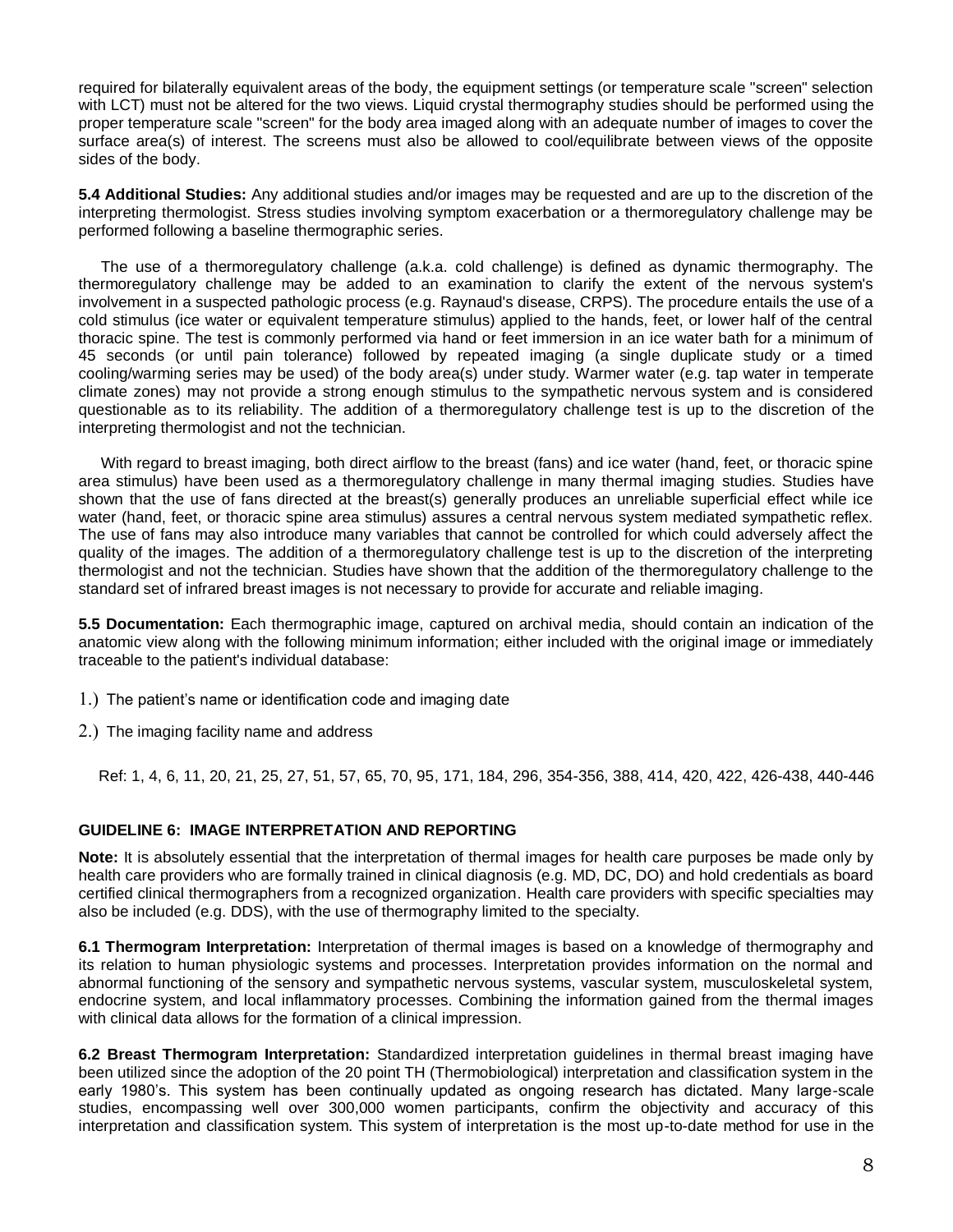analysis of thermal breast images. The 20 point TH interpretation and classification system is the accepted standard in thermal breast imaging analysis.

 The TH grading system was devised in order to provide a method for the universal interpretation of both qualitative and quantitative thermal data and to use this data to convey the level of risk and concern. The grading system allows for the objective monitoring of the progression of possible pathology and to provide an objective indicator of improvement of the health of the breasts under care. The TH classification system is as follows:

- **TH 1** Normal Symmetrical Non-Vascular
- **TH 2** Normal Symmetrical Vascular
- **TH 3** Questionable
- **TH 4** Abnormal
- **TH 5** Very Abnormal

 Depending on the patient's recent clinical examination and imaging status, images that fall into the TH3 range and higher classification should be referred for further evaluation. This may include clinical examination, mammography, ultrasonography, magnetic resonance imaging (MRI) and/or a combination of these tests depending on the TH grading.

**6.3 Written Reporting:** The format for reporting should include as a minimum the following information:

- Imaging facility
- Patient name and age
- Date of examination
- Clinical data
- **Symptomatology**
- Relevant thermographic findings
- **Impression**
- Recommendations (if appropriate)
- Signature of qualified thermologist

**6.4 Follow-up Thermographic Studies:** The clinical need for follow-up thermograms is ultimately up to the discretion of the interpreting thermologist and is based on the pathophysiology of the presenting images and the clinical presentation of the patient. The need for and/or timing of thermographic follow-up will also be predicated on the patient's recent examination procedures and/or imaging.

 With regard to breast thermograms, follow-up evaluations are generally done on an annual basis if the images are normal (TH1 or TH2). The following recall recommendations are based on the average doubling time of malignant mammary neoplasms. Depending on the patient's conventional risk factors, and other pertinent clinical data, the following recall times may be varied by the interpreting thermologist.

 Patients who fall into the TH3 classification upon initial evaluation should be recalled at 6 months. If at the 6 month re-evaluation the thermogram remains stable as a TH3, or improves to a TH2 or TH1, the patient should be recalled once more at 6 months. If after 1 year of observation the patient remains stable as a TH3, or improves to a TH2 or TH1, a return to annual thermograms would be recommended.

 Patients with an initial thermogram in the TH4 or TH5 classification should be recalled at 3 months. If at the 3 month re-evaluation the thermogram remains stable as a TH4 or TH5 (no increase to a higher classification), or improves to a lower classification, the patient should be recalled once more at 6 months. If at the 6 month reevaluation the thermogram remains at a stable TH4 or TH5, thermograms should be performed at 6 month intervals until improvement to a TH3 or lesser classification or a pathology is discovered.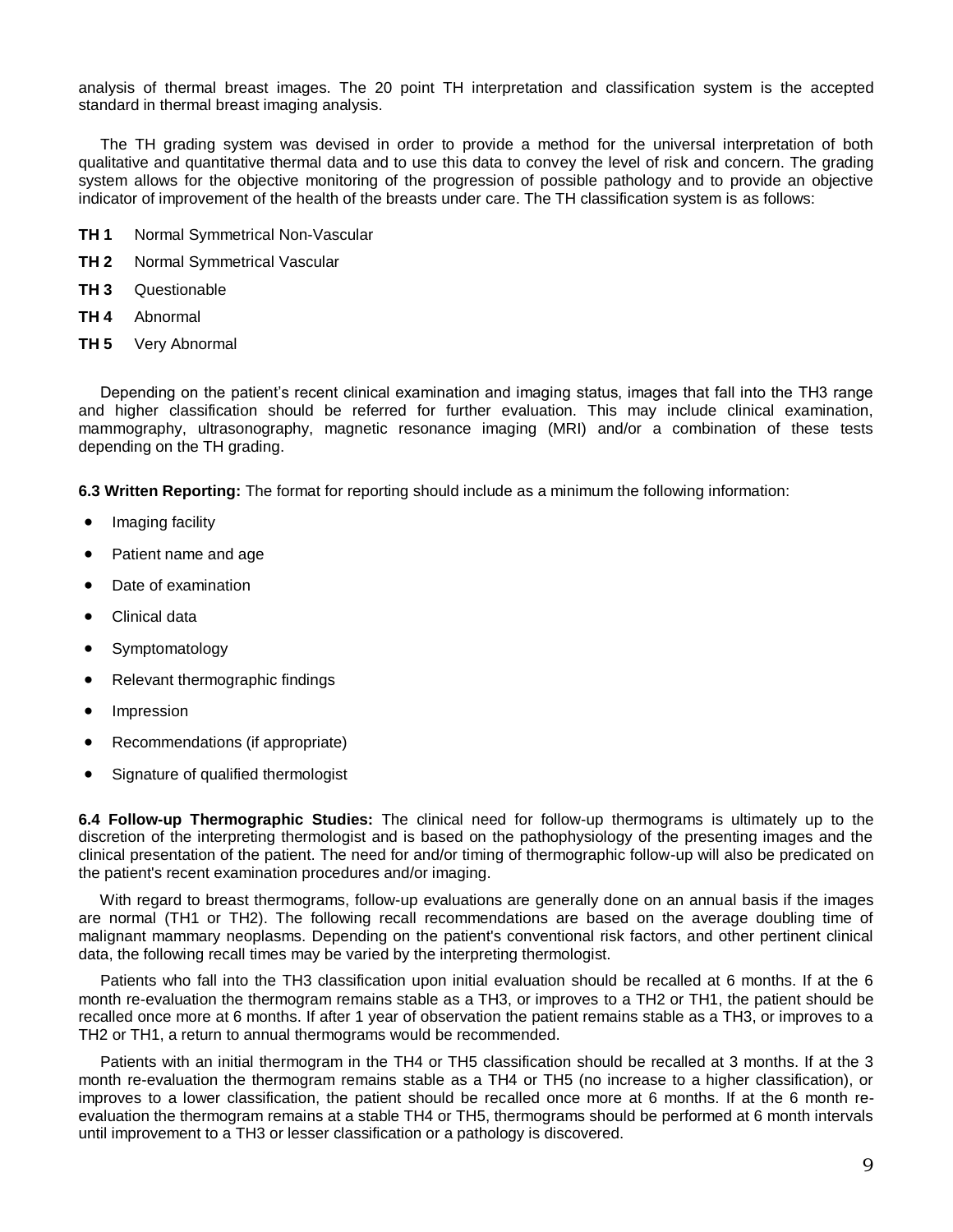All imaging and recalls should be accompanied by the recommendation that the patient should be seeing their doctor and maintaining their regularly scheduled health examinations. Recommendations for treatment must be made by the patient's doctor.

Ref: 1, 11, 37, 49, 57, 59, 62, 63, 65, 95, 139, 142, 144, 146, 156, 195, 265, 276, 387-388, 405-411, 413-420, 422- 425

### **GUIDELINE 7: CLINICAL THERMOGRAPHY EDUCATION GUIDELINES**

Adequate training in thermographic imaging is a necessity to insure quality image acquisition, accurate interpretation, and patient safety.

**7.1 Certified Clinical Thermographic Technicians:** Training courses leading to certification are comprised of both formal classroom hours and practical imaging experience. Courses typically cover basic thermal imaging principles, patient management, laboratory and imaging protocols, and a time period of supervised practical field experience. Technicians are not trained in the interpretation of thermographic images. Candidates that complete a recognized course of study, and successfully pass the required examination(s), hold credentials as certified clinical thermographic technicians.

**7.2 Board Certified Clinical Thermologist:** Educational courses at this level are comprised of both formal classroom hours and practical imaging experience. The course material typically covered includes: a review of relevant anatomy and physiology, pathophysiologic processes and their relation to thermographic presentations, laboratory and imaging protocols, patient management, thermal imaging principles, image analysis and interpretation, and a time period of closely supervised practical field experience. Candidates that complete a recognized course of study, and successfully pass the required examinations, hold credentials as board certified clinical thermologists.

**7.3 Breast Thermologist:** It is essential that extended training in breast thermography be completed by doctors who are intending on interpreting thermal breast images. This level of education exceeds the thermal breast imaging information covered in courses leading to general board certification. A typical course of study includes: a review of breast anatomy and physiology, pathophysiologic breast processes and their relation to thermographic presentations, laboratory and imaging protocols, patient management, thermal imaging principles, image analysis and interpretation, and a time period of closely supervised practical field experience.

**7.4 Certifying Organizations:** Educational courses in clinical thermography are provided through recognized organizations. Due to the many non-clinical uses of thermographic imaging, only organizations specifically founded to serve the educational needs in clinical thermography are recognized.

 Quality educational courses have been offered by the International Academy of Clinical Thermology since its beginnings as the California Thermographic Society in the early 1980's. The Academy provides training courses for both technicians and health care providers. The courses have been continually updated to meet the ongoing changes and advancements in the field of clinical thermology.

#### **SUMMARY –**

The guidelines in this document are designed to assist practitioners in the use of clinical thermal imaging and to provide outside agencies with knowledge in the application of the procedure. The guidelines, however, should not be considered permanent. Research in this field is ongoing internationally within private practices, hospitals, and universities. This research can be expected to impact the utilization of thermal imaging on a continuous basis ensuring that there is progression and growth in knowledge and understanding of the benefits and role of thermal imaging in the health care delivery system. As the results of such research begin to have a practical impact, the utilization of thermal imaging will change and future guidelines will have to take such changes into account. The guidelines in this document are reviewed annually by the guidelines committee with revisions made as research dictates.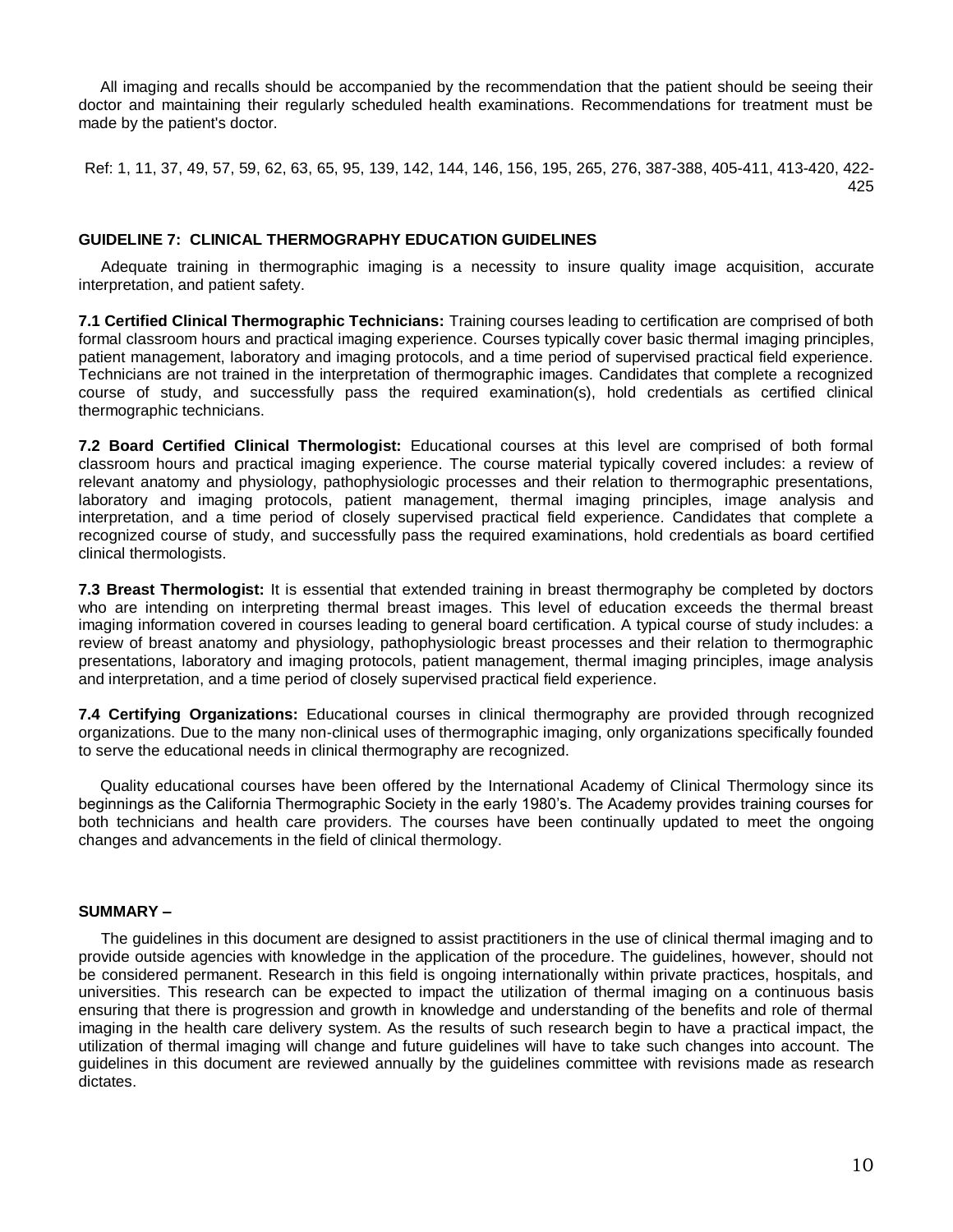# **REFERENCES –**

1) ACTA Thermographica: Vol 1-6, 1976-1982.

2) E.F.J. Ring, Pioneering progress in infrared imaging in medicine, Quant. InfraRed Thermogr. J. (2014) 1–9.

3) E.Y.K. Ng, A review of thermography as promising non-invasive detection modality for breast tumor, Int. J. Therm. Sci. 48 (2009) 849–859.

4) E. Ring, K. Ammer, The technique of infra red imaging in medicine, Thermol. Int. 10 (2000) 7–14.

5) J.-H. Tan, E.Y.K. Ng, U. Rajendra Acharya, C. Chee, Infrared thermography on ocular surface temperature: a review, Infrared Phys. Technol. 52 (2009) 97– 108.

6) Amalu WC. Nondestructive Testing of the Human Breast: The Validity of Dynamic Stress Testing in Medical Infrared Breast Imaging. Presented at the 26th Annual International Conference of the IEEE Engineering in Medicine and Biology Society. Published in the proceedings of the IEEE – EMBS Conference 2004.

7) G. Gaussorgues, Infrared Thermography, Springer, Netherlands, 1993.

8) B.F. Jones, P. Plassmann, Digital infrared thermal imaging of human skin, IEEE Eng. Med. Biol. Mag. 21 (2002) 41–48.

9) N.A. Taylor, M.J. Tipton, G.P. Kenny, Considerations for the measurement of core, skin and mean body temperatures, J. Therm. Biol. 46 (2014) 72–101.

10) I. Campbell, Body temperature and its regulation, Anaesth. Intens. Care Med.12 (2011) 240–244.

11) N. Zaproudina, V. Varmavuo, O. Airaksinen, M. Narhi, Reproducibility of infrared thermography measurements in healthy individuals, Physiol. Meas.29 (2008) 515–524.

12) K. Ammer, Thermology 2013 – a computer-assisted literature survey,Thermol. Int. 24 (2014) (2013) 93–130.

13) K. Ammer, Thermology 2002 – a computer assisted literature search, Thermol. Int. 13 (2003) (2002) 10–26.

14) K. Ammer, Published Papers on Thermology or Temperature Measurement Between 2011 and 2012, 2013. <http://www.uhlen.at/thermologyinternational/archive/Volume 4.pdf>.

15) K. Ammer, Published Papers on Thermology or Temperature Measurement Between 2007 and 2010, 2011. <http://www.uhlen.at/thermologyinternational/archive/therlit 2007-2010.pdf>.

16) K. Ammer, Published Papers on Thermology or Temperature Measurement Between 2005 and 2006, 2007. <http://www.uhlen.at/thermologyinternational/archive/therlit 2005-2006.pdf>.

17) K. Ammer, Published Papers on Thermology or Temperature Measurement Between 1989 and 2004, 2005. <http://www.uhlen.at/thermologyinternational/archive/therlit 2004.pdf>.

18) M. Abernathy, T.B. Abernathy, International bibliography of medical thermology, Thermology 2 (1987) 117–533.

19) K. Ammer, Thermology on the Internet – an update, Thermol. Int. 19 (2009) 15–28.

20) Conwell, T.D., et al., Sensitivity, specificity and predictive value of infrared cold water autonomic functional stress testing as compared with modified IASP criteria for CRPS. Thermology International, 20-2, 60, 2010.

21) K. Ammer, E.F.J. Ring, Standard procedures for Infrared Imaging in Medicine, in: N.A. Diakides, J.D. Bronzino (Eds.), Medical Infrared Imaging, Taylor & Francis, United States, 2007, pp. 22.1–22.14.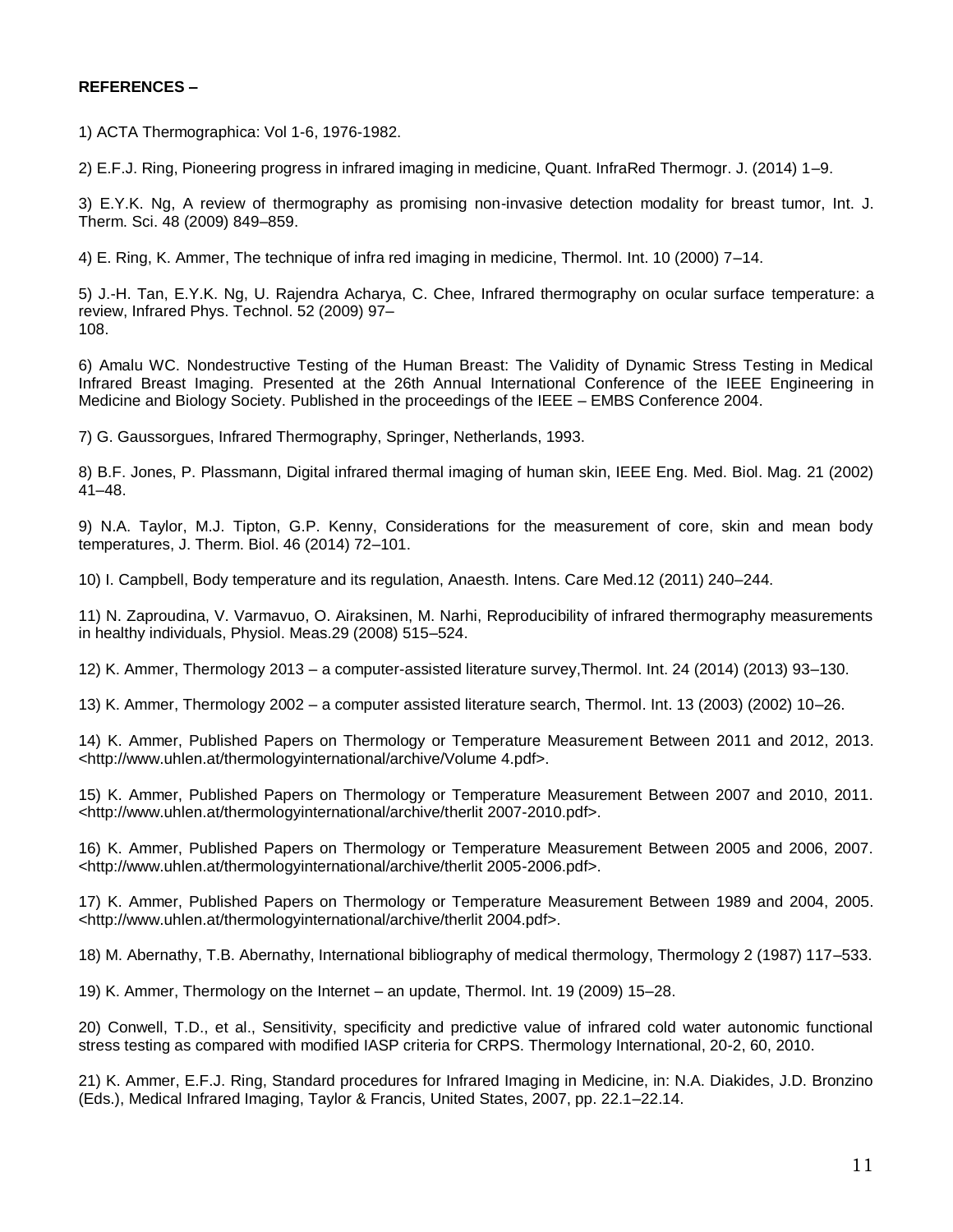22) N. Harada, M. Iwamoto, M.S. Laskar, I. Hirosawa, M. Nakamoto, S. Shirono, T.Wakui, Effects of room temperature, seasonal condition and food intake on finger skin temperature during cold exposure test for diagnosing hand-arm vibration syndrome, Ind. Health 36 (1998) 166–170.

23) D.D.F. Pascoe, J. Llanos, J.M. Molloy, J.W. Smith, W.A. Kramer, Influence of environmental temperature on the calculations of mean skin temperature, Med. Sci. Sports Exerc. 33 (5 Suppl.) (2001) S222.

24) K. Ammer, E.F. Ring, Influence of the field of view on temperature readings from thermal images, Thermol. Int. 15 (2005) 99–103.

25) G.R. Ivanitsky, E.P. Khizhnyak, A.A. Deev, L.N. Khizhnyak, Thermal imaging in medicine: a comparative study of infrared systems operating in wavelength ranges of 3–5 and 8–12 micron as applied to diagnosis, Dokl. Biochem. Biophys. 407 (2006) 59–63.

26) IACT, Thermology guidelines, standards and protocols in clinical thermography imaging, in: International Academy of Clinical Thermology IACT, 2002, pp. 1–9.

27) M.F. Chiang, P.W. Lin, L.F. Lin, H.Y. Chiou, C.W. Chien, S.F. Chu, W.T. Chiu, Mass screening of suspected febrile patients with remote-sensing infrared thermography: alarm temperature and optimal distance, J. Formos. Med. Assoc. 107 (2008) 937–944.

28) K. Mabuchi, O. Kanbara, H. Genno, T. Chinzei, S. Haeno, M. Kunimoto, Automatic control of optimum ambient thermal conditions using feedback of skin temperature, Biomed. Thermol. 16 (1997) 6–13.

29) J.H. Veghte, Infrared Thermography of Subjects in Diverse Environments, Artic Aeromedical Laboratory Tech., 1965, p. 18.

30) S.D. Livingston, R.W. Nolan, J. Frim, L.D. Reed, R.E. Limmer, A thermographic study of the effect of body composition and ambient temperature on the accuracy of mean skin temperature calculations, Eur. J. Appl. Physiol. Occup. Physiol. 56 (1987) 120–125.

31) G. Fisher, E.B. Foster, D.D. Pascoe, Equilibration period following exposure to hot or cold conditions when using infrared thermography, Thermol. Int.18 (2008) 95–100.

32) D.D. Pascoe, G. Fisher, Comparison of measuring sites for the assessment of body temperature, Thermol. Int. 19 (2009) 35–42.

33) W. Liu, Z. Lian, Q. Deng, Y. Liu, Evaluation of calculation methods of mean skin temperature for use in thermal comfort study, Build. Environ. 46 (2011) 478–488.

34) L.D. Montgomery, B.A. Williams, Effect of ambient temperature on the thermal profile of the human forearm, hand, and fingers, Ann. Biomed. Eng. 4 (1976) 209–219.

35) S. Bagavathiappan, T. Saravanan, J. Philip, T. Jayakumar, B. Raj, R. Karunanithi, T.M. Panicker, M.P. Korath, K. Jagadeesan, Infrared thermal imaging for detection of peripheral vascular disorders, J. Med. Phys./Assoc. Med. Physicists India 34 (2009) 43–47.

36) U. Garagiola, E. Giani, Use of telethermography in the management of sports injuries, Sports Med. 10 (1990) 267–272.

37) P.M. Gomez Carmona, Influencia de la informacion termografica infrarroja en el protocolo de prevencion de lesiones de un equipo de futbol professional espanol, Sports Department, Faculty of Sciences for Physical Activity and Sport (INEF), Universidad Politecnica de Madrid, Madrid, 2012.

38) Z.S. Deng, J. Liu, Mathematical modeling of temperature mapping over skin surface and its implementation in thermal disease diagnostics, Comput. Biol. Med. 34 (2004) 495–521.

39) E. Akimov, V. Son'kin, Skin temperature and lactate threshold during muscle work in athletes, Hum. Physiol. 37 (2011) 621–628.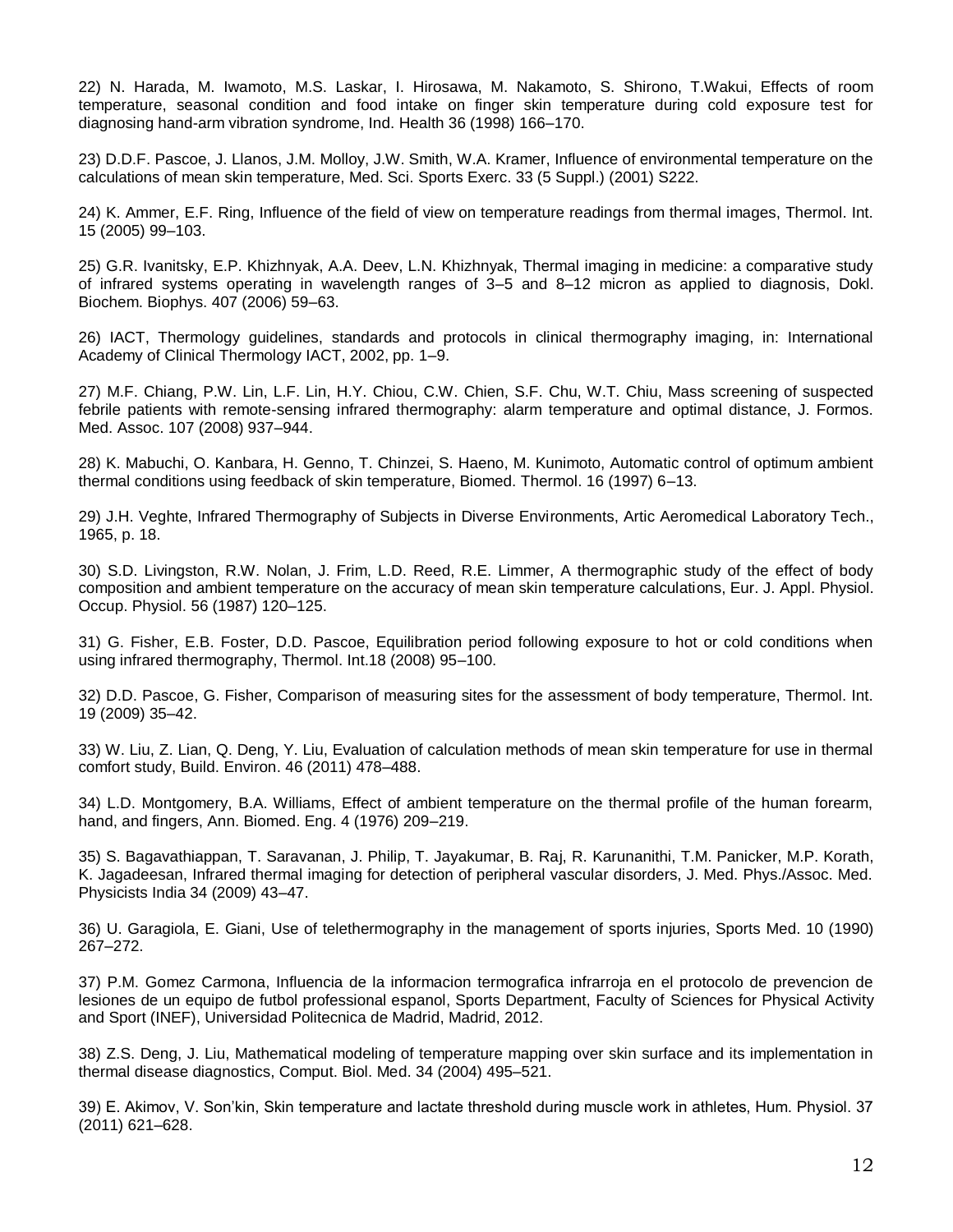40) E.F. Ring, A.J. Collins, P.A. Bacon, J.A. Cosh, Quantitation of thermography in arthritis using multi-isothermal analysis. II. Effect of nonsteroidal anti-inflammatory therapy on the thermographic index, Ann. Rheum. Dis. 33 (1974) 353–356.

41) N. Zaproudina, Z. Ming, O.O. Hanninen, Plantar infrared thermography measurements and low back pain intensity, J. Manipulative Physiol. Ther. 29 (2006) 219–223.

42) M. Chudecka, A. Lubkowska, Temperature changes of selected body's surfaces of handball players in the course of training estimated by thermovision, and the study of the impact of physiological and morphological factors on the skin temperature, J. Therm. Biol. 35 (2010) 379–385.

43) M. Abate, L. Di Carlo, L. Di Donato, G.L. Romani, A. Merla, Comparison of cutaneous termic response to a standardised warm up in trained and untrained individuals, J. Sports Med. Phys. Fitness 53 (2013) 209–215.

44) M. Chudecka, A. Lubkowska, Thermal maps of young women and men, Infrared Phys. Technol. 69 (2015) 81– 87.

45) R. Roy, J.P. Boucher, A.S. Comtois, Validity of infrared thermal measurements of segmental paraspinal skin surface temperature, J. Manipulative Physiol. Ther. 29 (2006) 150–155.

46) T.J. Malkinson, Calf skin temperature during ergometer exercise: effect of intensity, in: Proceedings of the Second Joint Engineering in Medicine and Biology, 24th Annual Conference and the Annual Fall Meeting of the Biomedical Engineering Society EMBS/BMES Conference, 2002, vol. 1292, pp. 1297–1298.

47) D.L. Roberts, P.H. Goodman, Dynamic thermoregulation of back and upper extremity by computer-aided infrared Imaging, Thermology 2 (1987) 573–577.

48) B.B. Lahiri, S. Bagavathiappan, T. Jayakumar, J. Philip, Medical applications of infrared thermography: a review, Infrared Phys. Technol. 55 (2012) 221–235.

49) E.S. Kolosovas-Machuca, F.J. Gonzalez, Distribution of skin temperature in Mexican children, Skin Res. Technol. 17 (2011) 326–331.

50) A. Merla, P.A. Mattei, L. Di Donato, G.L. Romani, Thermal imaging of cutaneous temperature modifications in runners during graded exercise, Ann. Biomed. Eng. 38 (2010) 158–163.

51) C. Hildebrandt, C. Raschner, K. Ammer, An overview of recent application of medical infrared thermography in sports medicine in Austria, Sensors 10 (2010) 4700–4715.

52) Head, JF, Amalu WC., Elliot, RL., Hobbins, WB: Infrared Imaging of the Breast – A Review. Chapter 9: Medical Infrared Imaging. Ed. Nicholas Diakides and Joseph Bronzino. CRC Press – Taylor and Francis. 2013

53) N. Bouzida, A. Bendada, X.P. Maldague, Visualization of body thermoregulation by infrared imaging, J. Therm. Biol. 34 (2009) 120–126.

54) D.M. Savastano, A.M. Gorbach, H.S. Eden, S.M. Brady, J.C. Reynolds, J.A. Yanovski, Adiposity and human regional body temperature, Am. J. Clin. Nutr. 90 (2009) 1124–1131.

55) K. Ammer, Temperature changes after manual examination of the cervical spine, Thermol. Int. 12 (2002) 147– 152.

56) B.M. Gratt, M. Anbar, Thermology and facial telethermography: Part II. Current and future clinical applications in dentistry, Dentomaxillofac. Radiol. 27 (1998) 68–74.

57) S. Uematsu, D.H. Edwin, W.R. Jankel, J. Kozikowski, M. Trattner, Quantification of thermal asymmetry. Part 1: Normal values and reproducibility, J. Neurosurg. 69 (1988) 552–555.

58) M.D. Devereaux, G.R. Parr, D.P. Thomas, B.L. Hazleman, Disease activity indexes in rheumatoid arthritis; a prospective, comparative study with thermography, Ann. Rheum. Dis. 44 (1985) 434–437.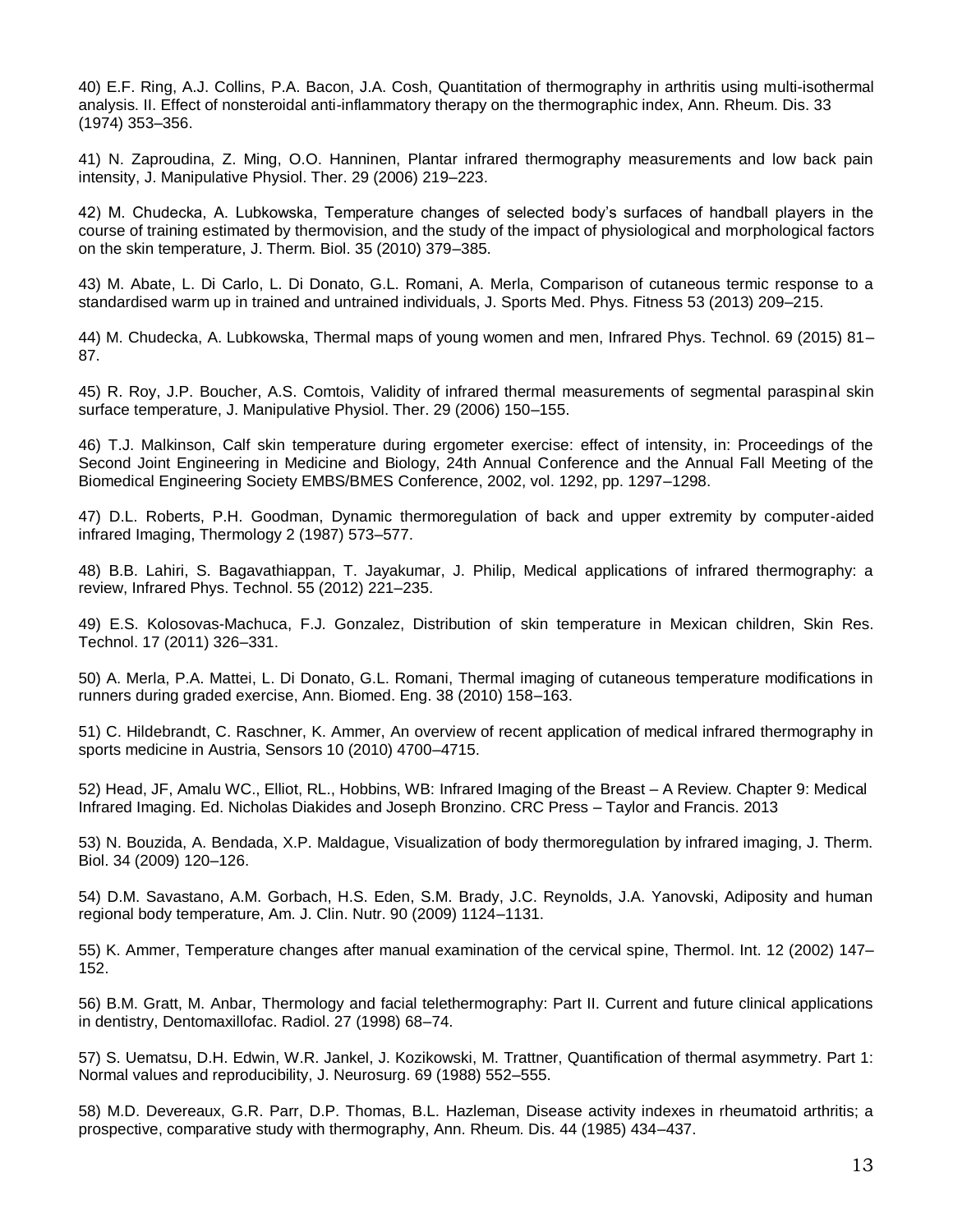59) F. Feldman, E.L. Nickoloff, Normal thermographic standards for the cervical spine and upper extremities, Skeletal Radiol. 12 (1984) 235–249.

60) J. Gershon-Cohen, J.D. Haberman, Thermography of smoking, Arch. Environ. Health 16 (1968) 637–641.

61) P. Branemark, S. Fagerberg, L. Langer, J. Save-Soderbergh, Infrared thermography in diabetes mellitus a preliminary study, Diabetologia 3 (1967) 529–532.

62) E.F. Owens Jr., J.F. Hart, J.J. Donofrio, J. Haralambous, E. Mierzejewski, Paraspinal skin temperature patterns: an interexaminer and intraexaminer reliability study, J. Manipulative Physiol. Ther. 27 (2004) 155–159.

63) R.A. Roy, J.P. Boucher, A.S. Comtois, Digitized infrared segmental thermometry: time requirements for stable recordings, J. Manipulative Physiol. Ther. 29 (2006). 468.e461–468.e410.

64) J.C. Bouzas Marins, D. Gomes Moreira, S. Pinonosa Cano, M. Sillero-Quintana, D. Dias Soares, A. de Andrade Fernandes, F. Sousa da Silva, C.M. Amaral Costa, P.R. dos Santos Amorim, Time required to stabilize thermographic images at rest, Infrared Phys. Technol. 65 (2014) 30–35.

65) Journal of Thermology: Vol 1-3, 1985-1991.

66) L.M. Reinikainen, J.J. Jaakkola, Significance of humidity and temperature on skin and upper airway symptoms, Indoor Air 13 (2003) 344–352.

67) W.C. Amalu, W.B. Hobbins, J.F. Head, R.L. Elliott, Infrared imaging of the breast: a review, in: N.A. Diakides, J.D. Bronzino (Eds.), Medical Infrared Imaging, Taylor & Francis, United States, 2007, pp. 9-1–9-22.

68) Marins, JC, Fernandes, AA, Cano, SP, et al: Thermal Body Patterns for Healthy Brazilian Adults (male and female). J Therm Biol. 2014 May;42: 1-8.

69) M. Torii, M. Yamasaki, T. Sasaki, H. Nakayama, Fall in skin temperature of exercising man, Br. J. Sports Med. 26 (1992) 29–32.

70) J.J. Ferreira, L.C. Mendonca, L.A. Nunes, A.C. Andrade Filho, J.R. Rebelatto, T.F. Salvini, Exercise-associated thermographic changes in young and elderly subjects, Ann. Biomed. Eng. 36 (2008) 1420–1427.

71) A. Zontak, S. Sideman, O. Verbitsky, R. Beyar, Dynamic thermography: analysis of hand temperature during exercise, Ann. Biomed. Eng. 26 (1998) 988–993.

72) T. Nakayama, Y. Ohnuki, K. Kanosue, Fall in skin temperature during exercise observed by thermography, Jpn. J. Physiol. 31 (1981) 757–762.

73) I. Atmaca, A. Yigit, Predicting the effect of relative humidity on skin temperature and skin wettedness, J. Therm. Biol. 31 (2006) 442–452.

74) C. Hildebrandt, K. Zeilberger, E.F.J. Ring, C. Raschner, The application of medical Infrared Thermography in sports medicine, in: K.R. Zaslav (Ed.), An International Perspective on Topics in Sports Medicine and Sports Injury, InTech, 2012, pp. 257–274.

75) J.D. Hardy, E.F. Du Bois, Differences between men and women in their response to heat and cold, Proc. Natl. Acad. Sci. USA 26 (1940) 389–398.

76) J.M. Chamberlain, T.E. Terndrup, D.T. Alexander, F.A. Silverstone, G. Wolf-Klein, R. O'Donnell, J. Grandner, Determination of normal ear temperature with an infrared emission detection thermometer, Ann. Emerg. Med. 25 (1995) 15–20.

77) N. Hashiguchi, Y. Feng, Y. Tochihara, Gender differences in thermal comfort and mental performance at different vertical air temperatures, Eur. J. Appl. Physiol. 109 (2010) 41–48.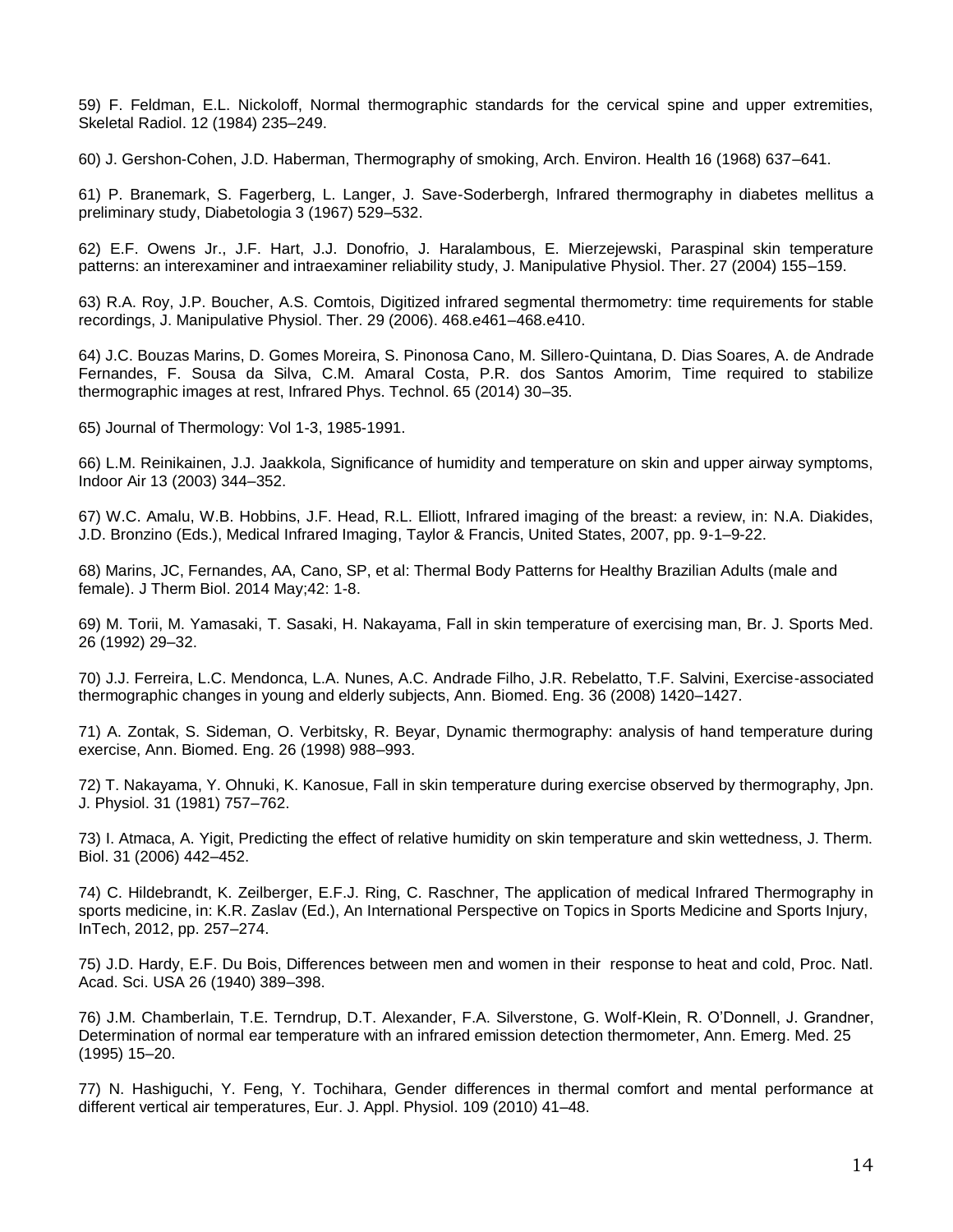78) A.M.J. van Ooijen, W.D. van Marken Lichtenbelt, K.R. Westerterp, Individual differences in body temperature and the relation to energy expenditure: the influence of mild cold, J. Therm. Biol. 26 (2001) 455–459.

79) F.C. Baker, J.I. Waner, E.F. Vieira, S.R. Taylor, H.S. Driver, D. Mitchell, Sleep and 24 hour body temperatures: a comparison in young men, naturally cycling women and women taking hormonal contraceptives, J. Physiol. 530 (2001) 565–574.

80) R. Grucza, H. Pekkarinen, E.K. Titov, A. Kononoff, O. Hanninen, Influence of the menstrual cycle and oral contraceptives on thermoregulatory responses to exercise in young women, Eur. J. Appl. Physiol. Occup. Physiol. 67 (1993) 279–285.

81) M.D. Coyne, C.M. Kesick, T.J. Doherty, M.A. Kolka, L.A. Stephenson, Circadian rhythm changes in core temperature over the menstrual cycle: method for noninvasive monitoring, Am. J. Physiol. Regul. Integr. Comp. Physiol. 279 (2000) R1316–R1320.

82) M. Sund-Levander, C. Forsberg, L.K. Wahren, Normal oral, rectal, tympanic and axillary body temperature in adult men and women: a systematic literature review, Scand. J. Caring Sci. 16 (2002) 122–128.

83) M.L. Bartelink, H. Wollersheim, A. Theeuwes, D. van Duren, T. Thien, Changes in skin blood flow during the menstrual cycle: the influence of the menstrual cycle on the peripheral circulation in healthy female volunteers, Clin. Sci. (Lond.) 78 (1990) 527–532.

84) K. Cankar, Z. Finderle, Gender differences in cutaneous vascular and autonomic nervous response to local cooling, Clin. Auton. Res.: Off. J. Clin. Auton. Res. Soc. 13 (2003) 214–220.

85) N. Charkoudian, Skin blood flow in adult human thermoregulation: how it works, when it does not, and why, Mayo Clinic proceedings, Mayo Clinic 78 (2003) 603–612.

86) A. Karki, P. Karppi, J. Ekberg, J. Selfe, A thermographic investigation of skin temperature changes in response to a thermal washout of the knee in healthy young adults, Thermol. Int. 14 (2004) 137–141.

87) M. Chudecka, A. Lubkowska, A. Kempin´ ska-Podhorodecka, Body surface temperature distribution in relation to body composition in obese women, J.Therm. Biol. 43 (2014) 1–6.

88) D. Fournet, L. Ross, T. Voelcker, B. Redortier, G. Havenith, Skin temperature mapping in the cold: the role of subcutaneous fat, in: XIV ICEE, ICEE, Nafplio, Greece, 2011.

89) D. Fournet, L. Ross, T. Voelcker, B. Redortier, G. Havenith, Body mapping of thermoregulatory and perceptual responses of males and females running in the cold, J. Therm. Biol. 38 (2013) 339–344.

90) J. Christensen, M. Vaeth, A. Wenzel, Thermographic imaging of facial skin gender differences and temperature changes over time in healthy subjects, Dentomaxillofac. Radiol. 41 (2012) 662–667.

91) Y. Shapiro, K.B. Pandolf, B.A. Avellini, N.A. Pimental, R.F. Goldman, Physiological responses of men and women to humid and dry heat, J. Appl. Physiol.: Respir., Environ. Exerc. Physiol. 49 (1980) 1–8.

92) G. Havenith, Human surface to mass ratio and body core temperature in exercise heat stress – a concept revisited, J. Therm. Biol. 26 (2001) 387–393.

93) F. Haas, A. Rebecca, A.O. Kruczek, L. Haas, J.M. Cohen Downing, M.H.M. Lee, Use of infrared imaging to evaluate sex differences in hand and finger rewarming patterns following cold water immersion, Thermol. Int. 17 (2007) 147–153.

94) N. Zaproudina, Methodological Aspects of use of Infrared Thermography in Healthy Individuals and Patients with Nonspecific Musculoskeletal Disorders, Faculty of Health Sciences, University of Eastern Finland, Kuopio, 2012, p. 66.

95) H.H. Niu, P.W. Lui, J.S. Hu, C.K. Ting, Y.C. Yin, Y.L. Lo, L. Liu, T.Y. Lee, Thermal symmetry of skin temperature: normative data of normal subjects in Taiwan, Zhonghua Yi Xue Za Zhi (Taipei) 64 (2001) 459–468.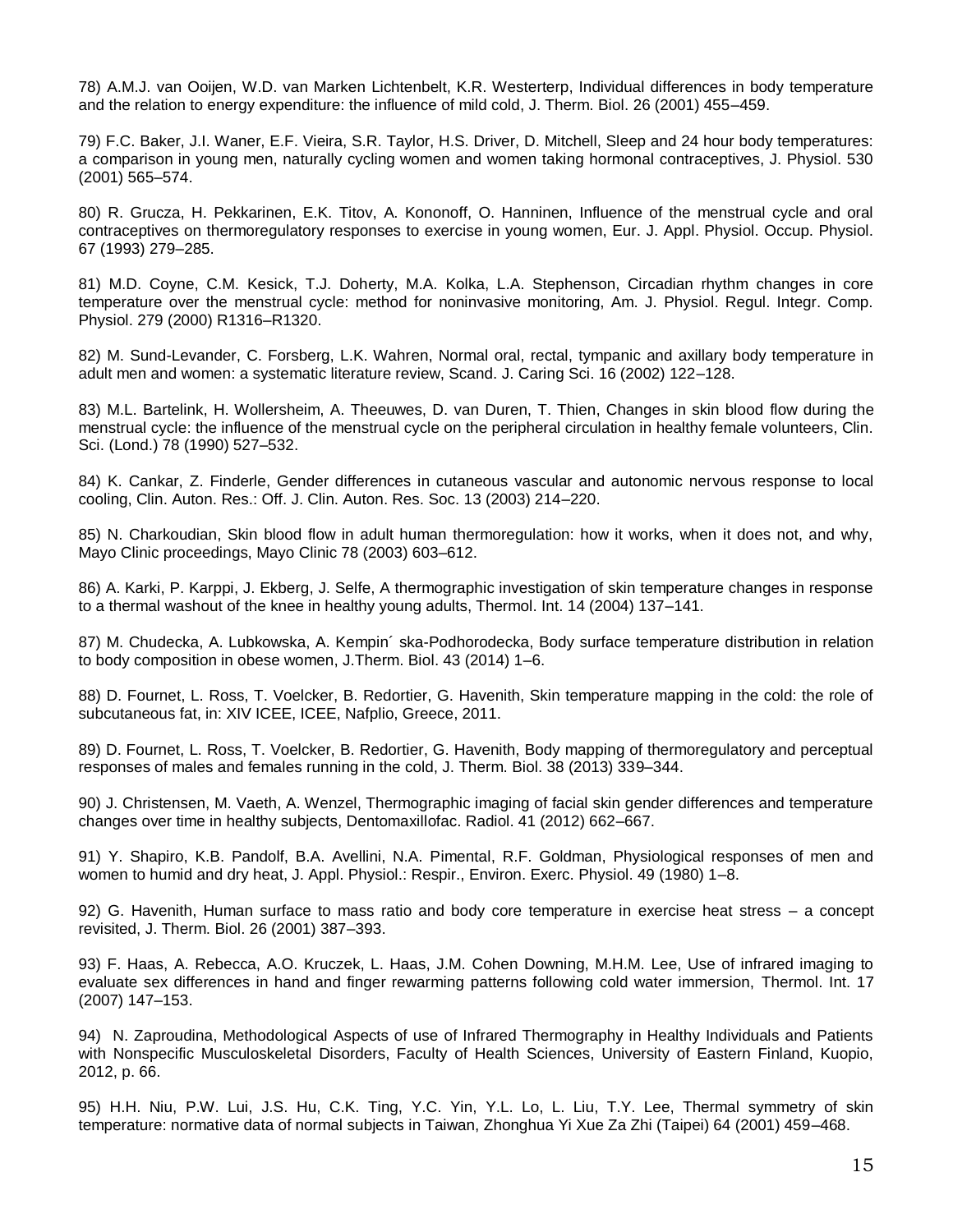96) J.S. Petrofsky, E. Lohman 3rd, H.J. Suh, J. Garcia, A. Anders, C. Sutterfield, C. Khandge, The effect of aging on conductive heat exchange in the skin at two environmental temperatures, Med. Sci. Monit.: Int. Med. J. Exp. Clin. Res. 12 (2006) CR400–CR408.

97) M.E. Symonds, K. Henderson, L. Elvidge, C. Bosman, D. Sharkey, A.C. Perkins, H. Budge, Thermal Imaging to assess age-related changes of Skin Temperature within the supraclavicular region co-locating with Brown Adipose Tissue in healthy children, J. Pediatr. 161 (2012) 892–898.

98) W.L. Kenney, C.G. Armstrong, Reflex peripheral vasoconstriction is diminished in older men, J. Appl. Physiol.: Respir., Environ. Exerc. Physiol. 80 (1996) 512–515.

99) L.A. Holowatz, W.L. Kenney, Peripheral mechanisms of thermoregulatory control of skin blood flow in aged humans, J. Appl. Physiol.: Respir., Environ. Exerc. Physiol. 109 (2010) 1538–1544.

100) D. Weinert, Circadian temperature variation and ageing, Ageing Res. Rev. 9 (2010) 51–60.

101) R.P. Clark, J.K. Stothers, Neonatal skin temperature distribution using infrared color thermography, J. Physiol. London 302 (1980) 323–333.

102) L. Hanssler, H. Breukmann, Measuring skin temperature in premature infants. Comparison of infrared telethermography and electric contact thermometry, Klin. Padiatr. 204 (1992) 355–358.

103) I. Christidis, H. Zotter, H. Rosegger, H. Engele, R. Kurz, R. Kerbl, Infrared thermography in newborns: the first hour after birth, Gynakol. Geburtshilfliche Rundsch. 43 (2003) 31–35.

104) R.B. Knobel, B.D. Guenther, H.E. Rice, Thermoregulation and thermography in neonatal physiology and disease, Biol. Res. Nurs. 13 (2011) 274–282.

105) L.K. Rasmussen, J.B. Mercer, A comparison of thermal responses in hands and feet of young and elderly subjects in response to local cooling as determined by infrared imaging, Thermol. Int. 14 (2004) 71–76.

106) E. Boerner, J. Bauer, B. Ratajczak, E. Deren´ , H. Podbielska, Application of thermovision for analysis of superficial temperature distribution changes after physiotherapy, J. Therm. Anal. Calorim. (2014) 1–7.

107) J.C. Bouzas Marins, A.d. Andrade Fernandes, D. Gomes Moreira, F. Souza Silva, C. Magno A. Costa, E.M. Pimenta, M. Sillero-Quintana, Thermographic profile of soccer players' lower limbs, Rev. Andaluza Med. Deporte 7 (2014) 1–6.

108) E.L. Glickman-Weiss, C.M. Hearon, A.G. Nelson, J. Kime, Relationship between thermoregulatory parameters and DEXA-estimated regional fat, Wild. Environ. Med. 7 (1996) 19–27.

109) J. LeBlanc, Subcutaneous fat and skin temperature, Can. J. Biochem. Physiol. 32 (1954) 354–358.

110) A. Reinberg, Circadian changes in the temperature of human beings, Bibl. Radiol. (1975) 128–139.

111) S.D. Bianchi, G.G. Gatti, B. Mecozzi, Circadian variations in the cutaneous thermal map in normal subjects, Acta Thermogr. 4 (1979) 95–98.

112) A. Binder, G. Parr, P.P. Thomas, B. Hazleman, A clinical and thermographi study of lateral epicondylitis, Br. J. Rheumatol. 22 (1983) 77–81.

113) R.S. Salisbury, G. Parr, M. De Silva, B.L. Hazleman, D.P. Page-Thomas, Heat distribution over normal and abnormal joints: thermal pattern and quantification, Ann. Rheum. Dis. 42 (1983) 494–499. 114) [108] E.F. Ring, Quantitative thermal imaging, Clin. Phys. Physiol. Meas. 11 (Suppl. A) (1990) 87–95.

115) J. Waterhouse, B. Drust, D. Weinert, B. Edwards, W. Gregson, G. Atkinson, S.Y. Kao, S. Aizawa, T. Reilly, The circadian rhythm of core temperature: origin and some implications for exercise performance, Chronobiol. Int. 22 (2005) 207–225.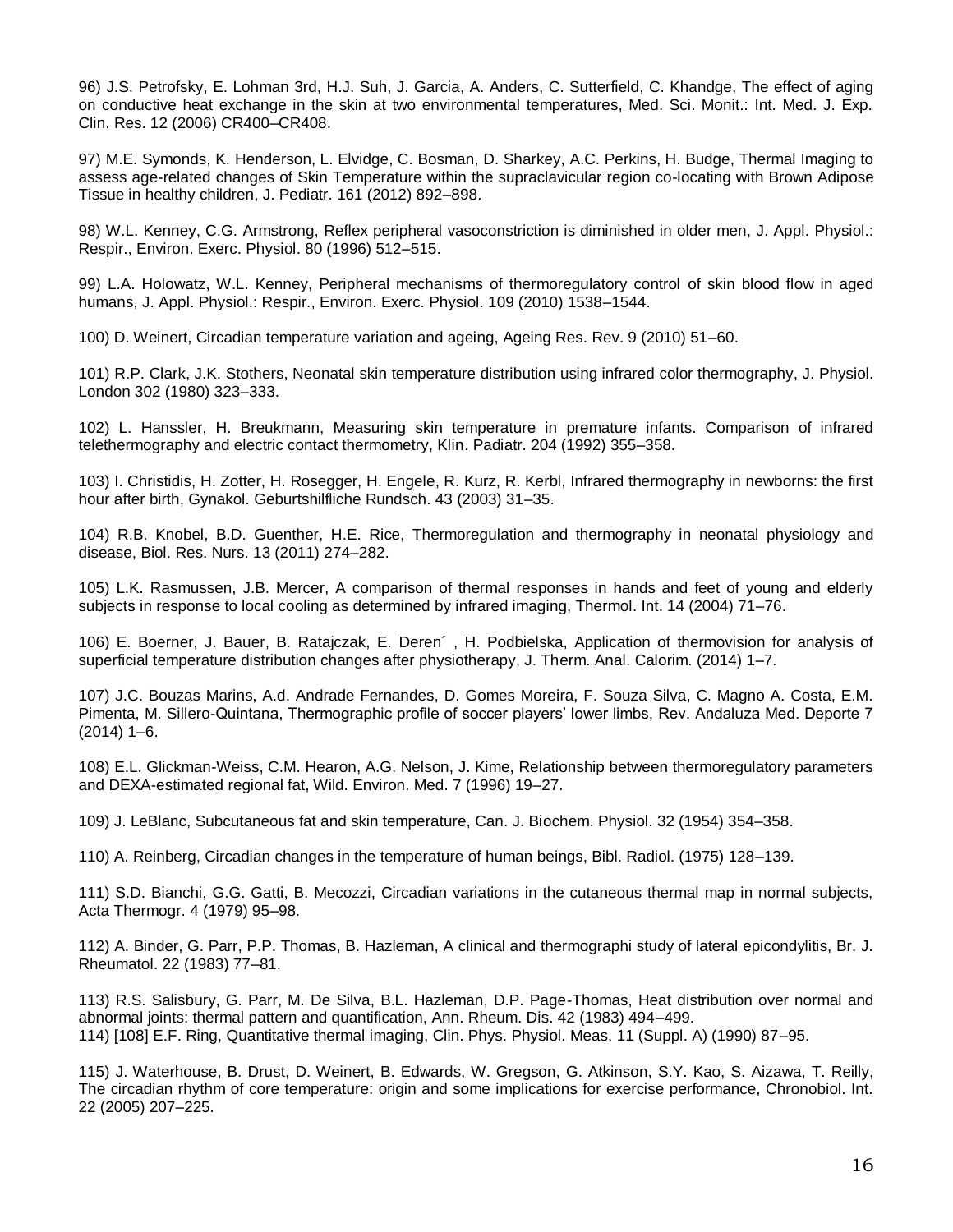116) G.S. Kelly, Body temperature variability (Part 1): a review of the history of body temperature and its variability due to site selection, biological rhythms, fitness, and aging, Altern. Med. Rev. 11 (2006) 278–293.

117) K. Krauchi, A. Wirz-Justice, Circadian rhythm of heat production, heart rate, and skin and core temperature under unmasking conditions in men, Am. J. Physiol. 267 (1994) R819–R829.

118) N. Miyakoshi, E. Itoi, K. Sato, K. Suzuki, H. Matsuura, Skin temperature of the shoulder: circadian rhythms in normal and pathologic shoulders, J. Shoulder Elbow Surg./Am. Shoulder Elbow Surg. 7 (1998) 625–628.

119) T. Reilly, J. Waterhouse, Circadian aspects of body temperature regulation in exercise, J. Therm. Biol. 34 (2009) 161–170.

120) T. Reilly, R. Garrett, Effects of time of day on self-paced performances of prolonged exercise, J. Sports Med. Phys. Fitness 35 (1995) 99–102.

121) C. Morris, G. Atkinson, B. Drust, K. Marrin, W. Gregson, Human core temperature responses during exercise and subsequent recovery: an important interaction between diurnal variation and measurement site, Chronobiol. Int. 26 (2009) 560–575.

122) H. Aldemir, G. Atkinson, T. Cable, B. Edwards, J. Waterhouse, T. Reilly, A comparison of the immediate effects of moderate exercise in the late morning and late afternoon on core temperature and cutaneous thermoregulatory mechanisms, Chronobiol. Int. 17 (2000) 197–207.

123) M.G. Arnett, Effects of prolonged and reduced warm-ups on diurnal variation in body temperature and swim performance, J. Strength Cond. Res. 16 (2002) 256–261 (National Strength & Conditioning Association).

124) M. Torii, H. Nakayama, T. Sasaki, Thermoregulation of exercising men in the morning rise and evening fall phases of internal temperature, Br. J. Sports Med. 29 (1995) 113–120.

125) R.B. Barnes, Thermography of the human body, Science 140 (1963) 870–877.

126) T. Togawa, H. Saito, Non-contact imaging of thermal properties of the skin, Physiol. Meas. 15 (1994) 291– 298.

127) W.M. Smith, Applications of thermography in veterinary medicine, Ann. N. Y. Acad. Sci. 121 (1964) 248–254.

128) T.A. Turner, Diagnostic thermography, the veterinary clinics of North America, Equine Pract. 17 (2001) 95– 113.

129) E. Autio, R. Neste, S. Airaksinen, M.L. Heiskanen, Measuring the heat loss in horses in different seasons by infrared thermography, J. Appl. Anim. Welf. Sci. 9 (2006) 211–221.

130) J.D. Hardy, C. Muschenheim, The radiation of heat from the human body. IV. The emission, reflection, and transmission of infra-red radiation by the human skin, J. Clin. Investig. 13 (1934) 817–831.

131) J.D. Hardy, The radiating power of human skin in the infra-red, Am. J. Physiol. 127 (1939) 454–462.

132) J. Steketee, Spectral emissivity of skin and pericardium, Phys. Med. Biol. 18 (1973) 686–694.

133) T. Togawa, Non-contact skin emissivity: measurement from reflectance using step change in ambient radiation temperature, Clin. Phys. Physiol. Meas. 10 (1989) 39–48.

134) F.J. Sanchez-Marin, S. Calixto-Carrera, C. Villasenor-Mora, Novel approach to assess the emissivity of the human skin, J. Biomed. Opt. 14 (2009) 024006.

135) J. Thiruvengadam, M. Anburajan, M. Menaka, B. Venkatraman, Potential of thermal imaging as a tool for prediction of cardiovascular disease, J. Med. Phys. 39 (2014) 98–105.

136) P. Rochcongar, M. Schmitt, Thermographic study of muscular lesions in sport (author's transl), J. Belge. Med. Phys. Rehabil. 2 (1979) 335–342.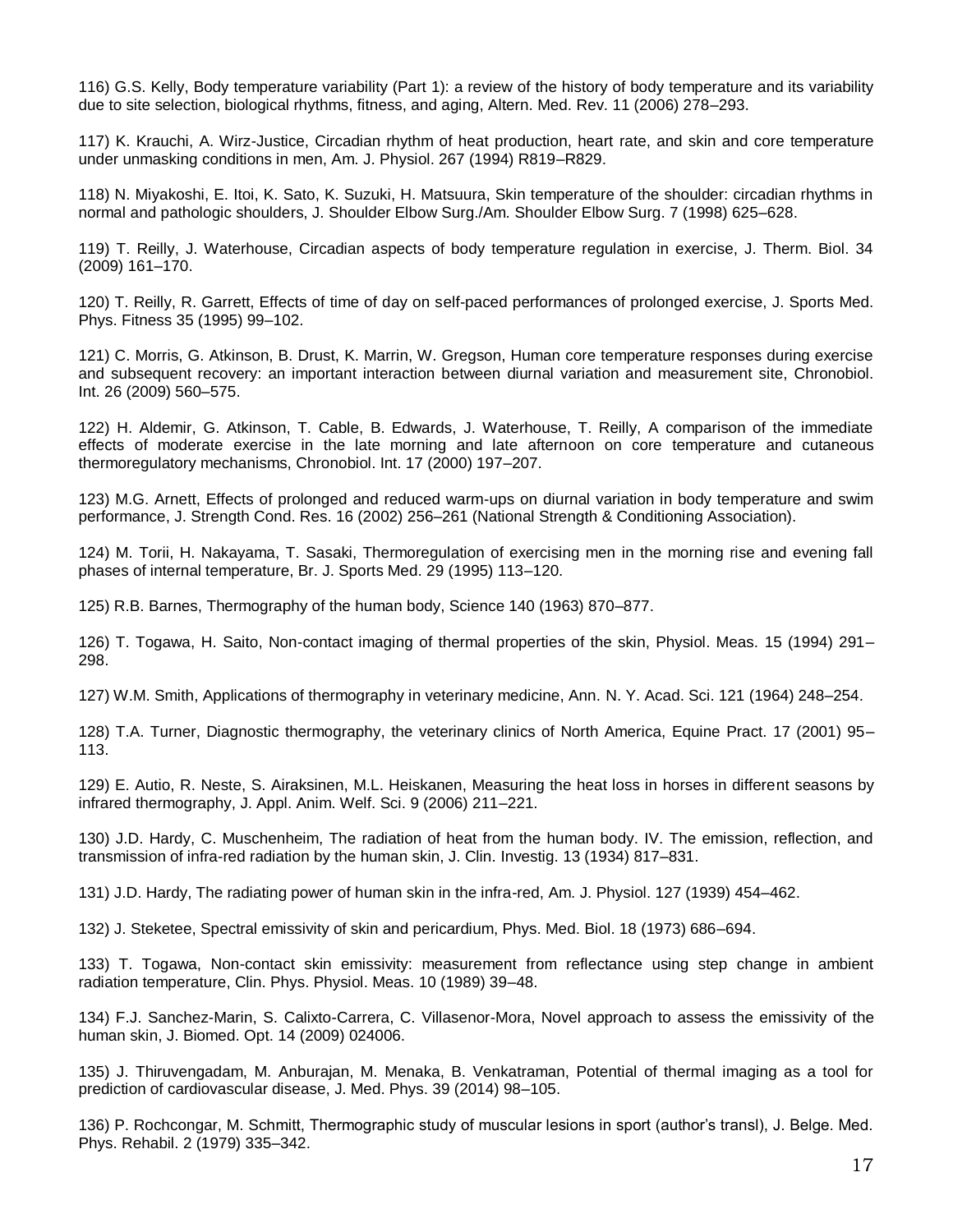137) E. Lambiris, H. Stoboy, Thermographie bei Osteosynthesen und Totalendoprothesen des Kniegelenkes mit und ohne Infektion, Z. Orthop. Unfall 119 (1981) 521–524.

138) P. Vecchio, A. Adebajo, M. Chard, P. Thomas, B. Hazleman, Thermography of frozen shoulder and rotator cuff tendinitis, Clin. Rheumatol. 11 (1992) 382–384.

139) P.H. Goodman, M.W. Heaslet, J.W. Pagliano, B.D. Rubin, Stress fracture diagnosis by computer assisted thermography, Phys. Sportsmed. 13 (1985) 114.

140) M.D. Devereaux, G.R. Parr, S.M. Lachmann, P. Page-Thomas, B.L. Hazleman, The diagnosis of stress fractures in athletes, JAMA 252 (1984) 531–533.

141) E. Sanchis-Sanchez, R. Salvador-Palmer, P. Codoner-Franch, J. Martin, C. Vergara-Hernandez, J. Blasco, E. Ballester, E. Sanchis, R. Gonzalez-Pena, R. Cibrian, Infrared thermography is useful for ruling out fractures in pediatric emergencies, Eur. J. Pediatr. (2014) 1–7.

142) E. Ismail, A. Capo, P. Amerio, A. Merla, Functional-thermoregulatory model for the differential diagnosis of psoriatic arthritis, Biomed. Eng. 13 (2014)162.

143) A. Arfaoui, M.A. Bouzid, H. Pron, R. Taiar, G. Polidori, Application of infrared thermography as a diagnostic tool of knee osteoarthritis, J. Therm. Sci. Technol. 7 (2012) 227–235.

144) G. Varju, C.F. Pieper, J.B. Renner, V.B. Kraus, Assessment of hand osteoarthritis: correlation between thermographic and radiographic methods, Rheumatology (Oxford) 43 (2004) 915–919.

145) A.J. Collins, E.F. Ring, J.A. Cosh, P.A. Bacon, Quantitation of thermography in arthritis using multi-isothermal analysis. I. The thermographic index, Ann. Rheum. Dis. 33 (1974) 113–115.

146) S.J. Spalding, C.K. Kwoh, R. Boudreau, J. Enama, J. Lunich, D. Huber, L. Denes, R. Hirsch, Threedimensional and thermal surface imaging produces reliable measures of joint shape and temperature: a potential tool for quantifying arthritis, Arthritis Res. Ther. 10 (2008) R10.

147) U. Snekhalatha, M. Anburajan, T. Teena, B. Venkatraman, M. Menaka, B. Raj. Thermal image analysis and segmentation of hand in evaluation of rheumatoid arthritis, in: International Conference on Computer Communication and Informatics (ICCCI), 2012, pp. 1–6.

148) R. Lasanen, E. Piippo-Savolainen, T. Remes-Pakarinen, L. Kroger, A. Heikkila, P. Julkunen, J. Karhu, J. Toyras, Thermal imaging in screening of joint inflammation and rheumatoid arthritis in children, Physiol. Meas. 36 (2015) 273–282.

149) M. Schmitt, Y. Guillot, Thermography and muscular injuries in sport medicine, in: E.F.J. Ring, B. Phillips (Eds.), Recent Advances in Medical Thermology, Plenum Press, New York, 1984, pp. 439–445.

150) F. Bandeira, E. Borba Neves, M.A. Muniz de Moura, P. Nohama, A termografia no apoio ao diagnostico de lesao muscular no esporte, Rev. Bras. Med. Esporte 20 (2014) 59–64.

151) L.M. Katz, V. Nauriyal, S. Nagaraj, A. Finch, K. Pearlstein, A. Szymanowski, C. Sproule, P.B. Rich, B.D. Guenther, R.D. Pearlstein, Infrared imaging of trauma patients for detection of acute compartment syndrome of the leg, Crit. Care Med. 36 (2008) 1756–1761.

152) S. Pinonosa, M. Sillero-Quintana, L. Milanovic´ , J. Coteron, J. Sampedro, Thermal evolution of lower limbs during a rehabilitation process after anterior cruciate ligament surgery, Kinesiology 45 (2013) 121–129.

153) J. Allen, K. Howell, Microvascular imaging: techniques and opportunities for clinical physiological measurements, Physiol. Meas. 35 (2014) R91–R141.

154) E.D. Cooke, M.F. Picher, Deep vein thrombosis: preclinical diagnosis by thermography, Br. J. Surg. 61 (1974) 971–978.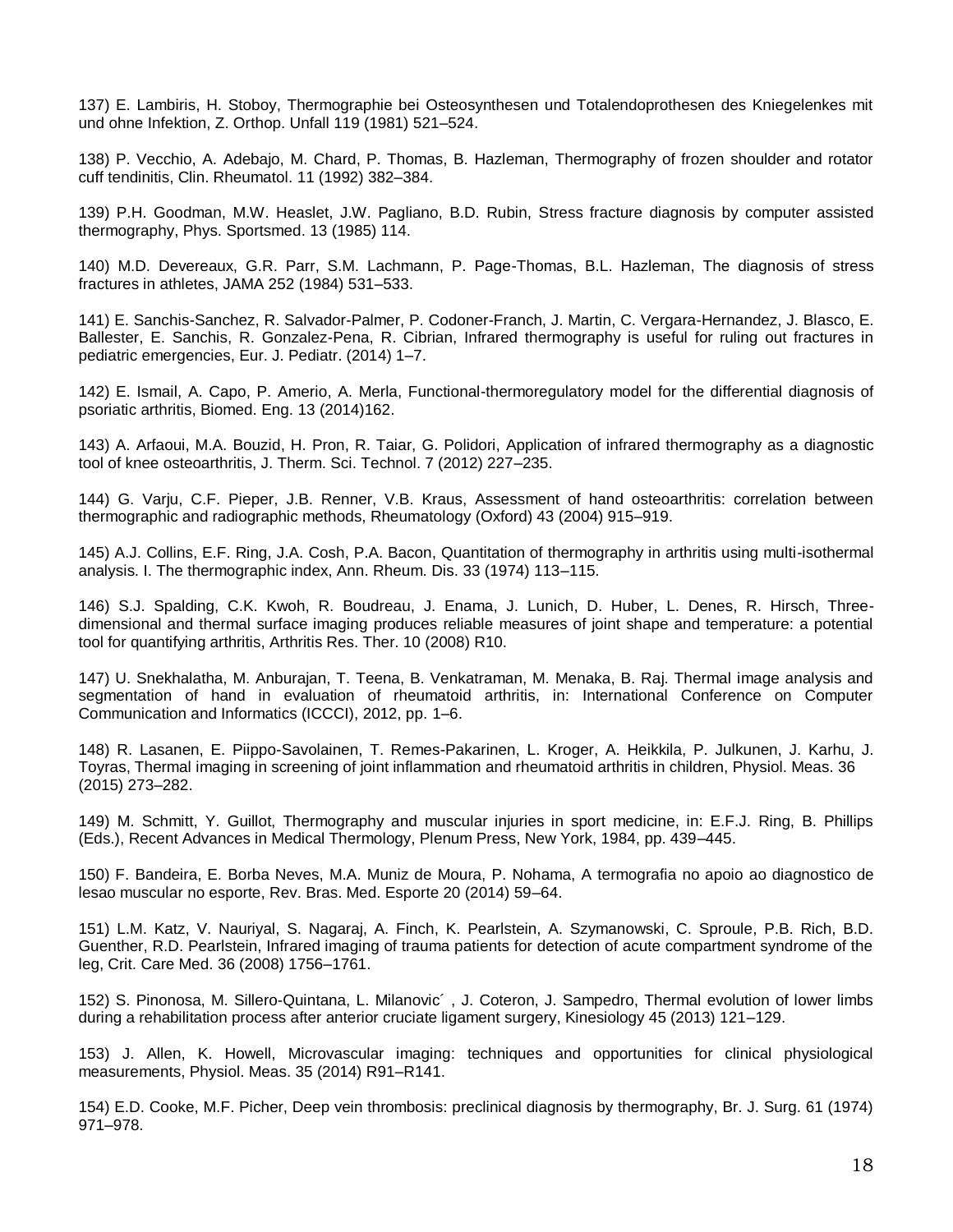155) R.B. Perelman, D. Adler, M. Humphreys, Reflex sympathetic dystrophy: electronic thermography as an aid in diagnosis, Orthop. Rev. 16 (1987) 561–566.

156) S. Bruehl, T.R. Lubenow, H. Nath, O. Ivankovich, Validation of thermography in the diagnosis of reflex sympathetic dystrophy, Clin. J. Pain 12 (1996) 316–325.

157) K. Ammer, Diagnosis of Raynaud's phenomenon by thermography, Skin Res. Technol. 2 (1996) 182–185.

158) L.F. Cherkas, L. Carter, T.D. Spector, K.J. Howell, C.M. Black, A.J. MacGregor, Use of thermographic criteria to identify Raynaud's phenomenon in a population setting, J. Rheumatol. 30 (2003) 720–722.

159) S. Clark, G. Dunn, T. Moore, M.t. Jayson, T.A. King, A.L. Herrick, Comparison of thermography and laser Doppler imaging in the assessment of Raynaud's phenomenon, Microvasc. Res. 66 (2003) 73–76.

160) E. Ismail, G. Orlando, M.L. Corradini, P. Amerio, G.L. Romani, A. Merla, Differential diagnosis of Raynaud's phenomenon based on modeling of finger thermoregulation, Physiol. Meas. 35 (2014) 703–716.

161) G.A. Orlov, V.F. Pil'nikov, Infrared thermography of wounds, Vestn. Khir. Im. I. I. Grek. 113 (1974) 56–61.

162) B.R. Mason, A.J. Graff, S.P. Pegg, Colour thermography in the diagnosis of the depth of burn injury, Burns 7 (1981) 197–202.

163) K. Ammer, E.F.J. Ring, Application of thermal imaging in forensic medicine. Imaging Sci. J. 53 (2005) 125– 131.

164) W.P. Zhu, X.R. Xin, Study on the distribution pattern of skin temperature in normal Chinese and detection of the depth of early burn wound by infrared thermography, Ann. N. Y. Acad. Sci. 888 (1999) 300–313.

165) R. Pochaczevsky, Thermography in posttraumatic pain, Am. J. Sports Med. 15 (1987) 243–250.

166) G.S. Kelly, Body temperature variability (Part 2): masking influences of body temperature variability and a review of body temperature variability in disease, Altern. Med. Rev. 12 (2007) 49–62.

167) M. Sillero-Quintana, T. Fernandez Jaen, I. Fernandez-Cuevas, P.M. Gomez Carmona, J. Arnaiz, M.-D. Perez, P. Guillen, Infrared thermography as a support tool for screening and early diagnosis of sport injuries, in: A. Jung (Ed.), 18th Congress of the Polish Association of Thermology, EAT, Zakopane, Poland, 2014.

168) B.F. Jones, A reappraisal of the use of infrared thermal image analysis in medicine, IEEE Trans. Med. Imaging 17 (1998) 1019–1027.

169) R.A. Sherman, A.L. Woerman, K.W. Karstetter, Comparative effectiveness of videothermography, contact thermography, and infrared beam thermography for scanning relative skin temperature, J. Rehabil. Res. Dev. 33 (1996) 377–386.

170) R.A.N. Littlejohn, Thermographic Assessment of the Forearm during Data Entry Tasks: A Reliability Study, Industrial and Systems Engineering, Virginia Tech., 2008.

171) E.F. Ring, K. Ammer, Infrared thermal imaging in medicine, Physiol. Meas. 33 (2012) R33–R46.

172) N. Rosenberg, A. Stefanides, Thermography in the management of varicose veins and venous insufficiency, Ann. N. Y. Acad. Sci. 121 (1964) 113–117.

173) G. Vermiglio, M.G. Tripepi, V. Vermiglio, C. Sansotta, B. Testagrossa, Thermographic analysis of short and long term modifications due to the application of tattoos and body piercing, in: R. Magjarevic, J.H. Nagel (Eds.), IFMBE Proceedings on World Congress on Medical Physics and Biomedical Engineering 2006, Springer, Berlin, 2007, pp. 2468–2471.

174) M. Chudecka, Use of thermal imaging in the evaluation of body surface temperature in various physiological states in patients with different body compositions and varying levels of physical activity, Centr. Eur. J. Sport Sci. Med. 2 (2013) 15–20.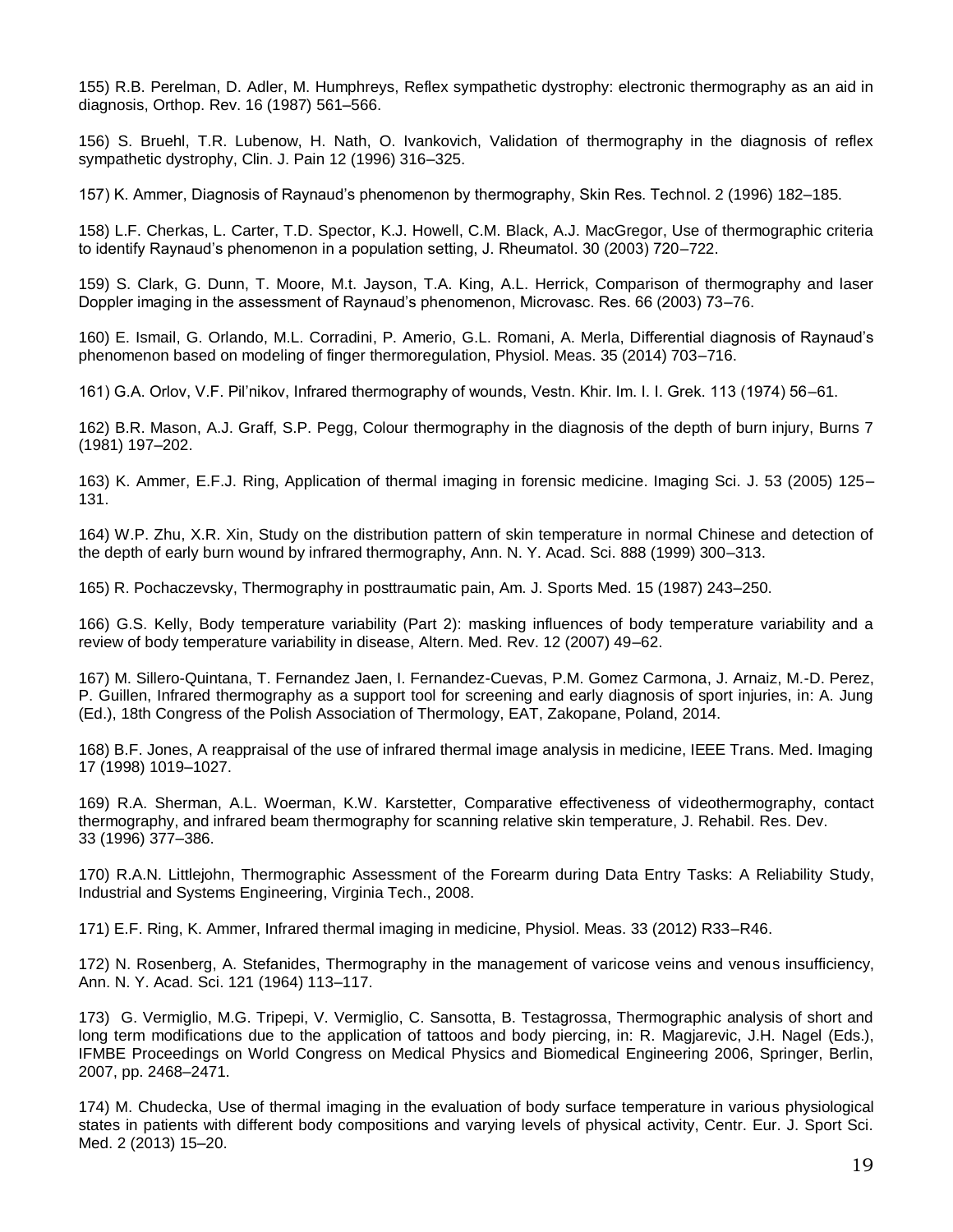175) D.K. Smith, L. Ovesen, R. Chu, S. Sackel, L. Howard, Hypothermia in a patient with anorexia nervosa, Metab.: Clin. Exp. 32 (1983) 1151–1154.

176) A. Wakeling, G.F. Russell, Disturbances in the regulation of body temperature in anorexia nervosa, Psychol. Med. 1 (1970) 30–39.

177) A. Faje, A. Klibanski, Body composition and skeletal health: too heavy? Too thin?, Curr Osteoporosis Rep. 10 (2012) 208–216.

178) P. Luck, A. Wakeling, Altered thresholds for thermoregulatory sweating and vasodilatation in anorexia nervosa, Br. Med. J. 281 (1980) 906–908.

179) L. Bock, Body temperature in persons with anorexia nervosa, J. Am. Diet. Assoc. 93 (1993) 976.

180) L.J. Jiang, E.Y. Ng, A.C. Yeo, S. Wu, F. Pan, W.Y. Yau, J.H. Chen, Y. Yang, A perspective on medical infrared imaging, J. Med. Eng. Technol. 29 (2005) 257–267.

181) M. Shuran, R.A. Nelson, Quantitation of energy expenditure by infrared thermography, Am. J. Clin. Nutr. 53 (1991) 1361–1367.

182) A.K. Adams, R.A. Nelson, E.F. Bell, C.A. Egoavil, Use of infrared thermographic calorimetry to determine energy expenditure in preterm infants, Am. J. Clin. Nutr. 71 (2000) 969–977.

183) M. Gautherie, C.M. Gros, Breast thermography and cancer risk prediction. Cancer 45 (1980) 51–56.

184) E.Y. Ng, Y. Chen, L.N. Ung, Computerized breast thermography: study of image segmentation and temperature cyclic variations, J. Med. Eng. Technol. 25 (2001) 12–16.

185) N. Arora, D. Martins, D. Ruggerio, E. Tousimis, A.J. Swistel, M.P. Osborne, R.M. Simmons, Effectiveness of a noninvasive digital infrared thermal imaging system in the detection of breast cancer, Am. J. Surg. 196 (2008) 523– 526.

186) V. Umadevi, S.V. Raghavan, S. Jaipurkar, Framework for estimating tumour parameters using thermal imaging, Indian J. Med. Res. 134 (2011) 725–731.

187) G. Jiang, Z. Shang, M. Zhang, Metabolism parameter analysis of diabetics based on the thermography, in: Proceedings of the Second Joint 24th Annual Conference and the Annual Fall Meeting of the Biomedical Engineering Society EMBS/BMES Conference on Engineering in Medicine and Biology, 2002, vol. 2223, pp. 2226– 2227.

188) S. Sivanandam, M. Anburajan, B. Venkatraman, M. Menaka, D. Sharath, Medical thermography: a diagnostic approach for type 2 diabetes based on non-contact infrared thermal imaging, Endocrine 42 (2012) 343–351.

189) T. Yoneshiro, S. Aita, M. Matsushita, T. Kameya, K. Nakada, Y. Kawai, M. Saito, Brown adipose tissue, whole-body energy expenditure, and thermogenesis in healthy adult men, Obesity 19 (2011) 13–16.

190) P. Lee, K.K. Ho, P. Lee, J.R. Greenfield, K.K. Ho, J.R. Greenfield, Hot fat in a cool man: infrared thermography and brown adipose tissue, Diabetes Obes. Metab. 13 (2011) 92–93.

191) P. Lee, J.R. Greenfield, K.K. Ho, M.J. Fulham, A critical appraisal of the prevalence and metabolic significance of brown adipose tissue in adult humans, Am. J. Physiol. Endocrinol. Metab. 299 (2010) E601–E606.

192) H.H. Pennes, Analysis of tissue and arterial blood temperatures in the resting human forearm, J. Appl. Physiol.: Respir., Environ. Exerc. Physiol. 1 (1948) 93–122.

193) J. Petrofsky, D. Paluso, D. Anderson, K. Swan, J.E. Yim, V. Murugesan, T. Chindam, N. Goraksh, F. Alshammari, H. Lee, M. Trivedi, A.N. Hudlikar, V. Katrak, The contribution of skin blood flow in warming the skin after the application of local heat; the duality of the Pennes heat equation, Med. Eng. Phys. 33 (2011) 325–329.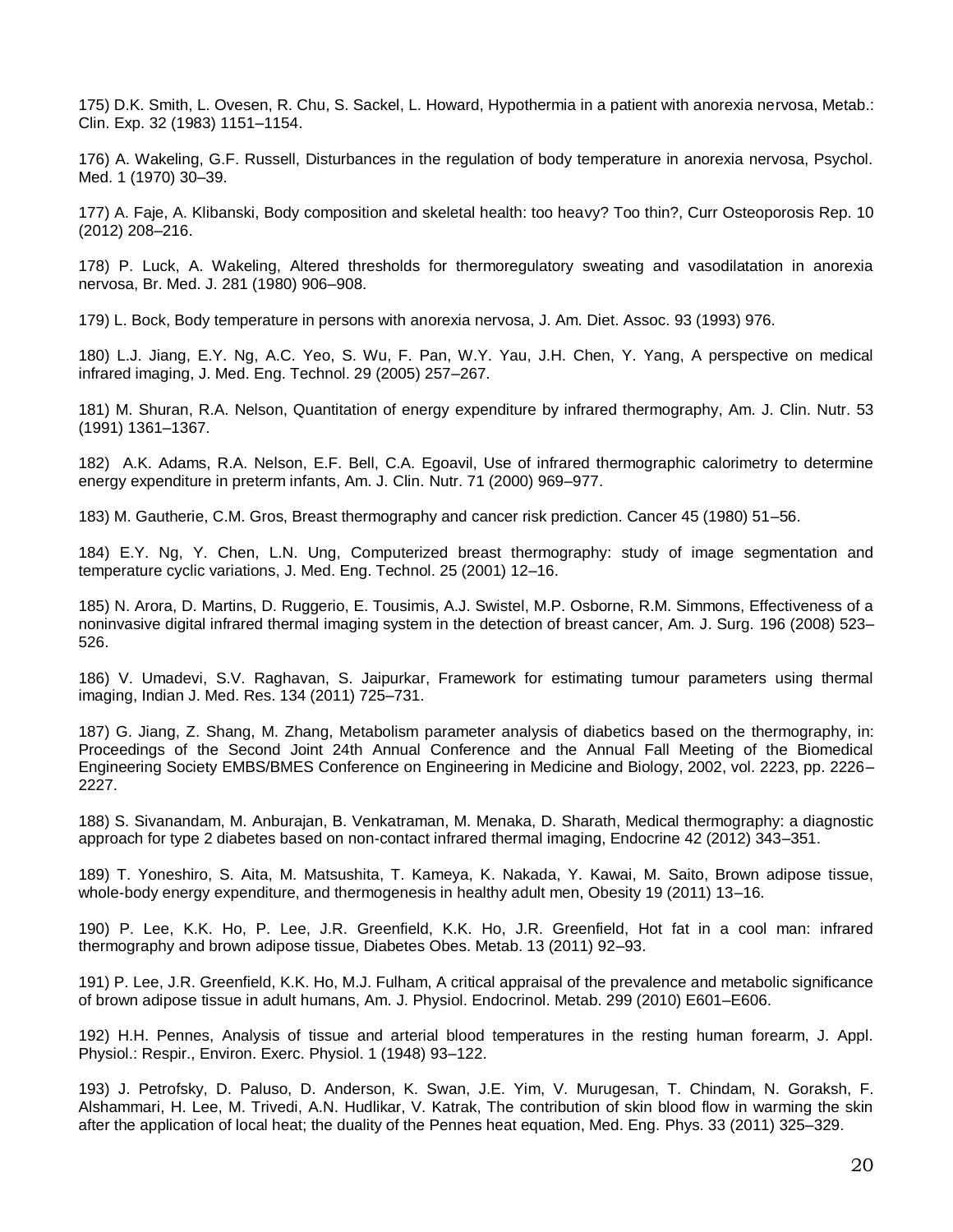194) A.M. Knab, R.A. Shanely, K.D. Corbin, F. Jin, W. Sha, D.C. Nieman, A 45-minute vigorous exercise bout increases metabolic rate for 14 hours, Med. Sci. Sports Exerc. 43 (2011) 1643–1648.

195) I. Fernandez-Cuevas, Effect of Endurance, Speed and Strength Training on Skin Temperature Measured by Infrared Thermography, Sports Department, Faculty of Sciences for Physical Activity and Sport (INEF), Universidad Politecnica de Madrid, Spain, 2012.

196) U. Garagiola, E. Giani, Thermography: Description, Uses in Sports Medicine, Unpublished article by Encyclopedia of Sports Medicine and Science, Milano, 1991, p. 13.

197) A. Merla, G.L. Romani, Functional infrared imaging in medicine: a quantitative diagnostic approach, in: 28th Annual International Conference of the IEEE Engineering in Medicine and Biology Society, 2006, EMBS '06, 2006, pp. 224–227.

198) A.M. Seifalian, G. Stansby, A. Jackson, K. Howell, G. Hamilton, Comparison of laser Doppler perfusion imaging, laser Doppler flowmetry, and thermographic imaging for assessment of blood flow in human skin, Eur. J. Vasc. Surg. 8 (1994) 65–69.

199) J.T. Costello, C.D. McInerney, C.M. Bleakley, J. Selfe, A.E. Donnelly, The use of thermal imaging in assessing skin temperature following cryotherapy: a review, J. Therm. Biol. 37 (2012) 245–274.

200) E.B. Akimov, R.S. Andreev, Y.N. Kalenov, A.A. Kirdin, V.D. Son'kin, A.G. Tonevitsky, The human thermal portrait and its relations with aerobic working capacity and the blood lactate level, Hum. Physiol. 36 (2010) 447– 456.

201) T. Wu, H. Snieder, E. de Geus, Genetic influences on cardiovascular stress reactivity, Neurosci. Biobehav. Rev. 35 (2010) 58–68.

202) M.I. Lambert, T. Mann, J.P. Dugas, Ethnicity and temperature regulation, Med. Sport Sci. 53 (2008) 104–120.

20) L.E. Hauvik, J.B. Mercer, Thermographic mapping of the skin surface of the head in bald-headed male subjects, J. Therm. Biol. 37 (2012) 510–516.

204) A. Gatt, C. Formosa, K. Cassar, K.P. Camilleri, C. De Raffaele, A. Mizzi, C. Azzopardi, S. Mizzi, O. Falzon, S. Cristina, N. Chockalingam, Thermographic patterns of the upper and lower limbs: baseline data, Int. J. Vasc. Med. 2015 (2015) 9.

205) T.T. Seeley, P.R. Abramson, L.B. Perry, A.B. Rothblatt, D.M. Seeley, Thermographic measurement of sexual arousal: a methodological note, Arch. Sex. Behav. 9 (1980) 77–85.

20) P.R. Abramson, E.H. Pearsall, Pectoral changes during the sexual response cycle: a thermographic analysis, Arch. Sex. Behav. 12 (1983) 357–368.

207) P.R. Abramson, L.B. Perry, T.T. Seeley, D.M. Seeley, A.B. Rothblatt, Thermographic measurement of sexual arousal: a discriminant validity analysis, Arch. Sex. Behav. 10 (1981) 171–176.

208) J.G. Beck, D.H. Barlow, D.K. Sakheim, Abdominal temperature changes during male sexual arousal, Psychophysiology 20 (1983) 715–717.

209) T. Kukkonen, Y. Binik, R. Amsel, S. Carrier, An evaluation of the validity of thermography as a physiological measure of sexual arousal in a nonuniversity adult sample, Arch. Sex. Behav. 39 (2010) 861–873.

210) H. Zenju, A. Nozawa, H. Tanaka, H. Ide, Estimation of unpleasant and pleasant states by nasal thermogram, IEEJ Trans. Electron., Inform. Syst. 124 (2004) 213–214.

211) N. Koji, A. Nozawa, H. Ide, Evaluation of emotions by nasal skin temperature on auditory stimulus and olfactory stimulus, IEEJ Trans. Electron., Inform. Syst. 124 (2004) 1914–1915.

212) R. Nakanishi, K. Imai-Matsumura, Facial skin temperature decreases in infants with joyful expression, Infant Behav. Develop. 31 (2008) 137–144.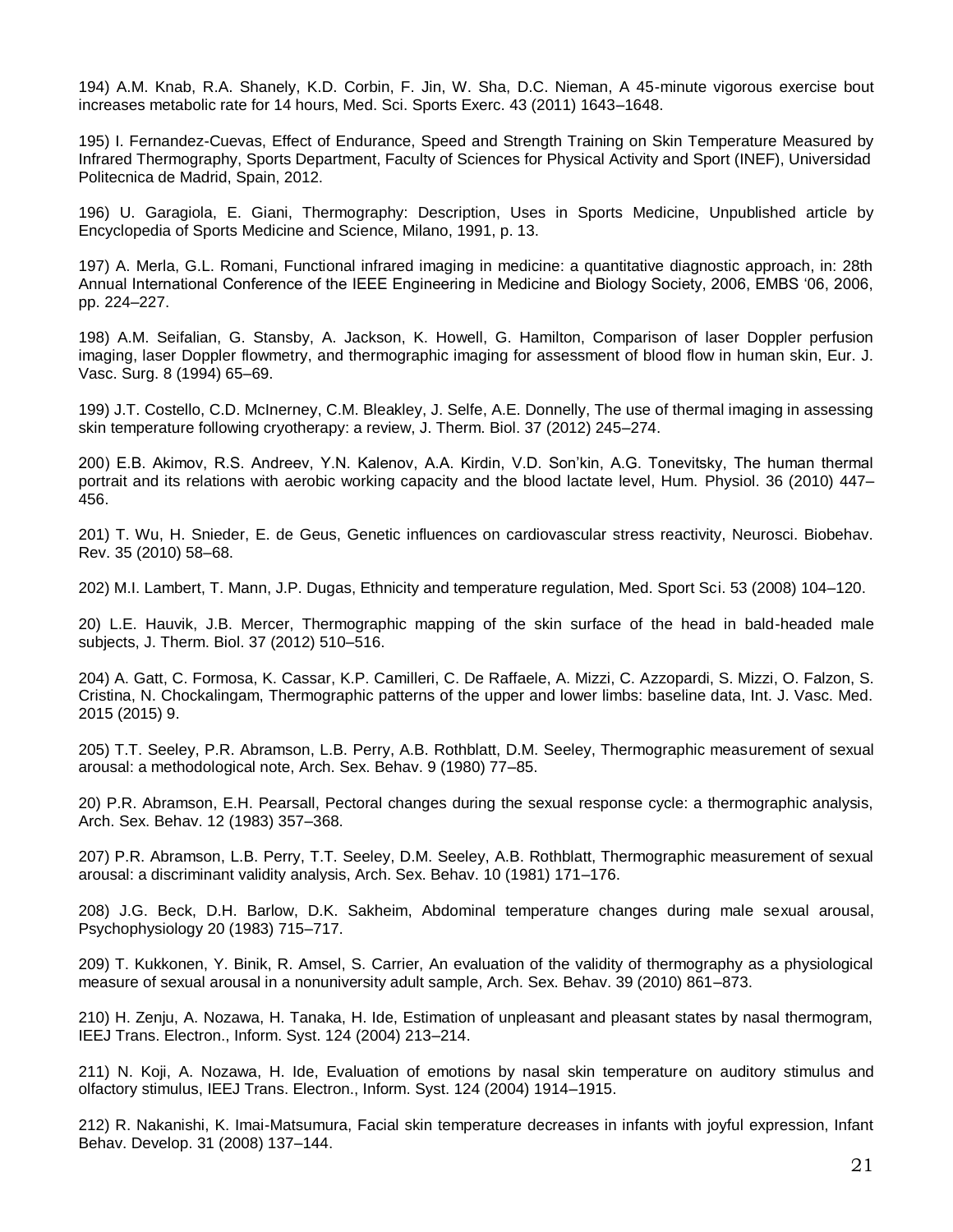213) F.D. Legrand, W.M. Bertucci, A. Arfaoui, Relationships between facial temperature changes, end-exercise affect and during-exercise changes in affect: a preliminary study, Eur. J. Sport Sci. 15 (2014) 161–166.

214) T. Mizuno, N. Nakategawa, Y. Kume, Color influences on human beings evaluated by nasal skin temperature, Artif. Life Robot. 16 (2012) 519–522.

215) S. Jenkins, R. Brown, N. Rutterford, Comparing thermographic, EEG, and subjective measures of affective experience during simulated product interactions, Int. J. Des. 3 (2009) 53–65.

216) S.J. Ebisch, T. Aureli, D. Bafunno, D. Cardone, G.L. Romani, A. Merla, Mother and child in synchrony: thermal facial imprints of autonomic contagion, Biol. Psychol. 89 (2012) 123–129.

217) B. Manini, D. Cardone, S. Ebisch, D. Bafunno, T. Aureli, A. Merla, Mom feels what her child feels: thermal signatures of vicarious autonomic response while watching children in a stressful situation, Front. Hum. Neurosci. 7 (2013).

218) A. Naemura, K. Tsuda, N. Suzuki, Effects of loud noise on nasal skin temperature, Shinrigaku kenkyu: Jpn. J. Psychol. 64 (1993) 51–54.

219) S. Ioannou, S. Ebisch, T. Aureli, D. Bafunno, H.A. Ioannides, D. Cardone, B. Manini, G.L. Romani, V. Gallese, A. Merla, The autonomic signature of guilt in children: a thermal infrared imaging study, PLoS ONE 8 (2013) e79440.

220) A. Merla, G.L. Romani, Thermal signatures of emotional arousal: a functional infrared imaging study, in: Conference on the Proceedings of IEEE Engineering and Medicine and Biology Society, 2007, 2007, pp. 247–249.

221) A. Di Giacinto, M. Brunetti, G. Sepede, A. Ferretti, A. Merla, Thermal signature of fear conditioning in mild post traumatic stress disorder, Neuroscience 266 (2014) 216–223.

222) K. Mizukami, N. Kobayashi, T. Ishii, H. Iwata, First selective attachment begins in early infancy: a study using telethermography, Infant Behav. Develop. 13 (1990) 257–271.

223) C.K.L. Or, V.G. Duffy, Development of a facial skin temperature-based methodology for non-intrusive mental workload measurement, Occup. Ergon. 7 (2007) 83–94.

224) V. Engert, A. Merla, J.A. Grant, D. Cardone, A. Tusche, T. Singer, Exploring the use of thermal infrared imaging in human stress research, PLoS ONE 9 (2014) e90782.

225) A. Merla, L. Di Donato, G.L. Romani, P.M. Rossini, Recording of the sympathetic thermal response by means of infrared functional imaging, in: Proceedings of the 25th Annual International Conference of the IEEE Engineering in Medicine and Biology Society, 2003, vol. 1082, 2003, pp. 1088–1090.

226) S. Ioannou, V. Gallese, A. Merla, Thermal infrared imaging in psychophysiology: potentialities and limits, Psychophysiology 51 (2014) 951–963.

227) E.F. Ring, J.M. Engel, D.P. Page-Thomas, Thermologic methods in clinical pharmacology-skin temperature measurement in drug trials, Int. J. Clin. Pharmacol., Therapy, Toxicol. 22 (1984) 20–24.

228) P.A. Bacon, E.F.J. Ring, A.J. Collins, Thermography in the assessment of anti rheumatic agents, in: J.L. Gordon, B.L. Hazleman (Eds.), Rheumatoid Arthritis, Elsevier/North Holland Biomedical Press, Amsterdam, 1977, p. 105.

229) H.O. Handwerker, Assessment of the effect of ibuprofen and other nonsteroidal anti-rheumatic drugs in experimental algesimetry, Z. Rheumatol. 50 (suppl. 1) (1991) 15–18.

230) E. Giani, L. Rochi, A. Tavoni, M. Montanari, U. Garagiola, Telethermographic evaluation of NSAIDs in the treatment of sports injuries, Med. Sci. Sports Exerc. 21 (1989) 1–6.

231) T. Uematsu, Y. Takiguchi, A. Mizuno, K. Sogabe, M. Nakashima, Application of thermography to the evaluation of the histamine skin test in man, J. Pharmacol. Meth. 18 (1987) 103–110.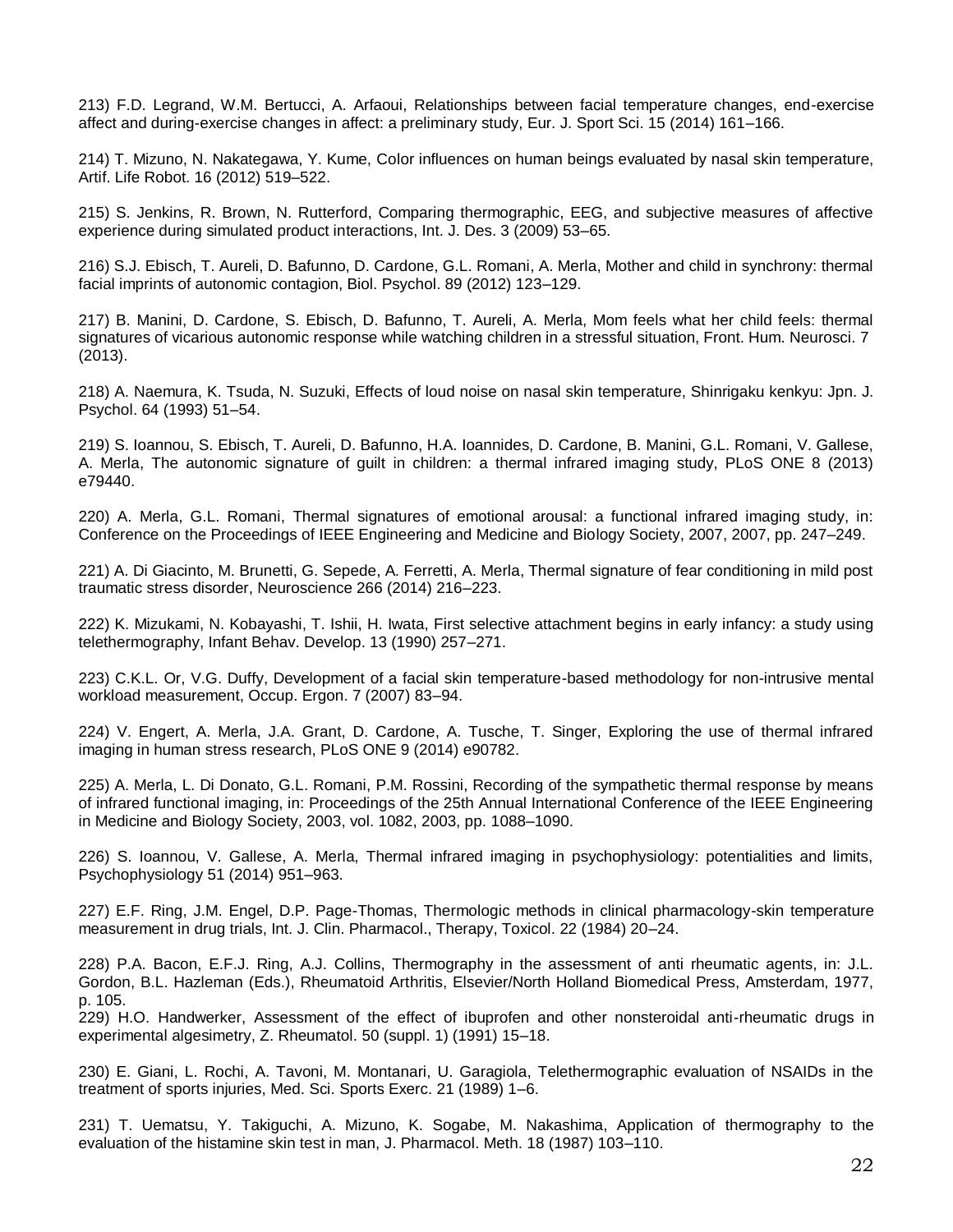232) D.G. Gubin, G.D. Gubin, J. Waterhouse, D. Weinert, The circadian body temperature rhythm in the elderly: effect of single daily melatonin dosing, Chronobiol. Int. 23 (2006) 639–658.

233) J. Henahan, Thermography finds multitude of applications, JAMA 247 (3296) (1982) 3293–3301.

234) P. Caramaschi, D. Biasi, S. Canestrini, N. Martinelli, L. Perbellini, A. Carletto, S. Pieropan, A. Volpe, L.M. Bambara, Evaluation de la temperature cutanee des patients atteints de sclerodermie traites periodiquement par iloprost, Rev Rhum. 73 (2006) 53–57.

235) E.F. Ring, L.O. Porto, P.A. Bacon, Quantitative thermal imaging to assess inositol nicotinate treatment for Raynaud's syndrome, J. Int. Med. Res. 9 (1981) 393–400.

236) H. Lecerof, S. Bornmyr, B. Lilja, G. De Pedis, U.L. Hulthen, Acute effects of doxazosin and atenolol on smoking-induced peripheral vasoconstriction in hypertensive habitual smokers, J. Hypertens. Suppl. 8 (1990) S29– S33.

237) T.C. Tham, B. Silke, S.H. Taylor, Comparison of central and peripheral haemodynamic effects of dilevalol and atenolol in essential hypertension, J. Hum. Hypertens. 4 (suppl. 2) (1990) 77–83.

238) R.S. Bruning, J.D. Dahmus, W.L. Kenney, L.M. Alexander, Aspirin and clopidogrel alter core temperature and skin blood flow during heat stress, Med. Sci. Sports Exerc. 45 (2013) 674–682.

239) J.H. Hughes, R.E. Henry, M.J. Daly, Influence of ethanol and ambient temperature on skin blood flow, Ann. Emerg. Med. 13 (1984) 597–600.

240) K.L. Ewing, T.W. Davison, J.L. Fergason, Effects of activity, alcohol, smoking, and the menstrual cycle on liquid crystal breast thermography, Ohio J. Sci. 73 (1973) 55–58.

241) G. Mannara, G.C. Salvatori, G.P. Pizzuti, Ethyl alcohol induced skin temperature changes evaluated by thermography. Preliminary results, Boll. Soc. Ital. Biol. Sper. 69 (1993) 587–594.

242) R. Wolf, B. Tuzun, Y. Tuzun, Alcohol ingestion and the cutaneous vasculature, Clin. Dermatol. 17 (1999) 395– 403.

243) P. Melnizky, K. Ammer, The influence of alcohol and smoking on the skin temperature of the face, hands and knees (Author translation), Thermol. Int. 10 (2000) 191–195.

244) K. Ammer, P. Melnizky, O. Rathkolb, Skin temperature after intake of sparkling wine, still wine or sparkling water, Thermol. Int. 13 (2003) 99–102.

245) M.B. Finch, S. Copeland, W.J. Leahey, G.D. Johnston, Short-term effects of alcohol on peripheral blood flow, platelet aggregation and noradrenaline output in normal man, Int. J. Tissue React. 10 (1988) 257–260.

246) S. Harada, D.P. Agarwal, H.W. Goedde, Aldehyde dehydrogenase deficiency as cause of facial flushing reaction to alcohol in Japanese, The Lancet 318 (1981) 982.

247) A. Risbo, J.O. Hagelsten, K. Jessen, Human body temperature and controlled cold exposure during moderate and severe experimental alcohol intoxication, Acta Anaesthesiol. Scand. 25 (1981) 215–218.

248) W.G. Maddook, F.A. Coller, Peripheral vaso-constriction by tobacco demonstrated by skin temperature changes, in: Proceedings of the Society for Experimental Biology and Medicine, vol. 29, Society for Experimental Biology and Medicine, New York, NY, 1932, pp. 487–488.

249) S. Bornmyr, H. Svensson, Thermography and laser-Doppler flowmetry for monitoring changes in finger skin blood flow upon cigarette smoking, Clin. Physiol. 11 (1991) 135–141.

250) J. Gershon-Cohen, A.G. Borden, M.B. Hermel, Thermography of extremities after smoking, Br. J. Radiol. 42 (1969) 189–191.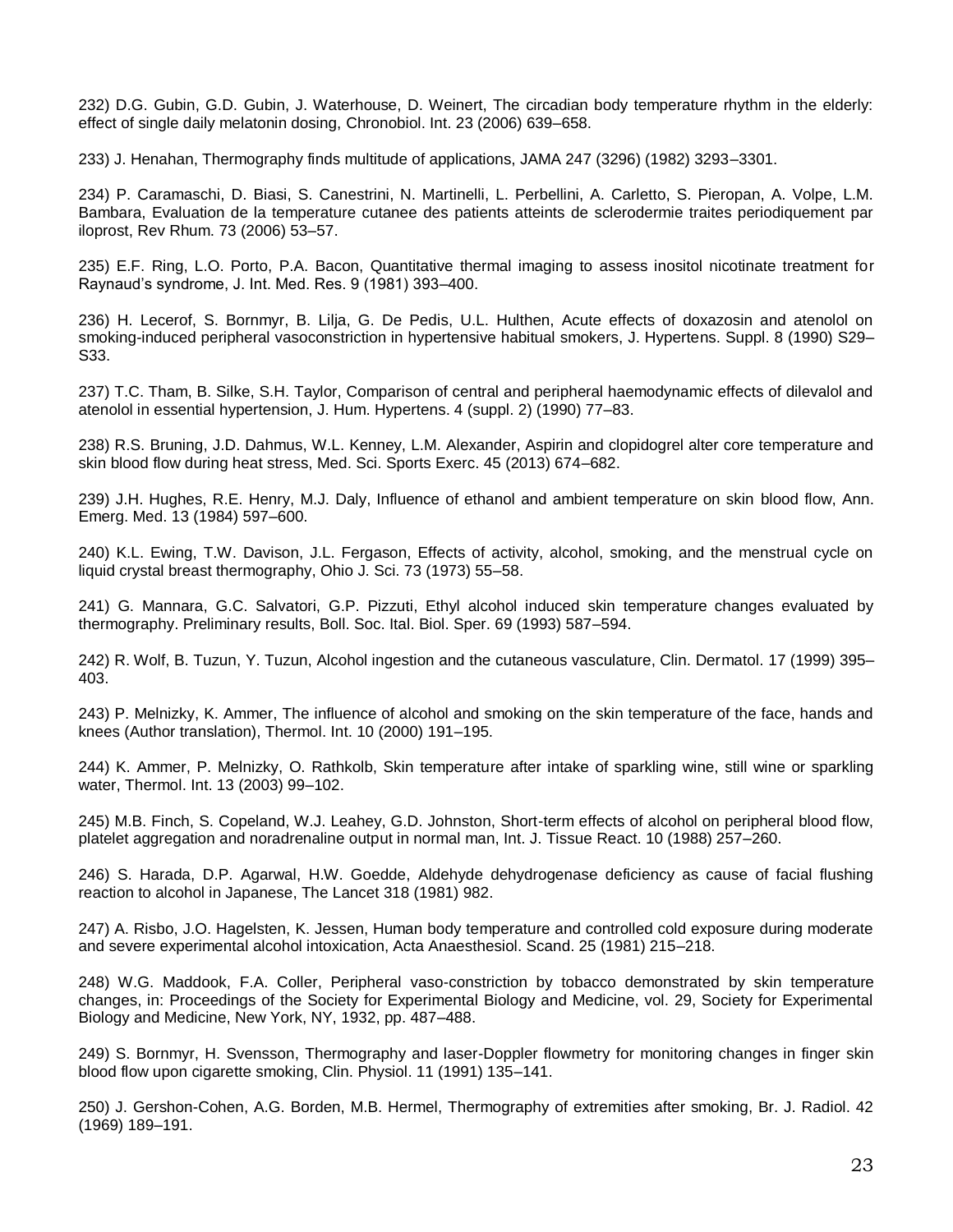251) K. Usuki, T. Kanekura, K. Aradono, T. Kanzaki, Effects of nicotine on peripheral cutaneous blood flow and skin temperature, J. Dermatol. Sci. 16 (1998) 173–181.

252) A. Tagliabue, D. Terracina, H. Cena, G. Turconi, E. Lanzola, C. Montomoli, Coffee induced thermogenesis and skin temperature, Int. J. Obes. Relat. Metab. Disord. 18 (1994) 537–541.

253) P. Koot, P. Deurenberg, Comparison of changes in energy expenditure and body temperatures after caffeine consumption, Ann. Nutr. Metab. 39 (1995) 135–142.

254) P. Quinlan, J. Lane, L. Aspinall, Effects of hot tea, coffee and water ingestion on physiological responses and mood: the role of caffeine, water and beverage type, Psychopharmacology 134 (1997) 164–173.

255) R.P. Clark, M.R. Goff, B.J. Mullan, Skin temperatures during sunbathing and some observations on the effect of hot and cold drinks on these temperatures [proceedings], J. Physiol. 267 (1977) 8P–9P.

256) A. Tremblay, J. Cote, J. LeBlanc, Diminished dietary thermogenesis in exercisetrained human subjects, Eur. J. Appl. Physiol. Occup. Physiol. 52 (1983) 1–4.

257) G. Federspil, E. La Grassa, F. Giordano, C. Macor, D. Presacco, C. Di Maggio, Studio della termogenesi indotta dalla dieta mediante teletermografia nel soggetto normale e nell'obeso, Recenti Prog. Med. 80 (1989) 455– 459.

258) M. Shuran, Direct Quantitation of Heat Loss in Human Subjects Using Infrared Thermography, University of Illinois, Urbana–Champaign, 1987. p. 115.

259) G.K. Shlygin, L.D. Lindenbraten, M.M. Gapparov, L.S. Vasilevskaia, L.I. Ginzburg, A.I. Sokolov, Radiothermometric research of tissues during the initial reflex period of the specific dynamic action of food, Med. Radiol. (Mosk) 36 (1991) 10–12.

260) M.J. Dauncey, C. Haseler, D.P. Thomas, G. Parr, Influence of a meal on skin temperatures estimated from quantitative IR-thermography, Experientia 39 (1983) 860–862.

261) F.J. Prokoski, R.B. Riedel, J.S. Coffin, Identification of individuals by means of facial thermography, in: Proceedings of the Institute of Electrical and Electronics Engineers 1992 International Carnahan Conference on Security Technology, 1992, Crime Countermeasures, 1992, pp. 120–125.

262) D. Thomas, G. Siahamis, M. Marion, C. Boyle, Computerised infrared thermography and isotopic bone scanning in tennis elbow, Ann. Rheum. Dis. 51 (1992) 103–107.

263) L.S. Chan, G.T.Y. Cheung, I.J. Lauder, C.R. Kumana, Screening for fever by remote-sensing infrared thermographic camera, J. Travel Med. 11 (2004) 273–279.

264) R.G. Schwartz, Guidelines for neuromusculoskeletal thermography, Thermol. Int. 16 (2006) 5–9.

265) J. Selfe, N. Hardaker, D. Thewlis, A. Karki, An accurate and reliable method of thermal data analysis in thermal imaging of the anterior knee for use in cryotherapy research, Arch. Phys. Med. Rehabil. 87 (2006) 1630– 1635.

266) J.V.C. Vargas, M.L. Brioschi, F.G. Dias, M.B. Parolin, F.A. Mulinari-Brenner, J.C. Ordonez, D. Colman, Normalized methodology for medical infrared imaging, Infrared Phys. Technol. 52 (2009) 42–47.

267) B.G. Vainer, Treated-skin temperature regularities revealed by IR thermography, in: A.E. Rozlosnik, R.B. Dinwiddie (Eds.), Thermosense XXIII, SPIE, Orlando, FL, USA, 2001, pp. 470–481.

268) J. Steketee, The influence of cosmetics and ointments on the spectral emissivity of skin, Phys. Med. Biol. 21 (1976) 920–930.

269) S. Webb, The Physics of Medical Imaging, Taylor & Francis, 1988.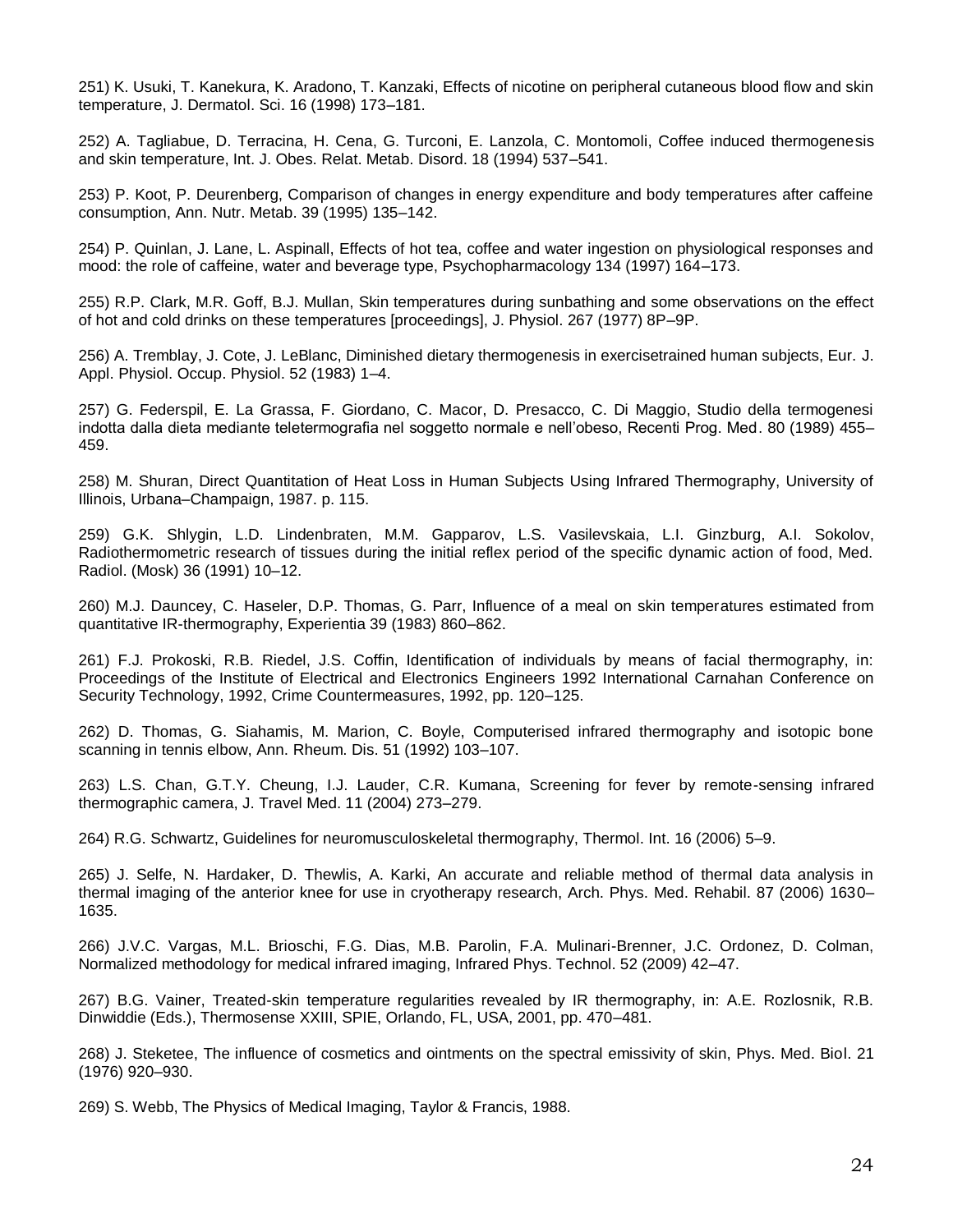270) J.M. Engel, Physiological influence of Medical ointments of infrared thermography, in: E.F.J. Ring, B. Phillips (Eds.), Recent Advances in Medical Thermology, Plenum Press, New York, 1984, pp. 177–184.

271) K. Ammer, The influence of antirheumatic creams and ontiments on the infrared emission of the skin, in: I. Benko, A. Balogh, I. Kovacsics, I. Lovak (Eds.), Abstracts of the 10th International Conference on Thermogrammetry and Thermal engineering in Budapest 18–20th June 1997, MATE, Budapest, 1997, pp. 177– 181.

272) C. Villasenor-Mora, F.J. Sanchez-Marin, M.E. Garay-Sevilla, Contrast enhancement of mid and far infrared images of subcutaneous veins, Infrared Phys. Technol. 51 (2008) 221–228.

273) A.M. Hug, T. Schmidts, J. Kuhlmann, D. Segger, G. Fotopoulos, J. Heinzerling, Skin hydration and cooling effect produced by the Voltaren vehicle gel, Skin Res. Technol. 18 (2012) 199–206.

274) V. Bernard, E. Staffa, V. Mornstein, A. Bourek, Infrared camera assessment of skin surface temperature – effect of emissivity, Physica Med. 29 (2013) 583–591.

275) J.M. Sefton, C. Yarar, J.W. Berry, D.D. Pascoe, Therapeutic massage of the neck and shoulders produces changes in peripheral blood flow when assessed with dynamic infrared thermography, J. Altern. Complement. Med. 16 (2010) 723–732.

276) D. Rodrigues-Bigaton, A.V. Dibai Filho, A.C.d.S. Costa, A.C. Packer, E.M. de Castro, Accuracy and reliability of infrared thermography in the diagnosis of arthralgia in women with temporomandibular disorder, J. Manipulative Physiol. Ther. 36 (2013) 253–258.

277) E.F.J. Ring, K. Ammer, Thermal Imaging in sports medicine, Sport Med. Today (1998) 108–109.

278) S.R. Johnson, S. Rao, S.B. Hussey, P.S. Morley, J.L. Traub-Dargatz, Thermographic eye temperature as an index to body temperature in ponies, J. Equine Veter. Sci. 31 (2011) 63–66.

279) R.M. Nelson, K.W. Hayes, D.P. Currier, Clinical Electrotherapy, Pearson Education, Taiwan, 1991.

280) M. Ernst, M.H.M. Lee, Sympathetic vasomotor changes induced by manual and electrical acupuncture of the hoku point visualized by thermography, Pain 21 (1985) 25–33.

281) T. Watson, Ultrasound in contemporary physiotherapy practice, Ultrasonics 48 (2008) 321–329.

282) B.W. Wilkins, C.T. Minson, J.R. Halliwill, Regional hemodynamics during postexercise hypotension. II. Cutaneous circulation, J. Appl. Physiol.: Respirat., Environ. Exer. Physiol. 97 (2004) 2071–2076.

283) D.O. Draper, M.D. Ricard, Rate of temperature decay in human muscle following 3 MHz ultrasound: the stretching window revealed, J. Athlet. Train. 30 (1995) 304–307.

284) O. Rathklob, K. Ammer, Skin temperature of the fingers after different methods of heating using a Wax Bath, Thermol Osterr (1996) 125–129.

285) P.H. Goodman, J.E. Foote, R.P. Smith, Detection of intentionally produced thermal artifacts by repeated thermographic imaging, Thermology (1991) 253–260.

286) C.-L. Wu, K.-L. Yu, H.-Y. Chuang, M.-H. Huang, T.-W. Chen, C.-H. Chen, The application of infrared thermography in the assessment of patients with coccygodynia before and after manual therapy combined with diathermy, J. Manipulative Physiol. Ther. 32 (2009) 287–293.

287) O. Rathklob, T. Schartelmuller, L. Hein, K. Ammer, Hauttemperatur am Kniegelenk nach Kaltluftbehandlung, Thermol Osterr (1991) 9–14.

288) K. Ammer, Occurence of hyperthermia after ice massage, Thermol Osterr (1996) 17–20.

289) A. Cholewka, Z. Drzazga, A. Michnik, A. Sieron, B. Wisniowska, Temperature effects of whole body cryotherapy determined by thermography, Thermol. Int. 14 (2004) 57–63.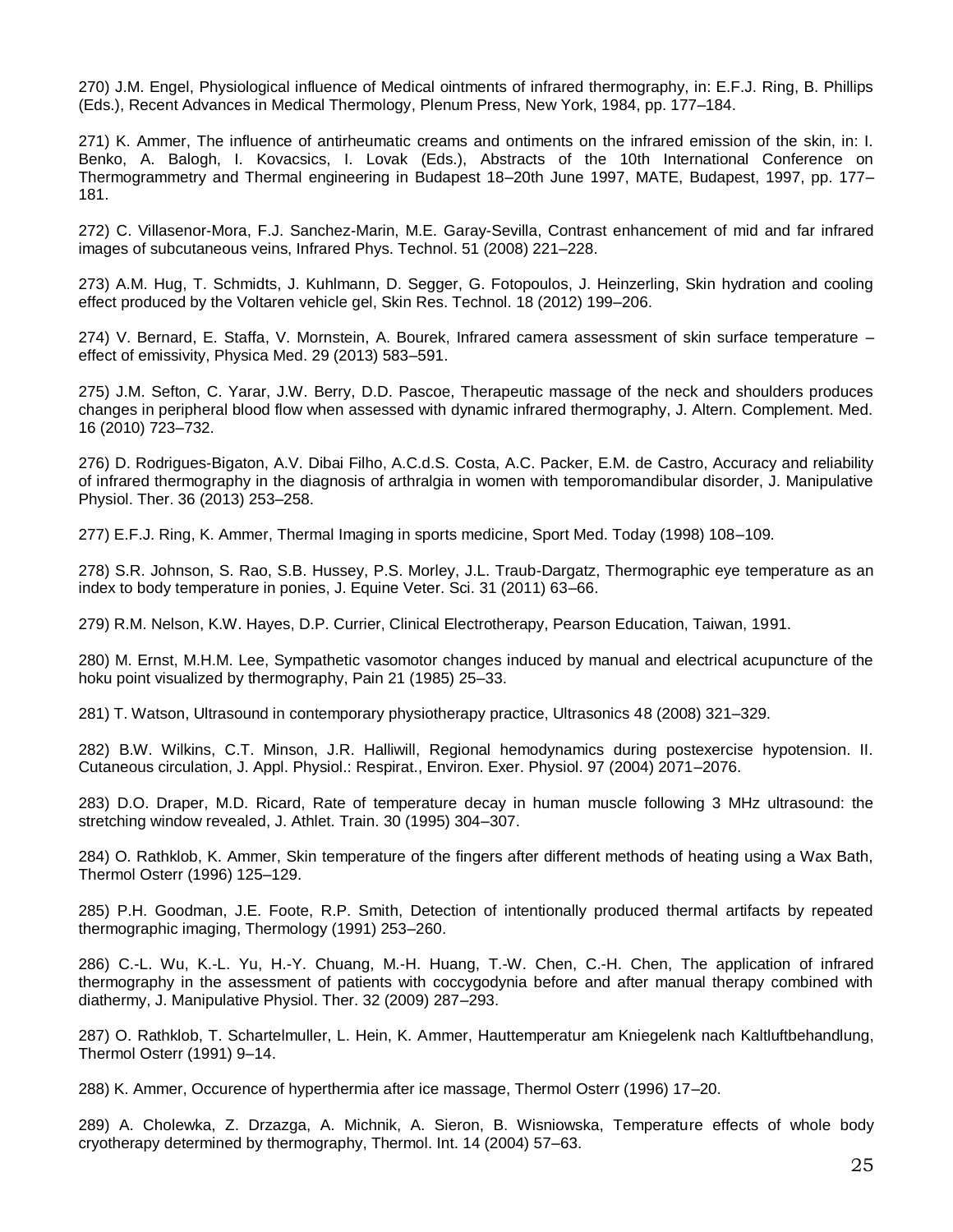290) A. Cholewka, Z. Drzazga, A. Sieron, Monitoring of whole body cryotherapy effects by thermal imaging: preliminary report, Physica Med. 22 (2006) 57–62.

291) A. Cholewka, Z. Drzazga, A. Sieron, A. Stanek, Thermovision diagnostics in chosen spine diseases treated by whole body cryotherapy, J. Therm. Anal. Calorim. 102 (2010) 113–119.

292) A. Cholewka, A. Stanek, A. Sieron´ , Z. Drzazga, Thermography study of skin response due to whole-body cryotherapy, Skin Res. Technol. 18 (2012) 180–187.

293) E. Ring, C. Jones, K. Ammer, P. Plassmann, T. Bola, Cooling effects of Deep Freeze Cold gel applied to the skin, with and without rubbing, to the lumbar region of the back, Thermol. Int. 14 (2004) 64–70.

294) E. Ring, C. Jones, K. Ammer, P. Plassmann, T. Bola, Cooling effects of Deep Freeze Cold Gel compared to that of an ice pack applied to the skin, Thermol. Int. 14 (2004) 93–98.

295) J. Selfe, J. Alexander, J.T. Costello, K. May, N. Garratt, S. Atkins, S. Dillon, H. Hurst, M. Davison, D. Przybyla, A. Coley, M. Bitcon, G. Littler, J. Richards, The effect of three different (-135 degrees c) whole body cryotherapy exposure durations on elite rugby league players, PLoS ONE 9 (2014) e86420.

296) J. Selfe, N. Hardaker, J. Whitaker, C. Hayes, Thermal imaging of an ice burn over the patella following clinically relevant cryotherapy application during a clinical research study, Phys. Ther. Sport 8 (2007) 153–158.

297) J. Selfe, N. Hardaker, J. Whitaker, C. Hayes, An investigation into the effect on skin surface temperature of three cryotherapy modalities, Thermol. Int. 19 (2009) 119–124.

298) N.J. Hardaker, A.D. Moss, J. Richards, J. Sally Jarvis, I. McEwan, J. Selfe, The relationship between skin surface temperature measured via Non-contact Thermal Imaging and intra-muscular temperature of the Rectus Femoris muscle, Thermol. Int. 17 (2007) 45–50.

299) H.M. Schnell, J.G. Zaspel, Cooling extensive burns: sprayed coolants can improve initial cooling management: a thermography-based study, Burns 34 (2008) 505–508.

300) J. Costello, I.B. Stewart, J. Selfe, A.I. Karki, A. Donnelly, Use of thermal imaging in sports medicine research: a short report, Int. Sport. J. 14 (2013) 94–98.

301) M. Savic, B. Fonda, N. Sarabon, Actual temperature during and thermal response after whole-body cryotherapy in cryo-cabin, J. Therm. Biol 38 (2013) 186–191.

302) A. De˛biec-Ba˛k, K. Gruszka, A. Sobiech Krzysztof, A. Skrzek, Age dependence of thermal imaging analysis of body surface temperature in women after cryostimulation, in: Human Movement, 2013, p. 299.

303) A. De biec-Ba k, A. Skrzek, H. Podbielska, Application of thermovision for estimation of the optimal and safe parameters of the whole body cryotherapy, J. Therm. Anal. Calorim. 111 (2013) 1853–1859.

304) K.L. Knight, Cryotherapy in Sport Injury Management, Human Kinetics, Champaign, IL, 1995.

305) J.T. Costello, A.E. Donnelly, A. Karki, J. Selfe, Effects of whole body cryotherapy and cold water immersion on knee skin temperature, Int. J. Sports Med. 35 (2014) 35–40.

306) C.M. Bleakley, J.T. Hopkins, Is it possible to achieve optimal levels of tissue cooling in cryotherapy?, Phys Therapy Rev. 15 (2010) 344–350.

307) F.G. Oosterveld, J.J. Rasker, J.W. Jacobs, H.J. Overmars, The effect of local heat and cold therapy on the intraarticular and skin surface temperature of the knee, Arthritis Rheum. 35 (1992) 146–151.

308) J. Kennet, N. Hardaker, S. Hobbs, J. Selfe, Cooling efficiency of 4 common cryotherapeutic agents, J. Athlet. Train. 42 (2007) 343–348.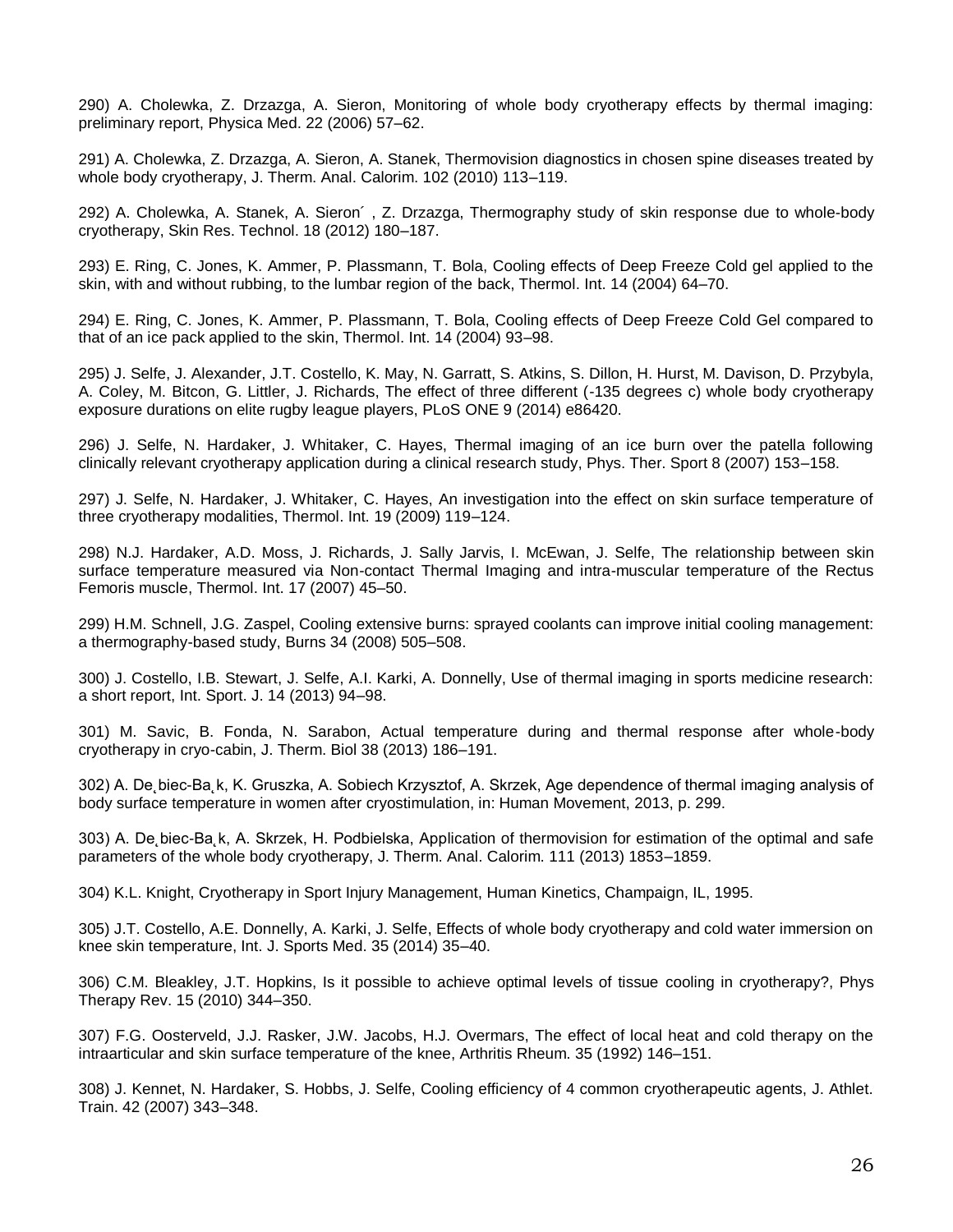309) Y.H. Kim, S.S. Baek, K.S. Choi, S.G. Lee, S.B. Park, The effect of cold air application on intra-articular and skin temperatures in the knee, Yonsei Med. J. 43 (2002) 621–626.

310) E. Herrera, M.C. Sandoval, D.M. Camargo, T.F. Salvini, Motor and sensory nerve conduction are affected differently by ice pack, ice massage, and cold water immersion, Phys. Ther. 90 (2010) 581–591.

311) A. Kainz, Quantitative Uberprufung der Massagewirkung mit Hilfe der IRThermographie, Thermol Osterr (1993) 79–83.

312) H. Mori, H. Ohsawa, T.H. Tanaka, E. Taniwaki, G. Leisman, K. Nishijo, Effect of massage on blood flow and muscle fatigue following isometric lumbar exercise, Med. Sci. Monit.: Int. Med. J. Exp. Clin. Res. 10 (2004) CR173– CR178.

313) P. Bonnett, D.B. Hare, D.D. Jones, E.F.J. Ring, C.J. Hare, Some preliminary observations of the effects of sports massage on heat distribution of lower limb muscles during a graded exercise test, Thermol. Int. 16 (2006) 143–149.

314) R.A. Roy, J.P. Boucher, A.S. Comtois, Paraspinal cutaneous temperature modification after spinal manipulation at L5, J. Manipulative Physiol. Ther. 33 (2010) 308–314.

315) L.A. Holey, J. Dixon, J. Selfe, An exploratory thermographic investigation of the effects of connective tissue massage on autonomic function, J. Manipulative Physiol. Ther. 34 (2011) 457–462.

316) C. Walchli, G. Saltzwedel, D. Kruerke, C. Kaufmann, B. Schnorr, L. Rist, J. Eberhard, M. Decker, A.P. Simoes-Wust, Physiologic effects of rhythmical massage: a prospective exploratory cohort study, J. Altern. Complement. Med. 20 (2014) 507–515.

317) D. Boguszewski, J.G. Adamczyk, N. Urban´ ska, N. Mrozek, K. Piejko, M. Janicka, D. Białoszewski, Using thermal imaging to assess the effect of classical massage on selected physiological parameters of upper limbs, Biomed. Hum. Kinet. 6 (2014) 146–150.

318) Q.Y. Xu, J.S. Yang, L. Yang, Y.Y. Wang, Effects of different scraping techniques on body surface blood perfusion volume and local skin temperature of healthy subjects, Journal of traditional Chinese medicine = Chung i tsa chih ying wen pan/sponsored by All-China Association of Traditional Chinese Medicine, Acad. Trad. Chin. Med. 31 (2011) 316–320.

319) D. Rusch, G. Kiesselbach, Comparative thermographic assessment of lower leg baths in medicinal mineral waters (Nauheim springs), in: E.F.J. Ring, B. Phillips (Eds.), Recents Advances in Medical Thermology, Plenum Press, New York, 1984, pp. 535–540.

320) E.F.J. Ring, J.R. Barker, R.A. Harrison, Thermal effects of pool therapy on the lower limbs, Thermology 3 (1989) 127–131.

321) D. Zhang, S.Y. Li, S.Y. Wang, H.M. Ma, Application of infrared thermography in studies of acupuncture mechanisms and meridians, Chin. Acupunct. Moxibust. 24 (2004) 499–502.

322) D. Zhang, A method of selecting acupoints for acupuncture treatment of peripheral facial paralysis by thermography, Am. J. Chin. Med. 35 (2007) 967–975.

323) D. Zhang, H. Gao, B. Wen, Z. Wei, Research on the acupuncture principles and meridian phenomena by means of infrared thermography, Zhen ci yan jiu Acupuncture research/[Zhongguo yi xue ke xue yuan Yi xue qing bao yan jiu suo bian ji] 15 (1990) 319–323.

324) E. Kitzinger, K. Ammer, Thermologie in der Akupunktur, Dtsch Zschr Akupuntur (1992) 132–139.

325) G. Litscher, Infrared thermography fails to visualize stimulation-induced meridian-like structures, Biomed. Eng. 4 (2005) 38 (online).

326) G. Litscher, Bioengineering assessment of acupuncture, part 1: thermography, Crit. Rev. Biomed. Eng. 34 (2006) 1–22.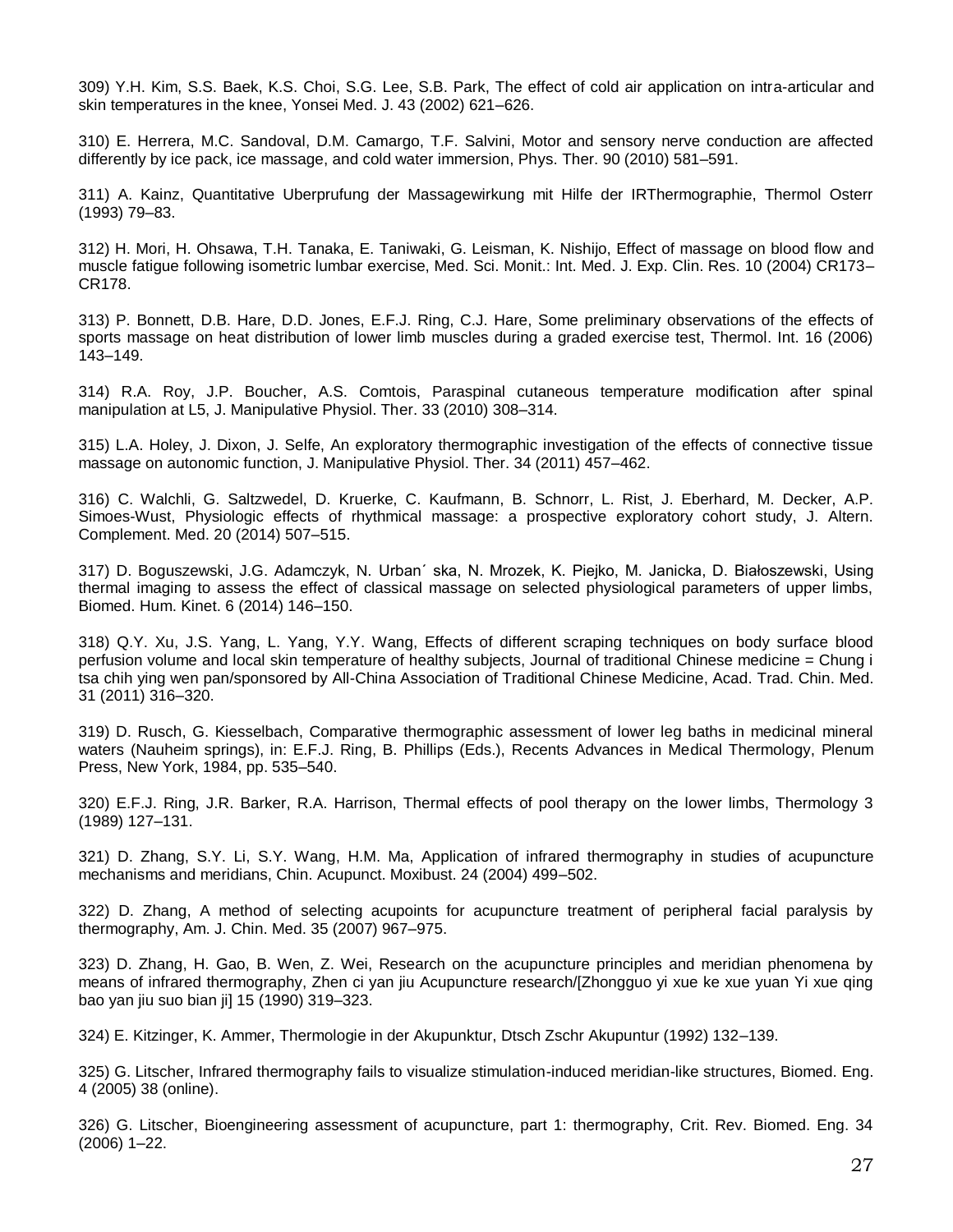327) K.P. Schlebusch, W. Maric-Oehler, F.A. Popp, Biophotonics in the infrared spectral range reveal acupuncture meridian structure of the body, J. Altern. Complement. Med. 11 (2005) 171–173.

328) B.X. Jin, X.S. Lai, C.Z. Tang, Progress in researches on the specificity of acupoints, Zhen ci yan jiu Acupuncture research/[Zhongguo yi xue ke xue yuan Yi xue qing bao yan jiu suo bian ji] 33 (2008) 135–138.

329) H.Q. Yang, S.S. Xie, X.L. Hu, L. Chen, H. Li, Appearance of human meridian-like structure and acupoints and its time correlation by infrared thermal imaging,Am. J. Chin. Med. 35 (2007) 231–240.

330) R. Chen, Z. Lv, Infrared thermography fails to visualize stimulation-induced meridian-like structures: comment by Rixin Chen and Zhimai Lv and reply from Gerhard Litscher, Biomed. Eng. 10 (2011) 80.

331) M. Piquemal, Coupling IR thermography and BIA to analyse body reaction after one acupuncture session, J. Phys: Conf. Ser. 434 (2013) 012068.

332) A.J. Ipolito, A.L. Ferreira, Thermic effects of acupuncture on Taixi (Kl 3) evaluated by means of infrared telethermography, World J. Acupunct. Moxibust. 23 (2013) 38–40.

333) S.Y. Lo, Meridians in acupuncture and infrared imaging, Med. Hypotheses 58 (2002) 72–76.

334) J.M. Johnson, Exercise and the cutaneous circulation, Exerc. Sport Sci. Rev. 20 (1992) 59–97.

335) G.P. Kenny, F.D. Reardon, W. Zaleski, M.L. Reardon, F. Haman, M.B. Ducharme, Muscle temperature transients before, during, and after exercise measured using an intramuscular multisensor probe, J. Appl. Physiol.: Respirat. Environ. Exer. Physiol. 94 (2003) 2350–2357.

336) W.L. Kenney, J.M. Johnson, Control of skin blood flow during exercise, Med. Sci. Sports Exerc. 24 (1992) 303–312.

337) J.W. Draper, J.W. Boag, The calculation of skin temperature distributions in thermography, Phys. Med. Biol. 16 (1971) 201.

338) M. Cˇ oh, B. Širok, Use of the thermovision method in sport training, Phys. Educ. Sport 5 (2007) 85–94.

339) F. Bandeira, M.A. Muniz de Moura, M. Abreu de Souza, P. Nohama, E. Borba, Neves, Pode a termografia auxiliar no diagnostico de lesoes musculares em atletas de futebol?, Rev Bras. Med. Esporte 18 (2012) 234–239.

340) M. Frohlich, O. Ludwig, S. Kraus, H. Felder, Changes in skin surface temperature during muscular endurance indicated strain – an explorative study, Int. J. Kinesiol. Sports Sci. 2 (2014) 23–27.

341) M. Abate, L.D. Carlo, S.D. Romualdo, S. Ionta, A. Ferretti, G.L. Romani, A. Merla, Postural adjustment in experimental leg length difference evaluated by means of thermal infrared imaging, Physiol. Meas. 31 (2010) 35– 43.

342) A. Merla, V. Romano, F. Zulli, R. Saggini, L. Di Donato, G.L. Romani, Total body infrared imaging and postural disorders, in: 24th Annual Conference and the Annual Fall Meeting of the Biomedical Engineering Society EMBS/BMES Conference of the Proceedings of the Second Joint Engineering in Medicine and Biology, 2002, vol. 1142, 2002, pp. 1149–1150.

343) M. Chudecka, A. Lubkowska, The use of thermal imaging to evaluate body temperature changes of athletes during training and a study on the impact of physiological and morphological factors on skin temperature, Human Move.13 (2012) 33–39.

344) E.B. Akimov, R.S. Andreev, V.V. Arkov, A.A. Kirdin, V.V. Saryanc, V.D. Sonkin, A.G. Tonevitsky, Thermal ''portrait'' of sportsmen with different aerobic capacity, Acta Kinesiologiae Universitatis Tartuensis 14 (2009) 7–16.

345) D. Formenti, N. Ludwig, M. Gargano, M. Gondola, N. Dellerma, A. Caumo, G. Alberti, Thermal imaging of exercise-associated skin temperature changes in trained and untrained female subjects, Ann. Biomed. Eng. 41 (2013) 863–871.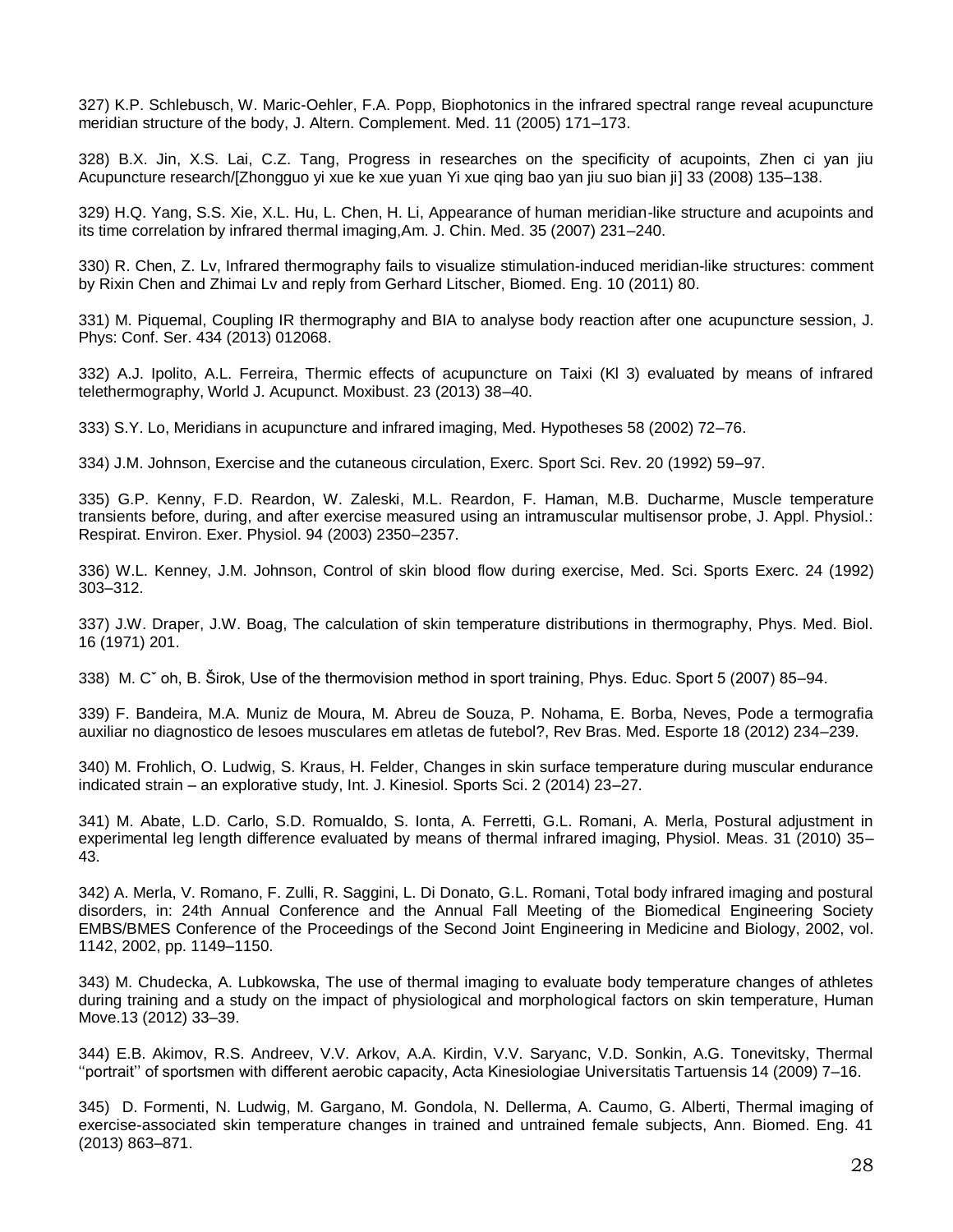346) N. Ludwig, M. Gargano, D. Formenti, D. Bruno, L. Ongaro, G. Alberti, Breathing training characterization by thermal imaging: a case study, Acta Bioeng. Biomech./Wrocław Univ. Technol. 14 (2012) 41–47.

347) M. Sillero Quintana, E. Conde Pascual, P.M. Gomez Carmona, I. Fernandez- Cuevas, T. Garcia-Pastor, Effect of yoga and swimming on body temperature of pregnant women, Thermol. Int. 22 (2012) 143–149.

348) H.H. Al-Nakhli, J.S. Petrofsky, M.S. Laymon, L.S. Berk, The use of thermal infrared imaging to detect delayed onset muscle soreness, J. Vis. Exp. (2012) e3551.

349) D.J. BenEliyahu, Infrared thermography in the diagnosis and management of sports injuries: a clinical study and literature review, Chiropractic Sports Med. 4 (1990) 46–53.

350) H. Tauchmannova, J. Gabrhel, M. Cibak, Thermographic findings in different sports, their value in the prevention of soft tissue injuries, Thermol Osterr 3 (1993) 91–95.

351) W.A. Sands, J.R. McNeal, M. Stone, Thermal imaging and gymnastics injuries: a means of screening and injury identification, Sci. Gymnast. J. 3 (2011) 5–12.

352) M. Sillero Quintana, P.M. Gomez Carmona, M.A. Garcia de la Concepcion, I. Fernandez Cuevas, S. Pinonosa Cano, C.A. Cordente, Application of thermography as injury prevention method and monitoring of the injury recovery in Athletics, in: World Congress on Science in Athletics, INEFC Barcelona, 2010.

353) V. Badzˇa, V. Jovancˇevic´ , F. Fratric´ , G. Roglic´ , N. Sudarov, Possibilities of thermovision application in sport and sport rehabilitation, Vojnosanit. Pregl. 69 (2012) 904–907.

354) E. Barcelos, W. Caminhas, E. Ribeiro, E. Pimenta, R. Palhares, A combined method for segmentation and registration for an advanced and progressive evaluation of thermal images, Sensors 14 (2014) 21950–21967.

355) A.S. Roque Domingues, Anthropometric thermal evaluation and recommendation method of physiotherapy for athletes, in: Faculdade de Engenharia, Universidade do Porto, Portugal, 2014, p. 93.

356) F.A. Pinto Barbosa, Anthropometric thermal assessment method for early injuries in athletes, in: Faculdade de Engenharia, Universidade do Porto, Portugal, 2014, p. 90.

357) W. Bertucci, A. Arfaoui, L. Janson, G. Polidori, Relationship between the gross efficiency and muscular skin temperature of lower limb in cycling: a preliminary study, Comp. Meth. Biomech. Biomed. Eng. 16 (2013) 114–115.

358) J.G. Adamczyk, D. Boguszewski, M. Siewierski, Thermographic evaluation of lactate level in capillary blood during post-exercise recovery, Kinesiology 46 (2014) 186–193.

359) G.F. Lewis, R.G. Gatto, S.W. Porges, A novel method for extracting respiration rate and relative tidal volume from infrared thermography, Psychophysiology 48 (2011) 877–887.

360) A.J. Purvis, H. Tunstall, Effects of sock type on foot skin temperature and thermal demand during exercise, Ergonomics 47 (2004) 1657–1668.

361) F. Gasi, E. Bittencourt, Evaluation of textile materials in physical activity, Chem. Eng. Trans. 17 (2009) 1783– 1787.

362) A. Mao, J. Luo, Y. Li, X. Luo, R. Wang, A multi-disciplinary strategy for computer-aided clothing thermal engineering design, Comput. Aided Des. 43 (2011) 1854–1869.

363) B. Mijovic´ , I. Salopek Cˇ ubric´ , Z. Skenderi, U. Reischl, Thermographic assessment of sweat evaporation within different clothing systems, Fibres Text. East. Eur. 20 (2012) 81–86.

364) D. Banerjee, S.K. Chattopadhyay, S. Tuli, Infrared thermography in material research – a review of textile applications, Indian J. Fibre Text. Res. 38 (2013) 427–437.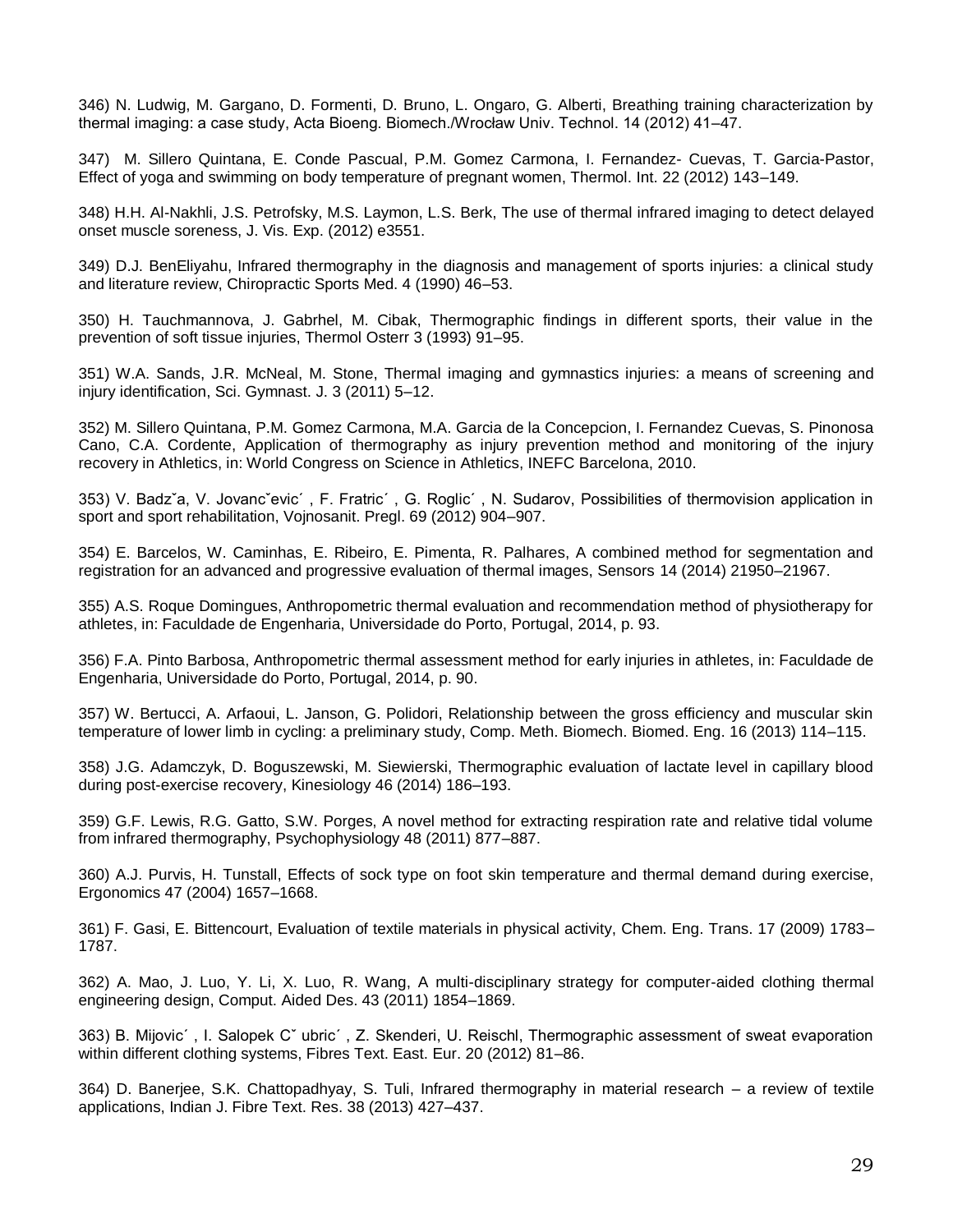36) J. Bulut, M. Janta, V. Senner, J. Kreuzer, Determination of insulation properties of functional clothing using core body temperature gradients as quantification parameter, Proc. Eng. 60 (2013) 208–213.

366) S.H. Faulkner, R.A. Ferguson, N. Gerrett, M. Hupperets, S.G. Hodder, G. Havenith, Reducing muscle temperature drop after warm-up improves sprint cycling performance, Med. Sci. Sports Exerc. 45 (2013) 359–365

367) R.P. Clark, B.J. Mullan, L.G. Pugh, Skin temperature during running a study using infra-red colour thermography, J. Physiol. 267 (1977) 53–62.

368) A. de Andrade Fernandes, P.R. Amorim, C.J. de Brito, A.G. Moura, D.G. Moreira, C.M. Costa, M. Sillero-Quintana, J.C. Marins, Measuring skin temperature before, during and after exercise: a comparison of thermocouples and infrared thermography, Physiol. Meas. 35 (2014) 189–203.

369) J.I. Priego Quesada, F.P. Carpes, R.R. Bini, R. Salvador Palmer, P. Perez-Soriano, R.M. Cibrian Ortiz de Anda, Relationship between skin temperature and muscle activation during incremental cycle exercise, J. Therm. Biol 48 (2015) 28–35.

370) A. Merla, L. Di Donato, S. Di Luzio, G. Farina, S. Pisarri, M. Proietti, F. Salsano, G.L. Romani, Infrared functional imaging applied to Raynaud's phenomenon, Engin. Med. Biol. Magaz., IEEE 21 (2002) 73–79.

371) A. Merla, P. Iodice, A. Tangherlini, G. De Michele, S. Di Romualdo, R. Saggini, G. Romani, Monitoring skin temperature in trained and untrained subjects throughout thermal video, in: Conference of the Proceedings of IEEE Engineering on Medicine and Biology Society, vol. 2, 2005, pp. 1684–1686.

372) J.-Y. Lee, V.S. Koscheyev, u.-H. Kim, J.M. Warpeha, Thermal dynamics of core and periphery temperature during treadmill sub-maximal exercise and intermittent regional body cooling, J. Korean Soc. Living Environ. Syst. 16(2009). 89–10.

373) A. Arfaoui, W.M. Bertucci, T. Letellier, G. Polidori, Thermoregulation during incremental exercise in masters cycling, J. Sci. Cycl. 3 (2014) 32–40.

374) E.R. Nadel, R.W. Bullard, J.A. Stolwijk, Importance of skin temperature in the regulation of sweating, J. Appl. Physiol.: Respirat., Environ. Exer. Physiol. 31 (1971) 80–87.

375) N. Charkoudian, Mechanisms and modifiers of reflex induced cutaneous vasodilation and vasoconstriction in humans, J. Appl. Physiol.: Respirat., Environ. Exer. Physiol. 109 (2010) 1221–1228.

376) G. Stuttgen, J. Eilers, Reflex heating of the skin and telethermography, Arch. Dermatol. Res. 272 (1982) 301– 310.

377) B.G. Vainer, FPA-based infrared thermography as applied to the study of cutaneous perspiration and stimulated vascular response in humans, Phys. Med. Biol. 50 (2005) R63.

378) M. Chudecka, E. Szczepanowska, A. Kempinska, Changes of thermoemission of upper extremities in female handball players - the preliminary study, Medicina Sportiva 12 (2008) 99–102.

379) K. Ammer, Does neuromuscular thermography record nothing else but an infrared sympathetic skin response?, Thermol Int. 19 (2009) 107–108.

380) K. Cena, J.A. Clark, Thermographic observations of skin temperatures of trained and untrained runners, J. Physiol.-London 257 (1976) P8–P9.

381) R.G. Fritzsche, Cutaneous blood flow during exercise is higher in endurancetrained humans, J. Appl. Physiol.: Respirat., Environ. Exer. Physiol. 88 (2000) 738.

382) Y. Liu, K. Mimura, L. Wang, K. Ikuda, Physiological benefits of 24-style Taijiquan exercise in middle-aged women, J. Physiol. Anthropol. Appl. Human Sci. 22 (2003) 219–225.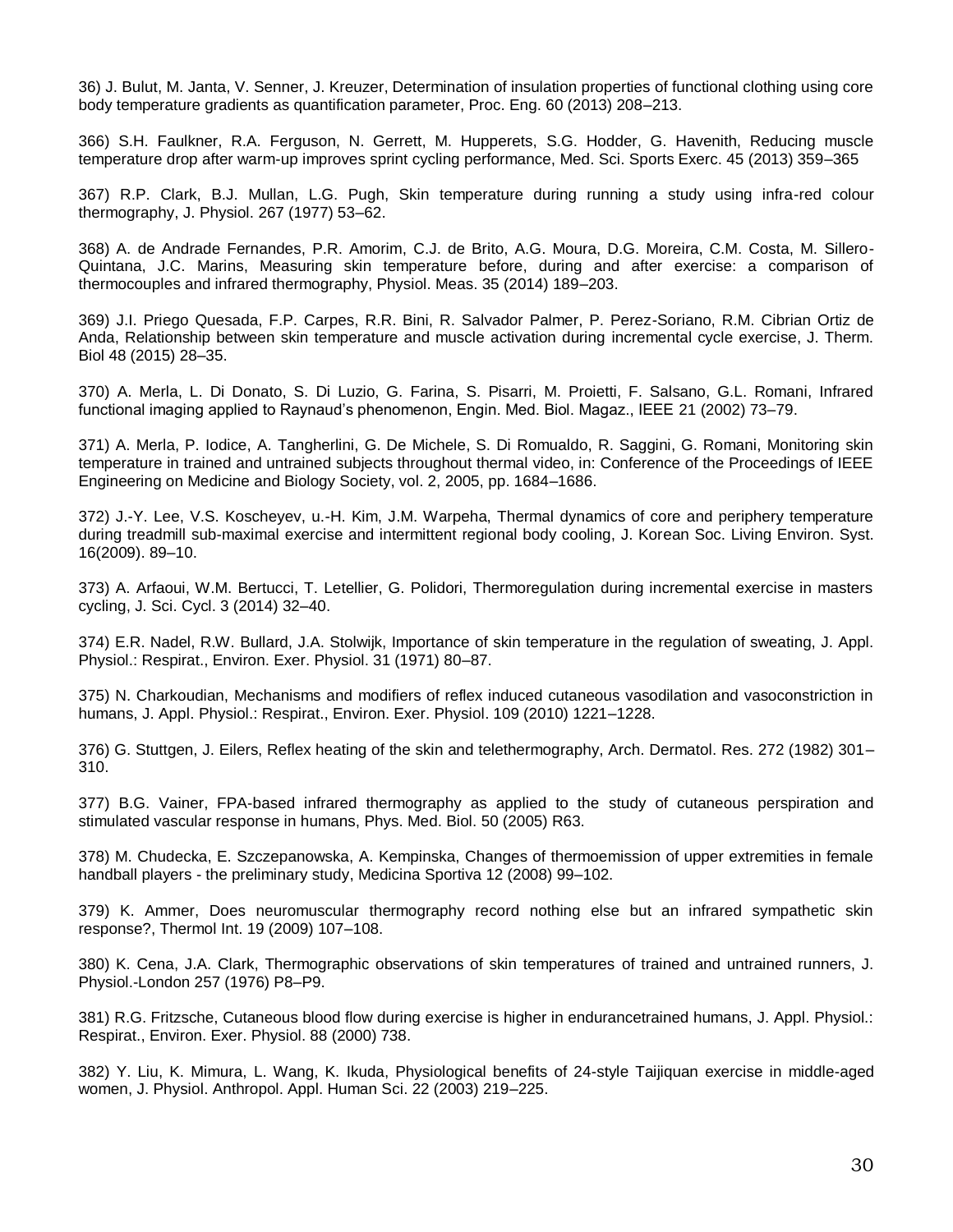383) J.G. Adamczyk, M. Mastej, D. Boguszewski, D. Białoszewski, Usage of thermography as indirect non-invasive method of evaluation of physical efficiency. Pilot study, Pedagog., Phsychol. Med. Biol. Prob. Phys. Train. Sports 3 (2014) 90–95.

384) J.B. Mercer, L. de Weerd, Thermography and thermal symmetry, in: IEEE (Ed.) IEEE International Symposium on Medical Measurements and Applications (MeMeA), 2014, IEEE, Lisboa, Portugal, 2014, pp. 1–3.

385) S. Uematsu, Symmetric of skin temperature comparing one side of the body to the other, Thermology 1 (1985) 4–7.

386) H.M. Oerlemans, R.S. Perez, R.A. Oostendorp, R.J. Goris, Objective and subjective assessments of temperature differences between the hands in reflex sympathetic dystrophy, Clinical Rehab. 13 (1999) 430–438.

387) G. Wasner, J. Schattschneider, R. Baron, Skin temperature side differences – a diagnostic tool for CRPS? Pain 98 (2002) 19–26

388) C. Hildebrandt, C. Raschner, An intra-examiner reliability study of knee temperature patterns with medical infrared thermal imaging, Thermol. Int.19 (2009) 73–76.

389) R. Vardasca, E.F.J. Ring, P. Plassmann, C.D. Jones, Thermal symmetry of the upper and lower extremities in healthy subjects, Thermol. Int. 22 (2012) 53–60.

390) M.T. Gross, C.P. Schuch, E. Huber, J.F. Scoggins, S.H. Sullivan, Method for quantifying assessment of contact thermography: effect of extremity dominance on temperature distribution patterns, J. Orthop. Sports Phys. Ther. 10 (1989) 412–417.

391) C.E. Wade, J.H. Veghte, Thermographic evaluation of the relative heat loss by area in man after swimming, Aviat. Space Environ. Med. 48 (1977) 16–18.

392) H. Zaidi, R. Taiar, S. Fohanno, G. Polidori, The influence of swimming type on the skin-temperature maps of a competitive swimmer from infrared thermography, Acta Bioeng. Biomech. 9 (2007) 47–51.

393) N. Ludwig, D. Formenti, M. Gargano, G. Alberti, Skin temperature evaluation by infrared thermography: comparison of image analysis methods, Infrared Phys. Technol. 62 (2014) 1–6.

394) A. Seixas, T. Gonjo, R. Vardasca, J. Gabriel, R. Fernandes, J.P. Vilas-Boas, A preliminary study on the relationship between energy expenditure and skin temperature in swimming, in: 12th International Conference on Quantitative InfraRed Thermography, Bordeaux, France, 2014, pp. 90–97.

395) B.L. Smith, M.K. Bandler, P.H. Goodman, Dominant forearm hyperthermia: a study of fifteen athletes, Thermology 2 (1986) 25–28.

396) B.C. Buckhout, M.A. Warner, Digital perfusion of handball players, Effects of repeated ball impact on structures of the hand, Am. J. Sports. Med. 8 (1980) 206–207.

397) T.J. Malkinson, Skin temperature response during cycle ergometry, in: Canadian Conference on Electrical and Computer Engineering, 2002, IEEE CCECE 2002, vol. 1122, 2002, pp. 1123–1128.

398) M. Chudecka, A. Lubkowska, Evaluation of the body surface temperature changes in the basketball players' after training [in Polish], In\_zynieria Biomedyczna. Acta Bio-Optica et Informatica Medica 17 (2011) 271–275.

399) J. Sampedro, S. Pinonosa Cano, I. Fernandez-Cuevas, Thermography as a new assessment tool in basketball. Pilot study carried out with a professional player in the ACB, Cuadernos de Psicologia del Deporte 12 (2012) 51–56.

400) J. Arnaiz Lastras, I. Fernandez Cuevas, P.M. Gomez Carmona, M. Sillero Quintana, M.A. Garcia de la Concepcion, S. Pinonosa Cano, Pilot study to determinate thermal asymmetries in judokas, in: N.T. Cable, K. George (Eds.), 16th Annual Congress of the European College of Sport Sciences ECSS, ECSS, Liverpool, United Kingdom, 2011, p. 107.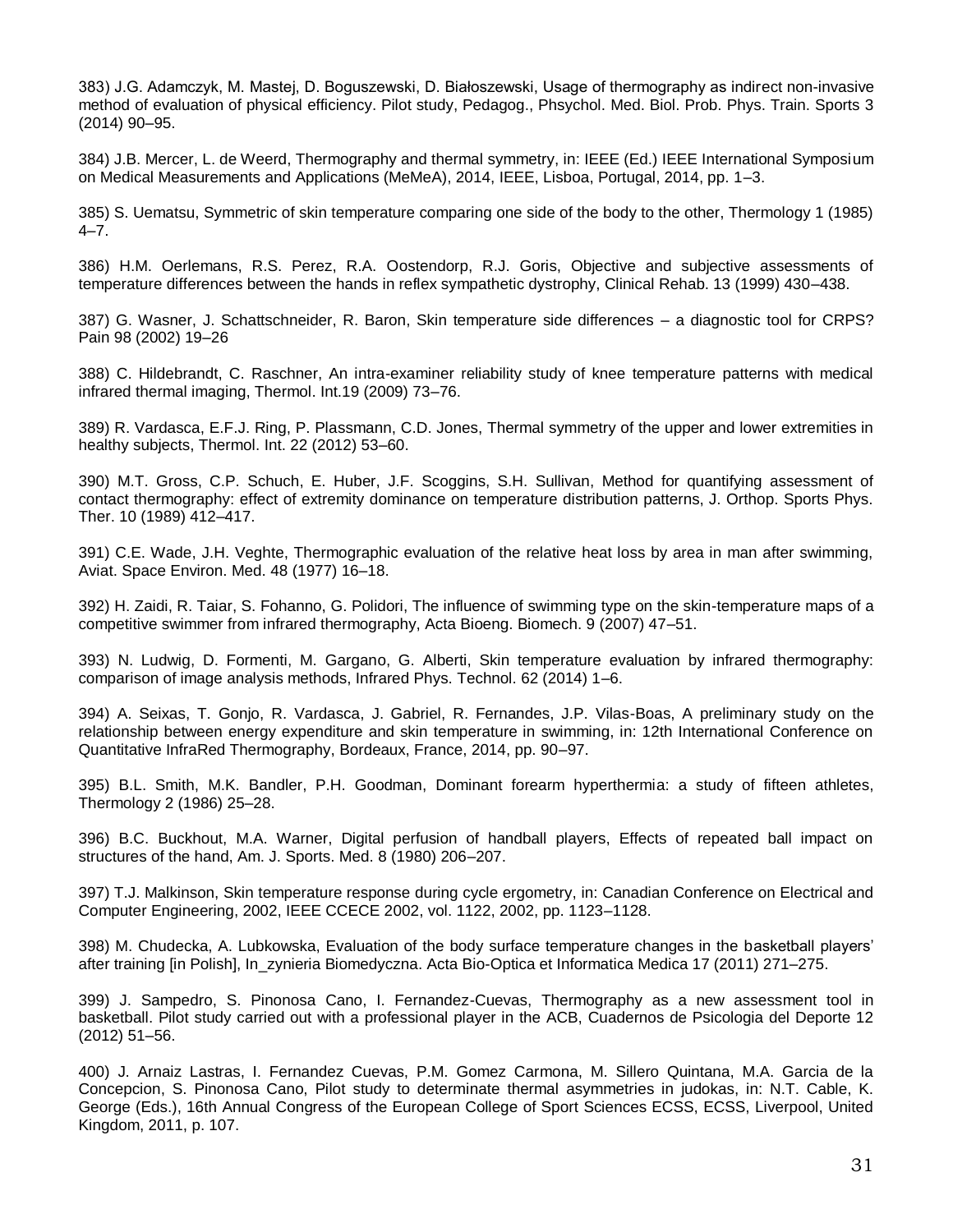401) I. Fernandez-Cuevas, M. Sillero-Quintana, M.A. Garcia-Concepcion, J. Ribot Serrano, P.M. Gomez-Carmona, J.C. Bouzas Marins, Monitoring skin thermal response to training with infrared thermography, New Stud. Athletics 29 (2014) 57–71.

402) M. Chudecka, A. Lubkowska, Evaluation of temperature changes in upper extremities of waterpolo players by thermovision [in Polish], In\_zynieria Biomedyczna. Acta Bio-Optica et Informatica Medica 16 (2010) 334–338.

403) D. Garza, B. Rolston, T. Johnston, G. Sungar, J. Ferguson, G. Matheson, Heat Loss Patterns in National Football League Players as Measured by Infrared Thermography, in: I.T.C. ITC (Ed.) InfraMation, Infrared Training Center ITC, 2008.

404) I. Pušnik, I. Cˇuk, Thermal imaging of hands during simple gymnastics elements on the wooden bar with and without use of magnesium carbonate, Sc. Gymnast. J. 6 (2014) 67–72.

405) R.S. Burnham, R.S. McKinley, D.D. Vincent, Three types of skin-surface thermometers: a comparison of reliability, validity, and responsiveness, Am. J. Phys. Med. Rehabil./Assoc. Acad. Physiat. 85 (2006) 553–558.

406) E. Choi, P.-B. Lee, F.S. Nahm, Interexaminer reliability of infrared thermography for the diagnosis of complex regional pain syndrome, Skin Res. Technol. 19 (2013) 189–193.

407) F.J. Huygen, S. Niehof, J. Klein, F.J. Zijlstra, Computer-assisted skin videothermography is a highly sensitive quality tool in the diagnosis and monitoring of complex regional pain syndrome type I, Eur. J. Appl. Physiol. 91 (2004) 516–524.

408) M.A. Calin, G. Mologhianu, R. Savastru, M.R. Calin, C.M. Brailescu, A review of the effectiveness of thermal infrared imaging in the diagnosis and monitoring of knee diseases, Infrared Phys. Technol. 69 (2015) 19–25.

409) P.B. Rich, G.R. Dulabon, C.D. Douillet, T.M. Listwa, W.P. Robinson, B.L. Zarzaur, R. Pearlstein, L.M. Katz, Infrared thermography: a rapid, portable, and accurate technique to detect experimental pneumothorax, J. Surg. Res. 120 (2004) 163–170.

410) G. Martini, K.J. Murray, K.J. Howell, J. Harper, D. Atherton, P. Woo, F. Zulian, C.M. Black, Juvenile-onset localized scleroderma activity detection by infrared thermography, Rheumatology (Oxford) 41 (2002) 1178–1182.

411) J. George, A. Bensafi, A.M. Schmitt, D. Black, S. Dahan, F. Loche, J.M. Lagarde, Validation of a non-contact technique for local skin temperature measurements, Skin Res. Technol. 14 (2008) 381–384.

412) O. Faust, U. Rajendra Acharya, E.Y.K. Ng, T.J. Hong, W. Yu, Application of infrared thermography in computer aided diagnosis, Infrared Phys. Technol. 66 (2014) 160–175.

413) J.W. Bartlett, C. Frost, Reliability, repeatability and reproducibility: analysis of measurement errors in continuous variables, Ultrasound Obstet. Gynecol.: Off. J. Int. Soc. Ultrasound Obstet. Gynecol. 31 (2008) 466– 475.

414) A.E. Denoble, N. Hall, C.F. Pieper, V.B. Kraus, Patellar skin surface temperature by thermography reflects knee osteoarthritis severity, Clin. Med. Insights, Arthr. Musculoskel. Disorders 3 (2010) 69–75.

415) A.C.S. Costa, A.V. Dibai Filho, A.C. Packer, D. Rodrigues-Bigaton, Intra and inter-rater reliability of infrared image analysis of masticatory and upper trapezius muscles in women with and without temporomandibular disorder, Brazil. J. Phys. Therapy 17 (2013) 24–31.

416) I. Rossignoli, P.J. Benito, A.J. Herrero, Reliability of infrared thermography in skin temperature evaluation of wheelchair users, Spinal Cord (2014) 1–6.

417) J.D. Pauling, J.A. Shipley, S. Raper, M.L. Watson, S.G. Ward, N.D. Harris, N.J. McHugh, Comparison of infrared thermography and laser speckle contrast imaging for the dynamic assessment of digital microvascular function, Microvasc. Res. 83 (2011) 162–167.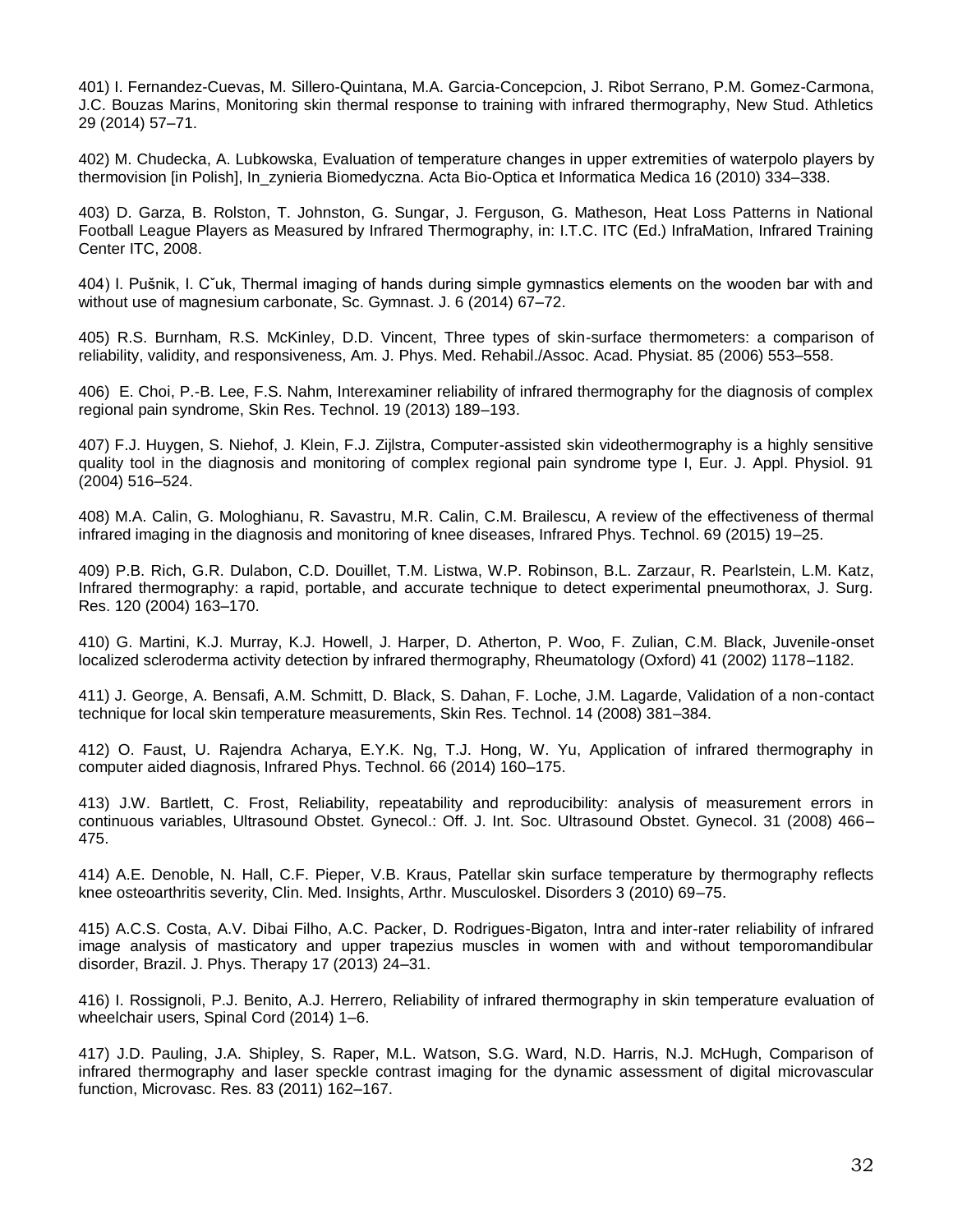418) A.J.E. Bach, I.B. Stewart, A.E. Disher, J.T. Costello, A comparison between conductive and infrared devices for measuring mean skin temperature at rest, during exercise in the heat, and recovery, PLoS ONE 10 (2015) e0117907.

419) C.A. James, A.J. Richardson, P.W. Watt, N.S. Maxwell, Reliability and validity of skin temperature measurement by telemetry thermistors and a thermal camera during exercise in the heat, J. Therm. Biol 45 (2014) 141–149.

420) I. Fernandez-Cuevas, J.C. Marins, P.M. Gomez Carmona, M.A. Garcia Concepcion, J. Arnaiz Lastras, M. Sillero Quintana, Reliability and reproducibility of skin temperature of overweight subjects by an infrared thermography software designed for human beings, Thermol. Int. 22 (2012) 130–137.

421) G. Plaugher, M.A. Lopes, P.E. Melch, E.E. Cremata, The inter- and intraexaminer reliability of a paraspinal skin temperature differential instrument, J. Manipulative Physiol. Ther. 14 (1991) 361–367.

422) K. Ammer, Need for standardisation of measurements in Thermal Imaging, in: B. Wiecek (Ed.), Thermography and Lasers in Medicine, Akademickie Centrum Graficzno-Marketigowe Lodar S.A, Lodz, Poland, 2003, pp. 13–17.

423) J. Hart, B. Omolo, W.R. Boone, C. Brown, A. Ashton, Reliability of three methods of computer-aided thermal pattern analysis, J. Can. Chiropr. Assoc. 51 (2007) 175–185.

424) J.E. Gold, M. Cherniack, A. Hanlon, J.T. Dennerlein, J. Dropkin, Skin temperature in the dorsal hand of office workers and severity of upper extremity musculoskeletal disorders, Int. Arch. Occup. Environ. Health 82 (2009) 1281–1292.

425) M. McCoy, I. Campbell, P. Stone, C. Fedorchuk, S. Wijayawardana, K. Easley, Intra-Examiner and Inter-Examiner Reproducibility of Paraspinal Thermography, PLoS ONE 6 (2011) e16535.

426) K. Ammer, Influence of imaging and object conditions on temperature readings from Medical Infrared Images, Pol. J. Environ. Stud. 5 (2006) 117–119.

427) P. Plassmann, E.F. Ring, C.D. Jones, Quality assurance of thermal imaging systems in medicine, Thermol. Int. 16 (2006) 10–15.

428) E.F.J. Ring, K. Ammer, A. Jung, P. Murawski, B. Wiecek, J. Zuber, S. Zwolenik, P. Plassmann, C. Jones, B.F. Jones, Standardization of infrared imaging, in: Conference on the Proceedings of IEEE Engineering, Medicine and Biology Society, vol. 2, 2004, pp. 1183-1185.

429) E.F.J. Ring, K. Ammer, B. Wiecek, P. Plassmann, C.D. Jones, A. Jung, P. Murawski, Quality assurance for thermal imaging systems in medicine, Thermol. Int. 17 (2007) 103–106.

430) K. Ammer, The Glamorgan Protocol for recording and evaluation of thermal images of the human body, Thermol. Int. 18 (2008) 125–129.

431) M. Tkacova, R. Hudak, P. Foffova, J. Zivcak, An importance of camera–subject distance and angle in musculoskeletal application of medical thermography, Acta Electrotech. Inf. 10 (2010) 57–60.

432) K. Ammer, Temperature readings from thermal images are less dependent on the number of pixels of the measurement area than on variation of room temperature, Thermol. Int. 15 (2005) 131–133.

433) M. Tkacova, P. Foffova, J. Zivcak, R. Hudak, The methodics of medical thermography in the diagnostics of the human body musculoskeletal system, in: 8th International Symposium on Applied Machine Intelligence and Informatics (SAMI), 2010, IEEE, 2010, pp. 275–277.

434) D.J. Watmough, P.W. Fowler, R. Oliver, The thermal scanning of a curved isothermal surface: implications for clinical thermography, Phys. Med. Biol. 15 (1970) 1–8.

435) J.A. Clark, Effects of surface emissivity and viewing angle on errors in thermography, Acta Thermograph. 1 (1976) 138–141.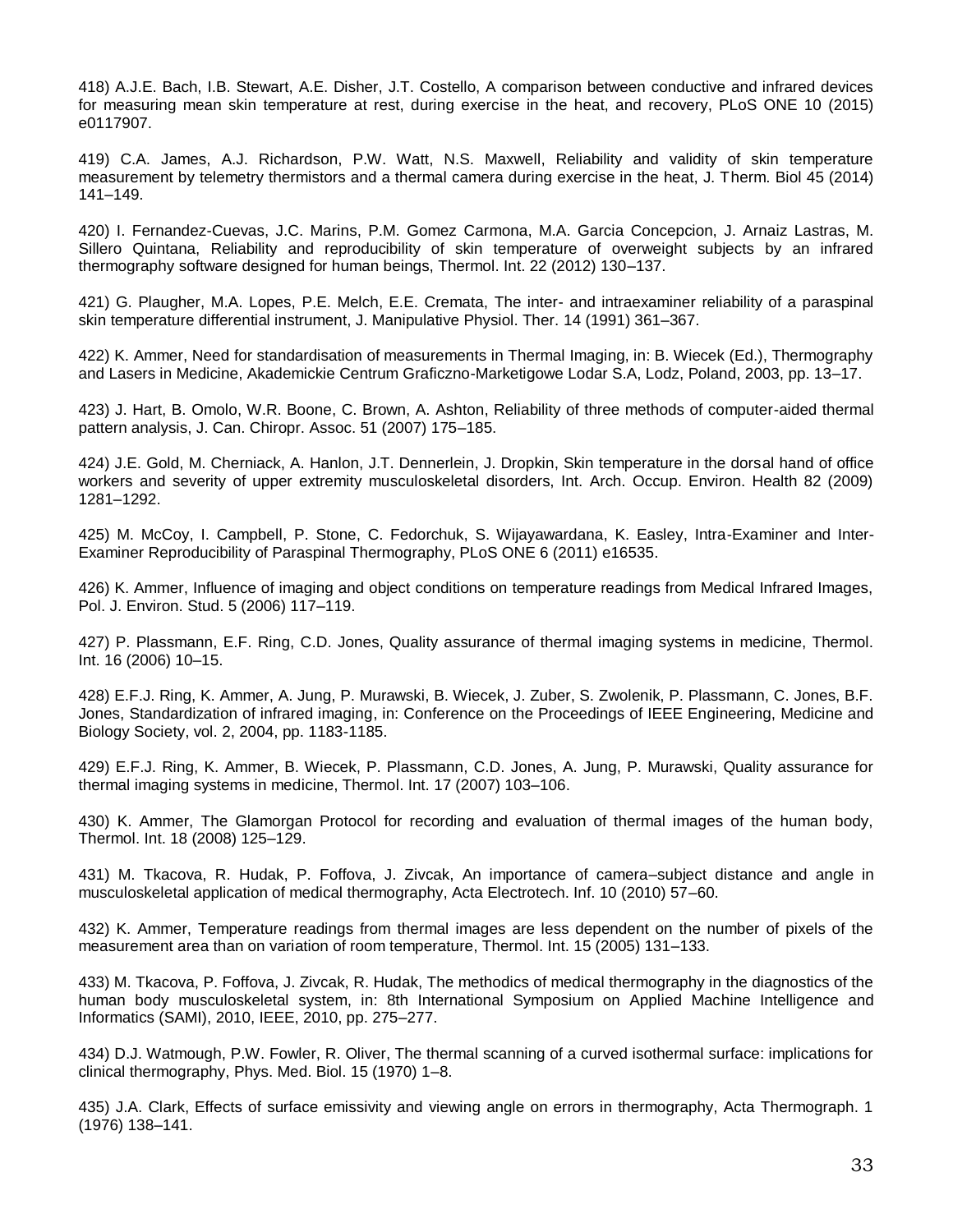436) Z. Chen, G. Jiang, F. Zheng, H. Liu, B. Zhu, A Correction method of medical thermography's distortion, in: Conference on the Proceedings of IEEE Engineering, Medicine and Biology Society, vol. 2, 2005, pp. 1677-1679.

437) S. Westermann, H.H. Buchner, J.P. Schramel, A. Tichy, C. Stanek, Effects of infrared camera angle and distance on measurement and reproducibility of thermographically determined temperatures of the distolateral aspects of the forelimbs in horses, J. Am. Vet. Med. Assoc. 242 (2013) 388–395.

438) V.S. Cheng, J. Bai, Y. Chen, A high-resolution three-dimensional far-infrared thermal and true-color imaging system for medical applications, Med. Eng. Phys. 31 (2009) 1173–1181.

439) R. Simpson, H. McEvoy, G. Machin, K. Howell, M. Naeem, P. Plassmann, F. Ring, P. Campbell, C. Song, J. Tavener, I. Ridley, In-field-of-view thermal image calibration system for medical thermography applications, Int. J. Thermophys. 29 (2008) 1123–1130.

440) C. Hildebrandt, Medical infrared thermography as a screening tool for knee injuries in professional junior alpine-ski-racers in Austria – findings of a pilot study, in: E.E.C.o.S. Sciences (Ed.), 14th Annual ECSS Congress, ECSS European College on Sport Sciences, Oslo, Norway, 2009.

441) J.-G. Wang, H.L. Toh, Visualizing skin temperature before, during and after exercise for dynamic area telethermometry, in: Proceedings of the 23<sup>rd</sup> Annual International Conference of the IEEE Engineering in Medicine and Biology Society, 2001, vol. 2833, 2001, pp. 2831–2835.

442) N. Maniar, A.J.E. Bach, I.B. Stewart, J.T. Costello, The effect of using different regions of interest on local and mean skin temperature, J. Therm. Biol 49–50 (2015) 33–38.

443) R. Vardasca, U. Bajwa, Segmentation and noise removal on thermographic images of hands, Thermol. Int. 18 (2008) 89–94.

444) E.Y. Ng, N.M. Sudharsan, Computer simulation in conjunction with medical thermography as an adjunct tool for early detection of breast cancer, BMC Cancer 4 (2004) 17.

445) D. Fournet, B. Redortier, G. Havenith, A method for whole-body skin temperature mapping in humans, Thermol. Int. 22 (2012) 157–159.

446) A. Duarte, L. Carrao, M. Espanha, T. Viana, D. Freitas, P. Bartolo, P. Faria, H.A. Almeida, Segmentation algorithms for thermal images, Proc. Technol. 16 (2014) 1560–1569.

447) P. Murawski, A. Jung, F.E.J. Ring, J. Zuber, P. Plassmann, B. Kalicki, ''Image ThermaBase'' – a software programme to capture and analyse thermographic images, Thermol. Int. 13 (2003) 5–9.

448) I. Fujimasa, T. Chinzei, I. Saito, Converting far infrared image information to other physiological data, IEEE Eng. Med. Biol. Mag. 19 (2000) 71–76.

449) A. Mao, J. Chen, J. Luo, 3D visualization of the body skin temperature with mapping functions, J. Inf. Comput. Sci. 9 (2012) 2363–2370.

450) U. Bajwa, R. Vardasca, E.F.J. Ring, P. Plassmann, Comparison of boundary detection techniques to improve image analysis in medical thermography, Imag. Sci. J. 58 (2010) 12–19.

451) R. Vardasca, J. Gabriel, C.D. Jones, P. Plassmann, E.F.J. Ring, A template based method for normalizing thermal images of the human body, in:  $12<sup>th</sup>$  International Conference on Quantitative InfraRed Thermography, Bourdeaux, France, 2014, pp. 63–89.

452) S.J. Yoon, T.H. Ryu, S.C. Noh, B.C. Yoo, H.H. Choi, J.H. Park, A study of image construction algorithm in infrared thermal imaging system with point sensing method, in: R. Magjarevic, J.H. Nagel (Eds.), World Congress on Medical Physics and Biomedical Engineering 2006, Springer, Berlin Heidelberg, 2007, pp. 1575–1578.

453) J.F. Head, R.L. Elliott, Infrared imaging: making progress in fulfilling its medical promise, Eng. Med. Biol. Magaz., IEEE 21 (2002) 80–85.